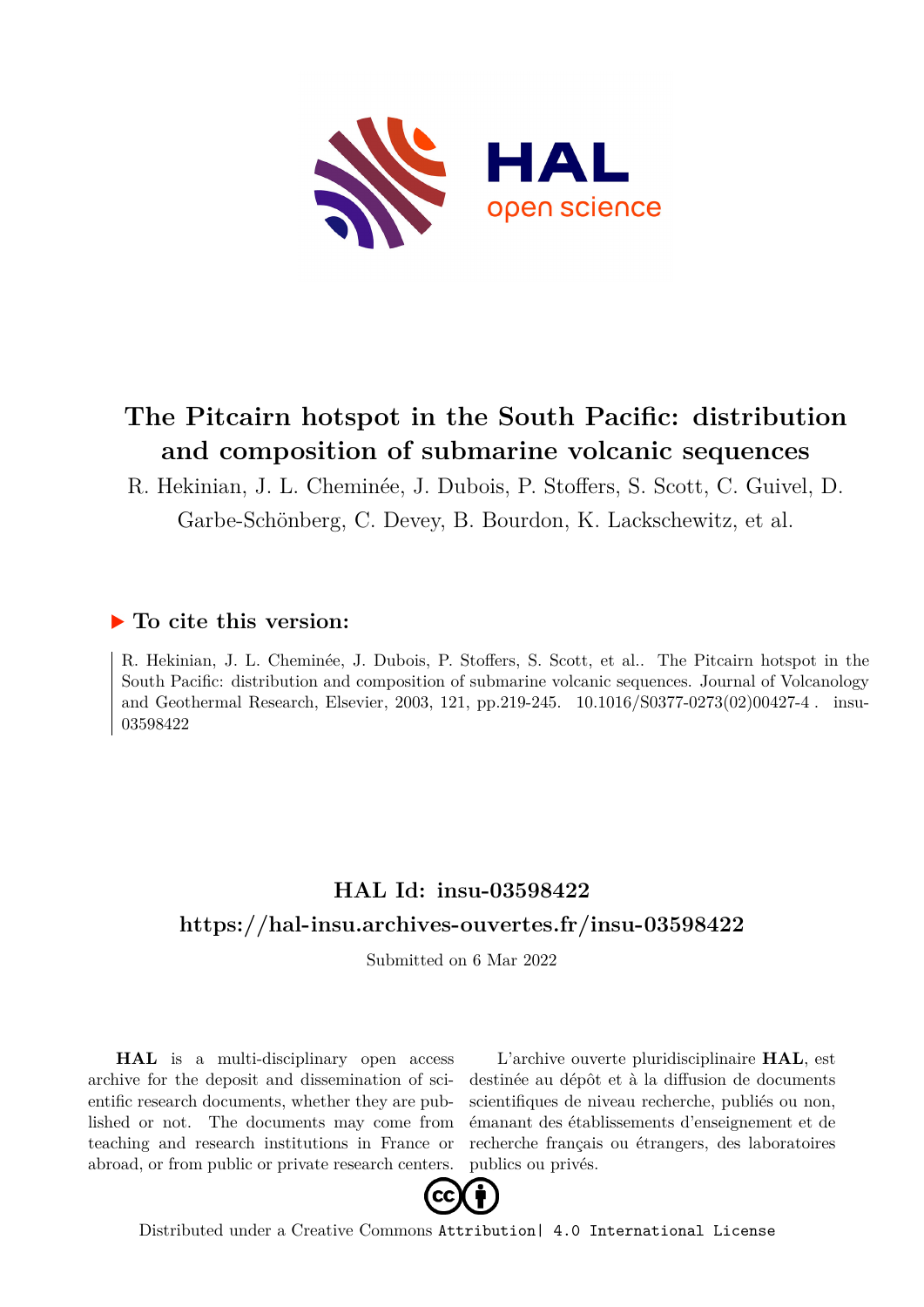## **The Pitcairn hotspot in the South Pacific: distribution and composition of submarine volcanic sequences**

R. Hekinian<sup>a\*</sup>, J. L. Cheminée<sup>b</sup>, J. Dubois<sup>b</sup>, P. Stoffers<sup>a</sup>, S. Scott<sup>c</sup>, C. Guivel<sup>d</sup>, D. Garbe-Schönberg<sup>a</sup>, C. Devey<sup>e</sup>, B. Bourdon<sup>b</sup>, K. Lackschewitz<sup>e</sup>, G. McMurtry<sup>f</sup> and E. Le Drezen<sup>g</sup>

<sup>a</sup>Universität Kiel, Institut für Geowissenschaften, Olshausentraße 40, 24098, Kiel, Germany<br>Plastitut de Physique du Clabe de Perie, 4 Place, Iupeieu, 75252, Perie, Escace, <sup>b</sup>Institut de Physique du Globe de Paris, 4 Place Jussieu, 75252, Paris, France <sup>c</sup>Geology Department, University of Toronto, Toronto, ON, Canada M5S 3B1 d'Université de Nantes, Faculté des Sciences, 2 Rue de la Houssinière, 92208, Nantes, France eUniversity of Bremen, Geowissenschaften, Postfach 340440, 28334, Bremen, Germany<br><sup>f</sup> Iniversity of Haugii, Department of Oceanography, 1999 Bang Band, Happlyly, HL0683 University of Hawaii, Department of Oceanography, 1000 Pope Road, Honolulu, HI 96822, USA <sup>9</sup>IFREMER Centre de Brest, Géoscience Marine, 29280, Plouzané, France

\*: Corresponding author : Present address: Keryunan, 29290 Saint Renan, France. Tel./Fax: +33-2-98-84-99-53 hekinian@wanadoo.fr

### **Abstract:**

Multibeam bathymetry and bottom imaging (Simrad EM12D) studies on an area of about 9500 km2 were conducted over the Pitcairn hotspot near 25°10′S, 129° 20′W. In addition, 15 dives with the Nautile submersible enabled us to obtain ground-true observations and to sample volcanic structures on the ancient ocean crust of the Farallon Plate at 3500–4300 m depths. More than 100 submarine volcanoes overprint the ancient crust and are divided according to their size into large (>2000 m in height), intermediate (500–2000 m high) and small (<500 m high) edifices. The interpretation of seafloor backscatter imagery accompanied by submersible observations and sampling enabled us to infer that the total volume of submarine lava erupted during hotspot activity is about 5900 km3 within a radius of about 110 km. The most recent volcanic activities occur on both small and large edifices composed of a great variety of lava flows. These flows vary in composition, following a succession from picritic basalt to alkali basalt, trachybasalt, trachy-andesite and to trachyte. Their large range of SiO2 (48–62%), Na2O+K2O (2–11%), Ba (300–1300 ppm), MgO (1–11%), Nb (19–130 ppm), Ni (4– 400 ppm) and rare earth elements suggests that crystal–liquid fractionation from basanite and/or picritic melt sources was a major process. The variation in composition between the least evolved basaltic rocks and the other more evolved silicic lava is marked by a difference in their flow morphology (pillow, giant tubes, tabular to blocky flows). The lava composition and field observation indicate that several magmatic pulses giving rise to cyclic eruptions are responsible for the construction of the edifices. The two larger edifices (>2000 m high) show more extensive eruptive events and a wider range in compositional variability than the smaller (<500 m high) ones. Several (five) submersible transects made along the slope of one of the largest edifices (Bounty) enabled us to observe at least nine successive eruptive cycles progressing from pillow and giant tubular basalt to tabular/blocky trachy-andesite and trachyte flows. Pyroclasts and hyaloclastites are often found with these eruptive sequences. The smaller edifices, forming individualized cones, are built mainly of evolved silicic (SiO2>53%) flows consisting essentially of alternating sequences of trachy-andesite and trachyte. The distribution and composition of the small edifices suggest that they are the result of sub-crustal forceful magma injection and channeling supplied from reservoirs associated with the large volcanoes.

**Keywords:** hotspot; volcanism; morphology; volcanic sequences; petrology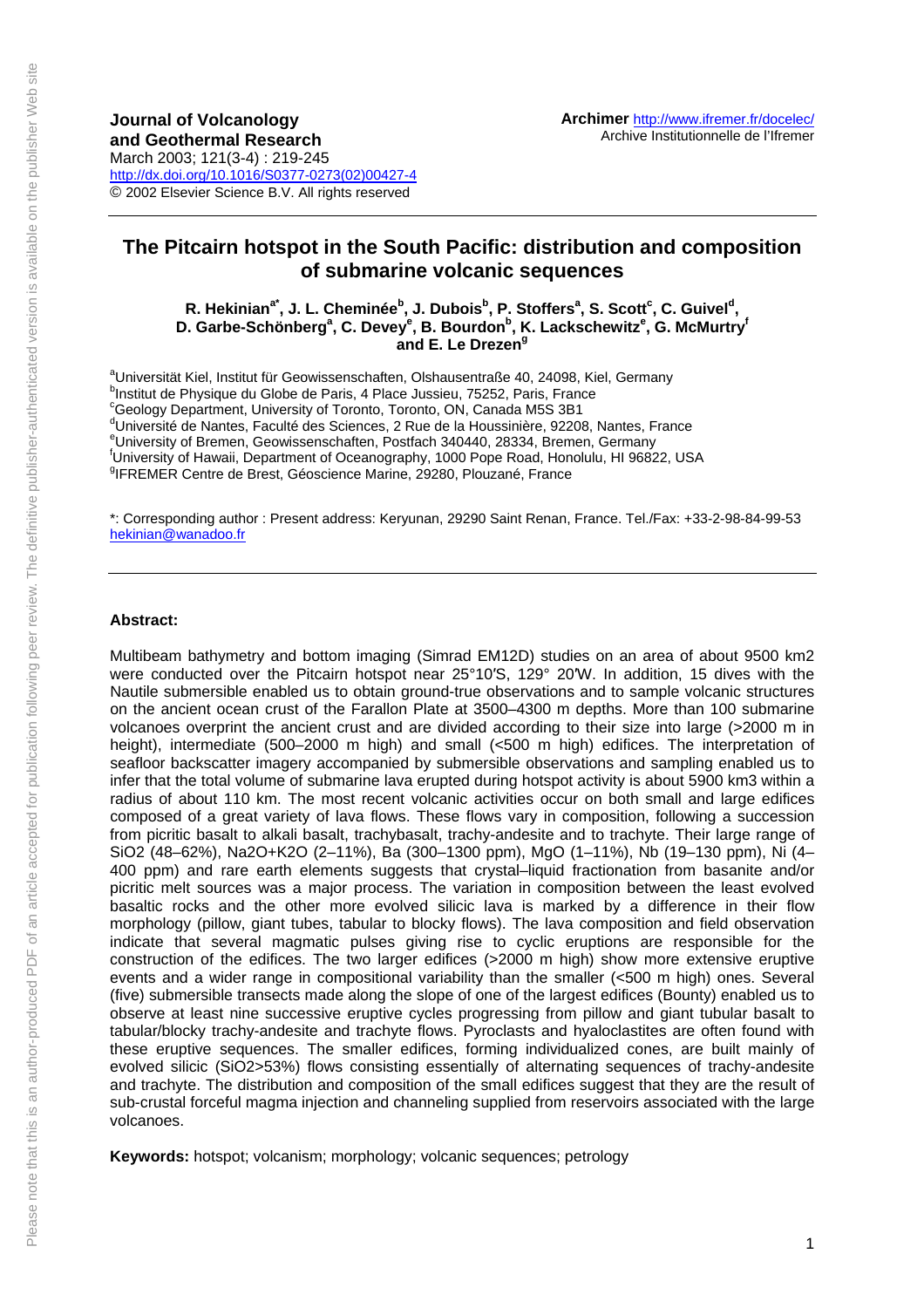#### **1. Introduction**

The Pitcairn hotspot is located on the southeastern extension of the Duke of Gloucester-Mururoa-Gambier-Pitcairn volcanic alignment (Fig. 1a). Hotspot volcanism began on the old Farallon plate on a crust of about 25 million years old. The Pitcairn region is one of five hotspots including the Society, Hawaii, Austral and Rockny Volcano of the Samoa Island chain, (Johnson, 1984) or perhaps six hotspots with the Louisville chain (Lonsdale, 1988) which are known to be volcanically active in the Pacific. The volcanoes that form the Pitcairn hotspot which is located about 80 km east of the Island of Pitcairn in a previously uncharted region of the South Pacific ocean near 25°20'S and 129°19'W, were discovered during the 1989 cruise of the R.V. SONNE (leg SO 65) (Stoffers et al., 1989). Morphological and structural interpretations have previously been described by Stoffers et al. (1989) and Binard et al. (1992). The main results of these investigations have been to establish the ancient structural lineations (fissures and fractures) responsible for magma upwelling during recent hotspot volcanism. Woodhead and Devey (1993) and Ackermand et al. (1998) have reported the geochemical and petrological investigations of the volcanic rocks. The island of Pitcairn, rising 347 m above the sea floor, was previously described by Carter (1967) as being composed of basalt and evolved lava of trachytic composition. Pitcairn Island consists of a semi-circular tuff-ring caldera constructed during a hydromagmatic phase giving rise to important pyroclastic deposits (Binard et al., 1992). The apparent age of the surface lavas from Pitcairn Island is between 0.45 and about 1 million years (Duncan et al., 1974; Woodhead and McCulloch, 1989; Devey et al., 2002). Sr, Nd and Pb isotopic data (Woodhead and McCulloch, 1989) from the Pitcairn Island formations suggested the partial melting of two primary magma components: one consisting of oceanic crust with a small proportion of sediment and the other one made of altered oceanic crust. Also from Pitcairn lavas, the variation in  $\partial^{18}O$  (Woodhead et al., 1993) indicates that mixing between oceanic crust and plume magma may have prevailed during the diapiric ascent of a mantle plume.

The Polynaut cruise conducted with the N.O. L'ATALANTE and the submersible NAUTILE (22/8/1999-20/9/1999), was designed to investigate the geodynamic and volcanic setting of three hotspot regions: Society, Macdonald (Austral) and Pitcairn hotspots (Figure 1a). During this cruise, most of the studies focused on the Pitcairn hotspot (14 of the 21 dives) (Table 1). Also, 13 dredges and 14 hydrological stations (CTD) were performed. The present work deals primarily with the geomorphology of the seafloor and the composition of the erupted lava on the various size edifices within the Pitcairn hotspot. The work is based on data obtained during a multibeam (SIMRAD EM12D) bathymetry and seafloor backscatter imagery survey combined with field observations with the submersible NAUTILE which were carried out during the cruise. To complete our data, deep-towed observations and sample stations obtained during a previous cruise (RV SONNE, leg 65) have also been used.

One of the major objectives of this work is to define the boundary of the Pitcairn hotspot activity and to infer the volcanic budget associated with the hotspot. Because of the difficulty of acquiring extended and continuous observations of oceanic outcrops, very little is known about the volcanic stratigraphy of submarine volcanoes. During the Polynaut cruise, special effort was made to conduct detailed geological observations along several dive profiles covering transects from the bottom to the top of the volcanoes. The present work attempts to reconstruct the stratigraphy of the volcanic sequences as observed along some of the best-documented profiles as far as sampling and observations are concerned. This is done in order to show the cyclic nature of the volcanic events responsible for building the edifices using lava morphology and the rocks' compositional variability. The questions that we tried to answer are: What is the extent of the hotspot activity? Is there any magmatic and morphostructural relationship between the various types of volcanic constructions?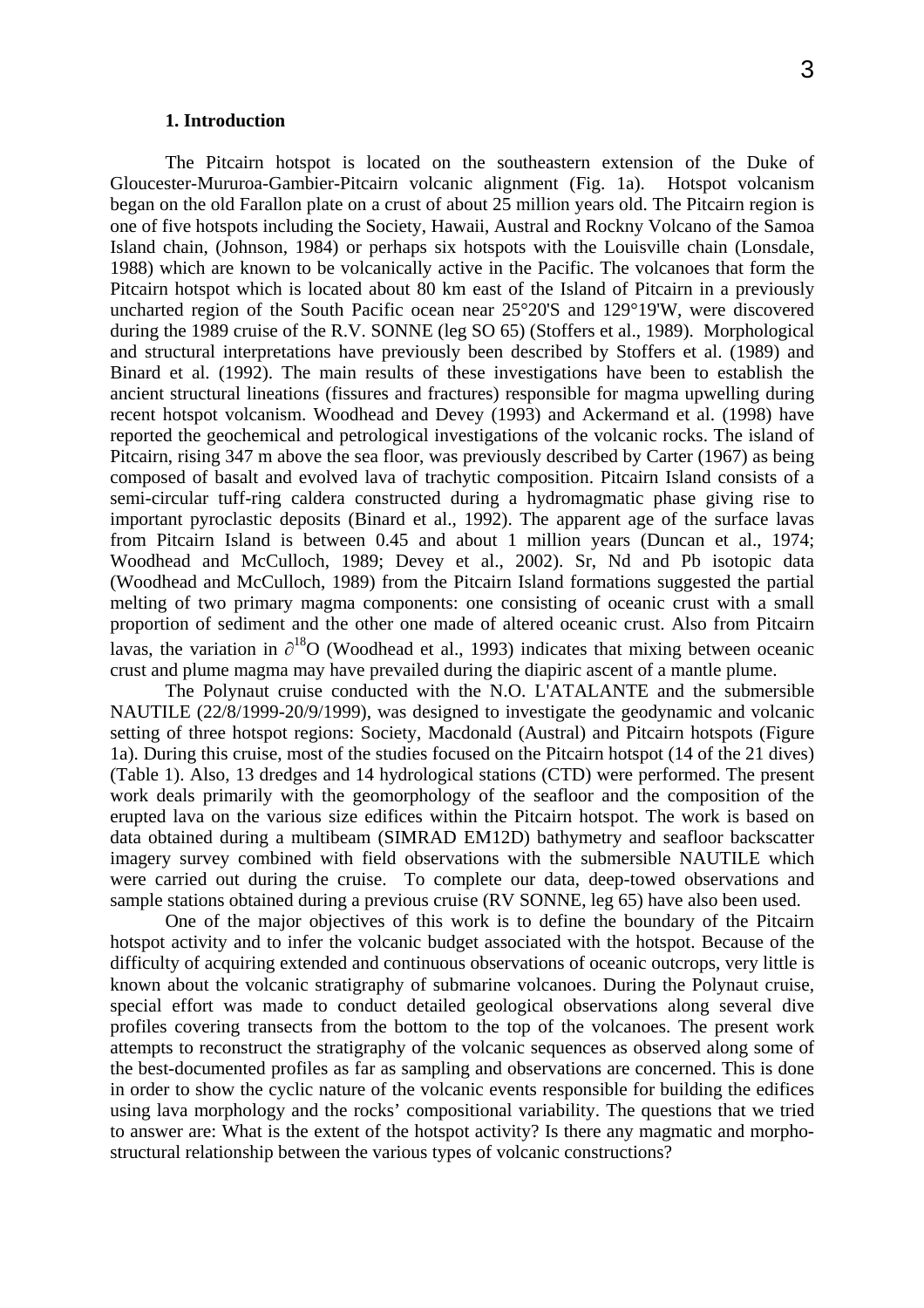## **2. Morpho-structural setting**

In intraplate regions it is often difficult to distinguish between structures caused by hotspot volcanism from those inherited from crustal accretion at spreading ridges. The criteria used here to differentiate between ancient and newly formed crust is primarily based on surface morphology and structural lineations obtained from (SIMRAD EM12D) sea floor imagery and field observations. The total bathymetry coverage comprised about  $9500 \text{ km}^2$  of which about  $7022 \text{ km}^2$  are interpreted as being volcanic cones produced by intraplate volcanism on the Pitcairn region (Fig.1b, 2a and 2b). The most prominent feature of the Pitcairn hotspot is the high density of the volcanic cones. The total number of volcanic cones is about ninety with most being less than 500 m in height. About 10 submarine edifices vary from intermediate ( $> 500 - 2000$  m high) to large ( $> 2000$  m high) sizes. Also, the deeper area (> 3800) located south of latitude 25°25'S has fewer volcanic constructions and lower relief. Most of the submarine edifices are concentrated in the central and northern part (north of 25°25'S) of the surveyed area at less than 3500 m depth (Fig. 1b).

The remaining major structures marked by faults, fissures, fractures and linear ridge segments are ancient constructions inherited from the Farallon plate. The main structural orientations are N-S (N160°) and N055°, the former representing traces of ancient crustal/lithospheric ridge-parallel horst-graben structure and the latter with the traces of oblique pseudo-fault-like alignments (Fig. 1b, 2a and 2b). The pseudo-faults are comparable to those associated with modern spreading ridge propagators (e.g. Naar and Hey, 1991; Batiza, 1996 and others).

## *2.1. Seafloor back-scatter imagery*

The back-scattered acoustic signal reflecting on the seafloor gives an image that depends on the nature of the material encountered (Fig. 2a). Darker areas represent seafloor with high acoustic impedence such as a volcanic basement. Steep slopes, faults and fissures show up as linear dark gray features. In order to interpret the image obtained with the SIMRAD EM12D system, we used dive data as well as previous deep towed bottom camera observations (Stoffers et al., 1990; Binard et al., 1992). About 26% of the surveyed region (south of 25°S) is covered mainly with sediment (> 50%) intermixed with volcanoclastic  $(\leq 15\%)$  debris (silt and sand size) having the lowest reflectivity (LR). Fe-Mn oxyhydroxide rich sediment (e.g. dredge station D15 on an old spreading ridge) was found to be associated with the sedimented terrain covering the old propagating ridge (Fig.2a and 2b). Also during dives PN7 and PN10 (> 3700 m depth), sedimented seafloor with cobble and sand sized pyroclastic debris  $($  15 %) was observed. The structures with LR are inherited from the ancient crust of the Farallon plate, now almost totally covered by sediment and ash (e.g. spreading ridge and small axial and off-axial volcanoes in Fig. 2a and 2b). The next darker area has lower amounts (20-40%) of sediment cover with volcanoclastic debris and a hilly topography of low relief (Fig. 2a and 2b). These features consist of pillows, lava tubes and blocky-tabular flows, loose talus material as well as Fe-Mn oxyhydroxide enriched hydrothemal sediment and crust (e.g. dredge station D10, volcano # 7 and Young) (Fig. 1b, 2a and 2b). This area is called "patchy" (P) because of the appearance of light-gray streaks and a hummocky surface reflectivity. This "patchy" area comprising about 24% of the surveyed region is found essentially surrounding the large and the intermediate (# 7, Young, Christian, McCoy and Di) or small volcanoes (Fig. 2a and 2b). Poorly consolidated and fragmented material such as talus debris, volcanoclasts and hyaloclasts were observed during the dives (e.g. PN13, PN1 and PN8) and deep towed camera stations (SO65, OFOS78, Binard et al., 1992) in these patchy areas (Table 1, Fig. 1b, 2a, 2b, and 5f). Bulbous and giant tubular flows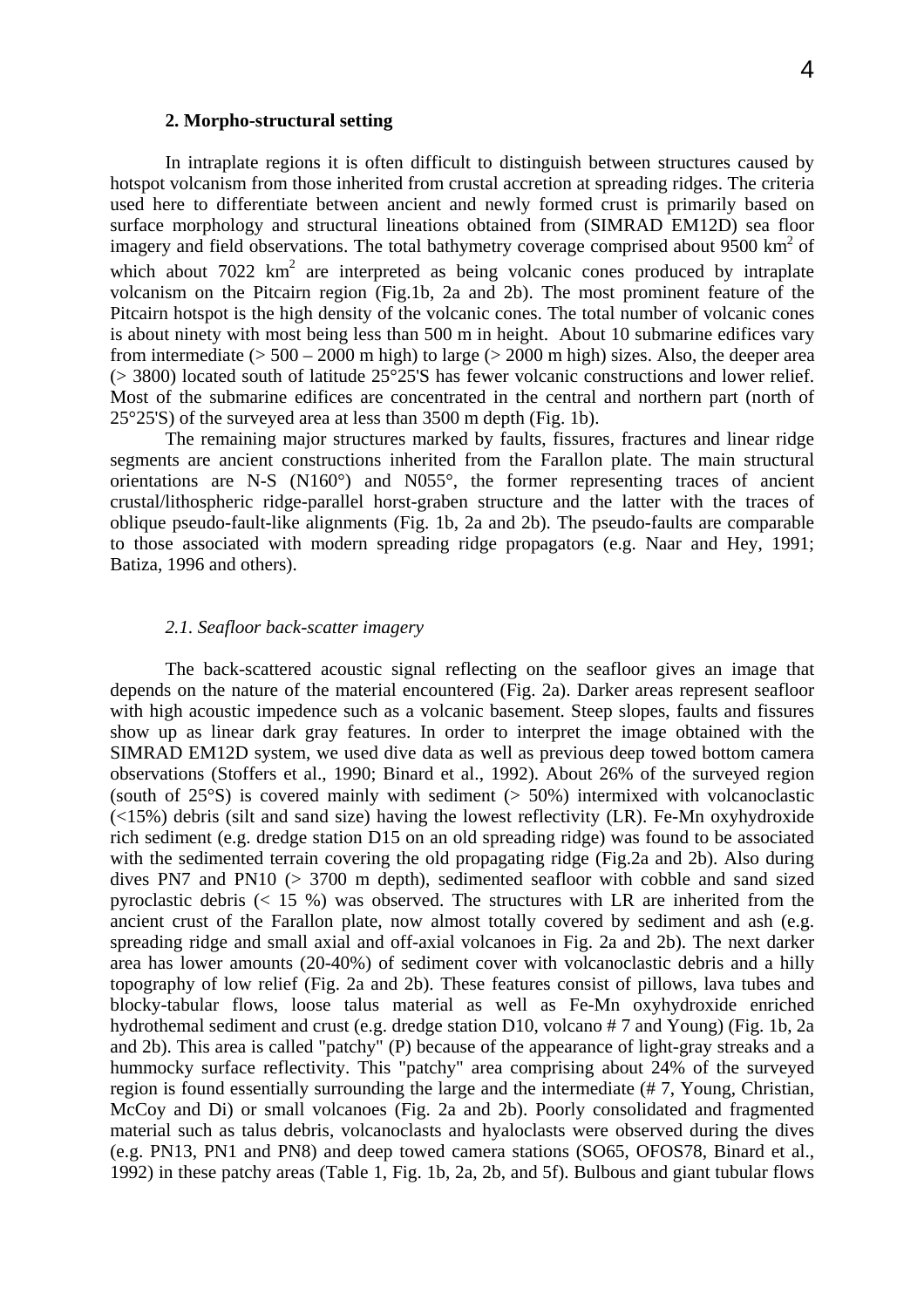are partially buried by sediment (about 20-25%). Although the patchy (P) area has a relatively middle to low-reflectivity, it is considered to have mainly formed during hotspot activity, with the exception of the intermediate size volcanoes, (# 7, Young, Christian and McCoy) whose origin is uncertain. A middle level reflectivity (MR) is seen in about 26% of the explored area and essentially includes the deeper (> 3500 m depth) volcanic landscape. The MR comprises areas having a smooth surface, a large wavelength topography and small constructional edifices (< 300 m high) (Fig. 2a and 2b). Moderately fresh silicic lavas were sampled (e.g. small volcano at dredge site D11) (Fig. 1b, 2a and 2b). The darker gray area, having a middlehigh reflectivity (MHR) comprising about 4% of the surveyed zone, is mainly on the flanks of the most recent edifices such as the Bounty and Adams volcanoes. These are essentially made of bulbous pillows, giant tubular and blocky/tabular and scoriaceous flows, hyaloclastite crust and pyroclastic material. Their structures differ from those in other areas with MR and P reflectivity by their relatively low sediment distribution (< 20%) and the presence of star shaped ridges (rift zones) with sharp near vertical breaks representing flow fronts. The darkest area corresponds to the zone of highest reflectivity (HR) comprised of fresh volcanics with less than 5% sediment, most of which is of hydrothermal origin. The HR area covers about 20% of the explored hotspot region and is associated with small volcanic cones (e.g. site of dredge D3) (Fig.1b, 2a and 2b). Deep (3600-4000 m depth) depressions associated with fault scarps including a graben-like structure occur mainly in the western area near the ridge propagator and pseudo-fault zone (Fig. 2a and 2b). These HR topographic lows with little relief and few small volcanic cones are probably the sites of relatively young fissural eruptions giving rise to lava ponds (Fig. 1a, 2a and 2b). The HR occurs also in areas with hummocky (patchy, P) appearance such as along the rift zone of the Bounty and Adams volcanoes, and area near the # 7 and Young volcanoes (Fig. 2a and 2b). For example, at the western extremity of #7 volcano, there is a small cone with high reflectivity (HR) suggesting recent volcanism (Fig. 2a and 2b). Hence, the areas around # 7 and Young volcanoes showing both low (LR) and high (HR) sea-floor reflectivity could have been sites of hotspot rejuvenation.

## *2.2. Size and volume of hotspot edifices*

In order to evaluate the submarine activity on the various morpho-structural provinces observed in the Pitcairn Hotspot region, we used both bathymetry and bottom imaging systems to classify the volcanic edifices (Table 2). In addition, as interpreted on the basis of seafloor backscatter imagery, the morphology of the sea floor at 3500-3800 m depth contour lines surrounding these edifices was considered separately in order to define the limits of the hotspot activity at a distance from the large edifices (Table 2).

## *2.2.1. The large edifices*

The larger submarine volcanoes, Bounty and Adams, are less than 35 km apart from peak to peak and are similar to composite volcanoes (Davidson and Silva, 2000). The term "composite" is used here to describe edifices that underwent several stages of growth and are comprised of multiple cones, which formed during a short period of time with a limited amount of volcanism within a small area. The Bounty and Adams volcanoes with a mean slope of 15° (Binard et al., 1992), are about 19 and 30 km in basal diameter, 3.5 km high, and have erupted a volume of about 310 km<sup>3</sup> and 858 km<sup>3</sup> of lava respectively. These volcanoes were built during multiple events comprising different types of lava flows and volcanoclastic products. Smaller cones and lava mounds (hornitos, hay-stacks) also occur along rift zones as well as flow front features with almost vertical walls of lava tubes oriented down-slope.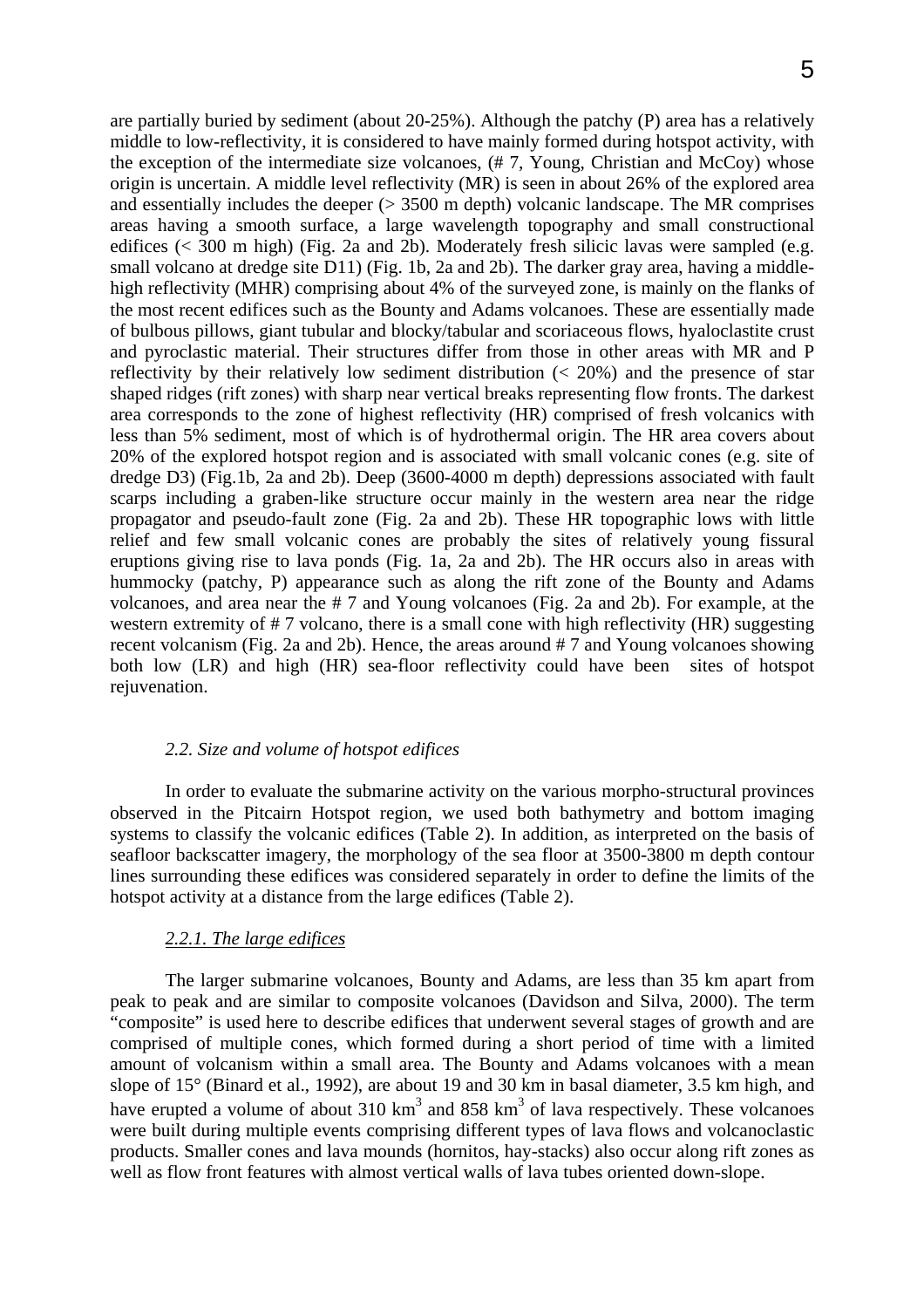## *2.2.2. The intermediate edifices*

The intermediate size volcanoes explored include volcanoes # 4, # 7, Young, Di, and Christian. These five edifices of intermediate size  $(5 -10 \text{ km} \text{ in diameter}, > 0.5 - 2 \text{ km high})$ have erupted at least 159 km<sup>3</sup> of lava (Table 2). A previous study (Binard et al., 1992) described the general morpho-structural aspect of the first four edifices. Based on their degree of flatness (summit diameter/basal diameter > 22°, Binard et al., 1992), the flat topped volcanoes and collapsed crater (Young and # 7) were inferred to represent ancient off-axial edifices of the Farallon plate. This is corroborated by the presence of altered MORBs (Binard et al., 1992; Woodhead and Devey, 1993) (Table 1, Fig. 1b and 2b). However, as mentioned above, the sonar data also showing small areas of high (HR) and medium (MR and P) reflectivity around Young and # 7 edifices, might suggest the presence of younger flows having a hotspot origin (Fig. 1b, 2a and 2b, Table 1). Christian volcano (10 km in diameter and 2 km in height) has a small adventive cone located on its northern flank, and consists of altered T-MORB rocks (dredged D7, Table 1, Fig. 1a and 1b). Di volcano, south of Adams within the 3500 m contour line, has a conical shape with hummocky terrain (P reflectivity) and has erupted trachybasalt (dredge D5) (Table 1, Fig. 1a, 2a and 2b).

## *2.2.3. The small edifices*

The smallest volcanoes, are about 2 km in diameter and less than  $< 0.5$  km high. These small edifices are also the most abundant (with a total of about 90) that together have erupted a total of about 47  $km^3$  of volcanic rocks (Table 2). The small edifices found at a distance of 5 – 35 km from the base of the larger volcanoes are generally aligned along two main directions, N-S (N160°) and NW 55°. Other small edifices can also be found as adventive cones on the flanks and in the immediate surroundings less than 5 km away from the base of the large volcanoes (Fig. 1b and 2b).

## *2.2.4. Sea floor hotspot activity at 3500-3800 depth*

The sea floor surrounding most of the volcanic edifices is built on 30 Ma old oceanic crust. At that age, the depth of the sea floor crust is theoretically estimated to be at about 4300 m depth (Parson and Sclater, 1977). The observed sea floor mean depth of the Pitcairn region is about 3750-3800 m (Binard et al. 1992) (Fig. 1b). From our present survey based on diving and sampling, it was observed that most of the deepest area (3800-4200 m depth) is heavily sedimented with occasional MnOx coated partially buried pillows. In addition, the volcanic constructions and most areas having high back-scattered reflectivity (HR, MHR and most P and MR) occur at depths shallower than 3800 m depth (Fig. 1a, 2a, 2b).

In order to evaluate the volume and extent of hotspot activity, it is assumed that the base of the ancient oceanic crust constructed on the Farallon plate, lies near the 3800 meter contour line. This excludes the larger edifices (e.g. Christian, Young and # 7) which are presumed to have formed near and/or on spreading ridges. Thus, it is found that the volume of the submarine hotspot volcanism covering the area (at 3500-3800 m depth) with high (HR), patchy (P), middle (MR) and middle-high (MH) reflectivity comprises about  $3581 \text{ km}^3$  or 5907  $km<sup>3</sup>$  of volcanics when including Pitcairn Island itself. (Table 2).

The age of the Pitcairn Island has been determined to be between 0.4 -1 million years (Duncan et al., 1974; Woodhead and McCulloch, 1989). Guillou et al., (1997) made K/Ar age determination on three samples from the Bounty (1889 m depth) and from the Adams (516 m depth) volcanoes. His studies revealed ages of  $344\pm32$  and  $3\pm1$  kilo-years, respectively. Recent hydrothermal activities and fresh lava flows observed during submersible dives indicate that the Bounty volcano is presently active. Also, recent volcanic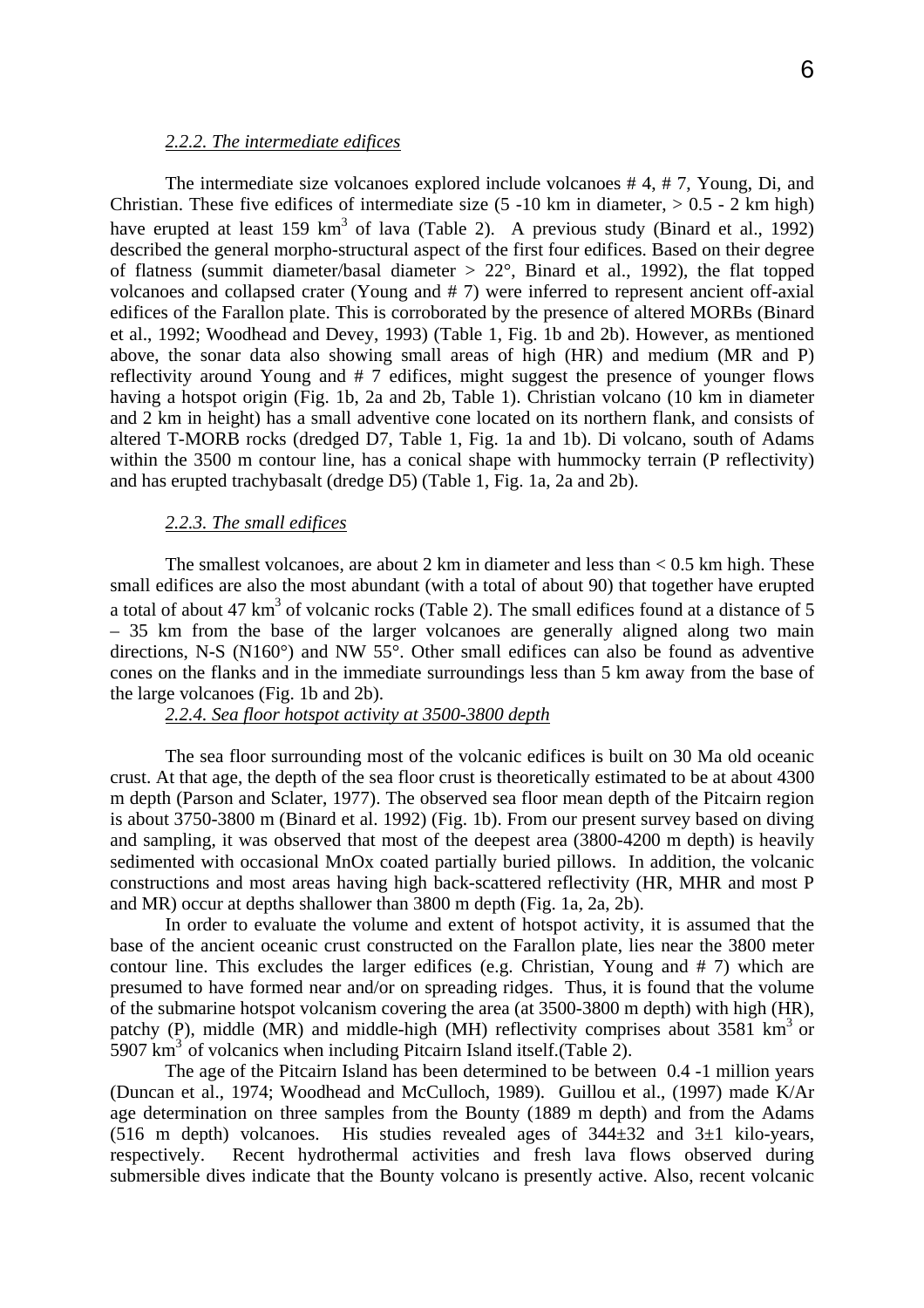events invading older flows with some interstitial sediment are observed along dive tracks (PN14 at depth of 1851 m) on the same edifice (Table 1, Fig. 1b). In addition, the presence of small cones and mounds along the slope of the large edifices (Adams and Bounty) suggests that flank eruptions are still taking place along preferential rift zones. Indeed, steep scarps (near vertical) up to 20-40 meters high with fresh lava, which may represent flow fronts, are observed.

It is assumed that the farthest eastern limit of the hot spot is now located near the Bounty and Adams volcano, at approximately 110 km east of Pitcairn Island, and that the spreading rate for the oceanic plate's motion is about  $80 - 10$  mm per year. Therefore, the age of the early volcanism forming the Pitcairn Island, calculated on these two assumptions, probably occurred 1.1 million years ago. The 5907  $km<sup>3</sup>$  volume of volcanic construction over 1.1 million years gives a volcanic accumulation rate of about  $0.0054 \text{ km}^3$  / yr. This value is about 20-33 times less than that of the Kilauea volcano in Hawaii  $(0.1-0.18 \text{ km}^3/\text{yr})$  (Clague et al., 2000, Cayol et al., 2000). The construction of a large edifice such as the Bounty volcano (3500 m high) with about 310  $km<sup>3</sup>$  of lava will have taken place in about 58,000 years.

## **3. Rock composition and morphology**

The individual edifices formed during focused volcanism are characterized by a large variety of volcanic products commonly erupted on a single volcano. The most striking volcanic feature observed in the Pitcairn area is the wide distribution of volcanoclastic material. Typically this is loose (boulder to sand size) material intermixed with brownish and light-gray pelagic sediment. The volcanoclastic deposits are of both pyroclastic (Fisher 1966) and hyaloclastic origin. The pyroclasts are fragments of various sizes (boulders, lapilli, sand and silt size) ejected during explosive eruptions and forming a poorly sorted sequence of thin ash and accidental rock debris. For example, highly vesicular lapilli of trachy-andesite (PN13- 03) mixed with Fe-Mn oxyhydroxide rich sediment were found on a small volcanic cone (Table 1). Also, the hyaloclastites form slabs about 10-15 cm thick (e.g. PN13-05) made up of moderately indurate sediment (silty-clay), light-brown Fe-Mn hydroxide, glassy shards and small scoria fragments. The hyaloclastites cover the lava flows on the slope and top of the volcanic edifices (PN13-06, Table 1). On the other hand, these volcanoclasts are also found in association with pelagic sediment blanketing the seafloor around the volcanoes. They patchy distributions around and/or on the edifices are interpreted to be the result of explosive eruptions taking place at less than 3500 m depth.

Generally, the hotspot lavas differ from EPR spreading ridge volcanics in their greater content of vesicles. The degree of vesicularity in pillow lava and other types of flows varies from moderate  $\ll 10-25$  % vesicles) to high  $\ll 30$  % vesicles and up to 65-70% in volume). Although no detailed analyses on  $H_2O$  and carbon are presented, the volatile content of the Pitcairn hotspot basaltic rocks obtained from routine (lost on ignition =LOI of 0.1 - 3.4%) analyses show a higher variation range than that of MORBs (Table 3). The extrusive flows were classified into separate categories according to their mineral associations, composition and morphology. The mafic and least evolved lava consists essentially of alkali basalt and picritic basalt with more than 7% olivine in their glassy matrix. The geochemistry of previously dredged basalts documented elsewhere (Devey et al., 1993; Stoffers et al., 1989; Woodhead and Devey, 1993; Ackermand et al., 1998) are used here (Fig. 3a). Based on major element, trace element and REE distributions, several types of basalt are recognized:

1) The picritic alkali basalts (3-04, -05, -09, 10, -11) are essentially pillow lavas and contain 7- 15 % of early-formed olivine and spinel. They have high values of Ni (300-500 ppm) and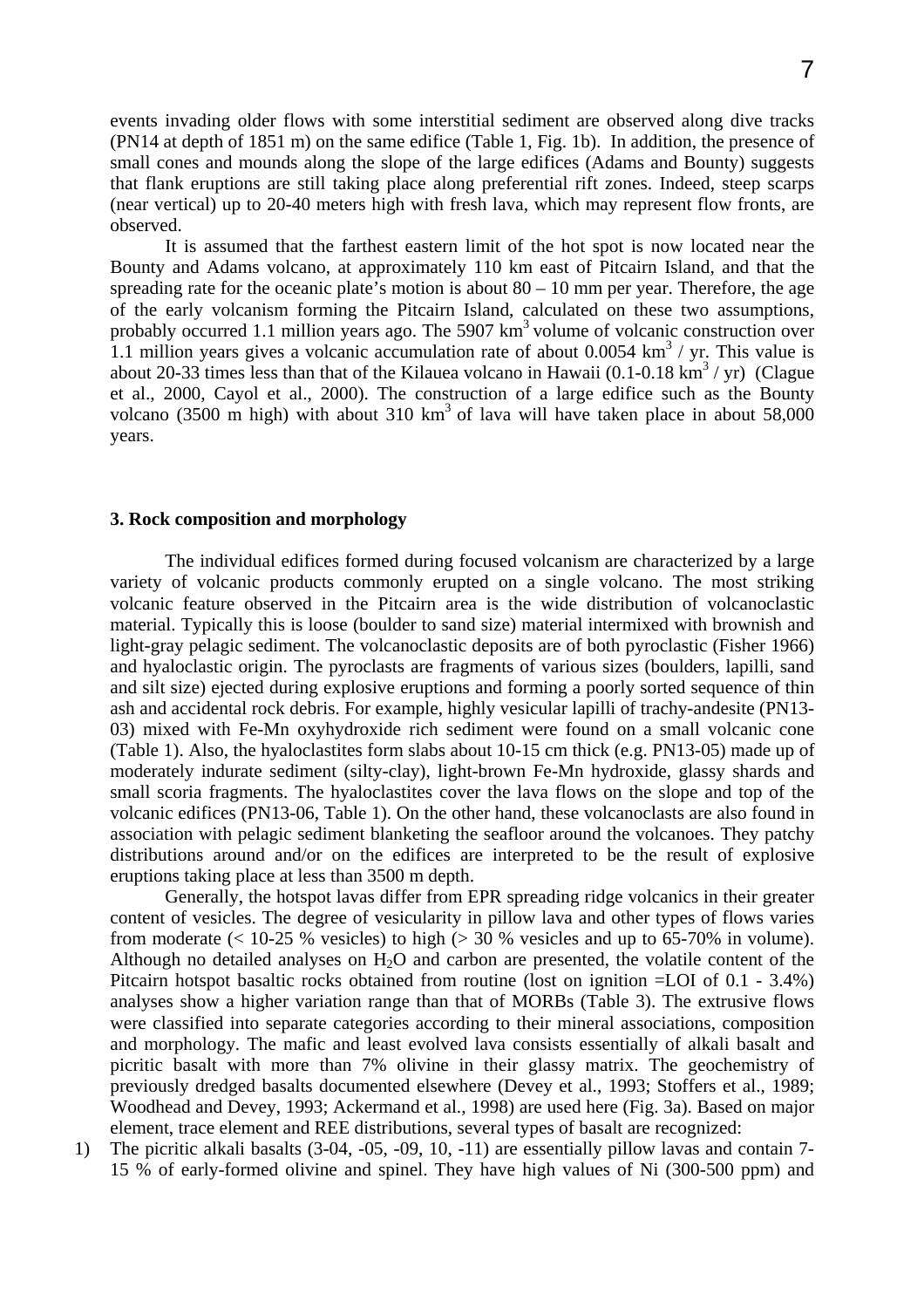MgO (10 - 13%, bulk), low  $SiO_2$  (46-47%), and Ba (160-300 ppm), and their Zr (200-300 ppm), K/Ti (>0.6), Zr/Y (9 - 11), Nb/Y (0.8 – 1) and  $(La/Sm)<sub>N</sub>$  (2 – 3) values are similar to the alkali basalts (Table 3 and 4, Fig. 3a, 3b, and 4c). Differences between the bulk analyses of these porphyritic lava and their glassy margin are due to the presence of olivine phenocrysts (i.e. 3-05 and 3-11, Table 3 and 4).

- 2a) Alkali basalts are enriched in Na<sub>2</sub>O + K<sub>2</sub>O (3.5-6%) and Ba (250-400 ppm) contents. They have moderate Ni (30-100), Zr (230-300 ppm), K<sub>2</sub>O (1 – 1.7%), K/Ti (>0.6), Zr/Y (9 - 11), Nb/Y (0.8 – 1.5) and  $(La/Sm)<sub>N</sub>$  (2 – 3), comparable to picritic basalt) values (Table, 3, Fig. 3a, 3b and 3c,). They mainly form pillow lava and giant tubes with well developed radial jointings (Fig. 4a, 4d and 4f).
	- 2b) Sub-alkali basalt (9-01, -10, -12 and D6-01) from the Adams volcano are relatively depleted in Na<sub>2</sub>O + K<sub>2</sub>O (3 – 4.2%), (Ba = 140-230 ppm) K<sub>2</sub>O (< 1%) and K/Ti  $(0.3 - 0.4)$ , Zr/Y  $(7 - 9)$ , and Nb/Y  $(0.8 - 1)$  values when compared to the other alkali basalts (Tables, 3 and 4, Fig. 3a and 3c). However, the REE content of these latter samples are similar to that of the alkali basalts (Table 3). They are close in composition to the E-MORBs from which they differ by their higher degree of vesicularity ( $> 15 %$ ), higher  $Zr/Y$  and  $(La/Sm)<sub>N</sub>$  ratios.
	- 3) T-MORBs (80DS2, D7-02) have low K/Ti (0.12-0.25%), Na<sub>2</sub>O + K<sub>2</sub>O (< 3%), Zr (< 200 ppm), Ba (23 ppm),  $Zr/Y$  (2 – 3) Nb/Y (< 0.2) and  $(La/Sm)<sub>N</sub>$  (0.4) values (Table, 3 and 4).

The main differences between sub-alkali and the more enriched alkali basalts are in their incompatible element contents, although lava morphologies are similar and both are vesicular (15-20 % vesicles). The most depleted (T-MORB) samples (D7-02 and 80DS) collected from a small adventive cone on the northern flank of the Christian volcano and from Young (Table 3, and Fig. 1b) consist of altered pillow lava fragments with palagonatized glassy margins and Fe-Mn oxyhydroxide crusts < 5 mm thick. These MORBs are interpreted to have formed during pre-hotspot volcanism on the ancient Farallon plate.

The silicic lavas have variable morphology and are mainly characterized by thick (5 - 20 cm thick) glassy aphyric margins with large cavities (1-2 cm long). Some surfaces appear scoriaceous due to the agglutination of welded glassy rinds. Most of these flows are blocky, tabular and/or form giant tubes with flattened surface (Fig. 5a and 5b). Based on their surface morphology and compositions, the silicic lava are divided into:

- 1) Trachybasalts that consist essentially of pillow lava having typical radial jointing with  $\text{SiO}_2$  (49 - 53%), Na<sub>2</sub>O + K<sub>2</sub>O (4 - 8%), Ba (300-800 ppm), Ni (< 100 ppm)  $Zr = 300 - 500$  ppm,  $Zr/Y(10 - 13)$ ,  $Nb/Y(1 - 1.6)$   $(La/Sm)<sub>N</sub>(2-3)$  and Ni (4 -100 ppm) ((Tables 3, 4 and 5 and Fig. 3a, 3b, 3c, 3d and 3f).
- 2) Trachy-andesites that occur mostly as blocky/tabular and flattened giant tubular flows (Fig. 5g and 5h). They are characterized by relatively high values of  $SiO<sub>2</sub>$  $(53 - 59\%)$ , Na<sub>2</sub>O + K<sub>2</sub>O (4-8%), Ba (500-1000 ppm), Zr/Y (9 - 15), Nb/Y (1.08 -2)  $(La/Sm)<sub>N</sub>$  (2.3 - 4.5) and Zr (400 - 800 ppm) (Tables, 3- 5)).
- 3) Trachytes are essentially light gray aphyric tabular and blocky flows with elongated vesicles (Fig. 5a, and 5b). Their glassy matrix contains microlites of plagioclase laths and has a fluidal texture. They have the highest  $SiO<sub>2</sub> (59 - 1)$ 64%), Na<sub>2</sub>O + K<sub>2</sub>O (> 8%), Ba (> 1000 ppm), Zr/Y(> 15), Nb/Y (1.6 – 2.5),  $(La/Sm)<sub>N</sub>$  (3 - 6) and Zr (> 700 ppm) values (Tables 3, 4 and 5 and Fig. 3a, 3b, 3c, and 3f).

The trachytes and the trachy-andesites are the most depleted in Ni  $(< 1$  ppm) and MgO  $(\leq 3\%)$  (Tables, 3 and 4). Modelling for a liquid line of descent show that the fractional crystallization of basanite (SO65-41DS1, Hekinian et al., 1989) and/or picritic basalt parents (3- 05, Table 3) could produce the alkali basalt-trachyte suites (Fig. 3a and 3b). Also, the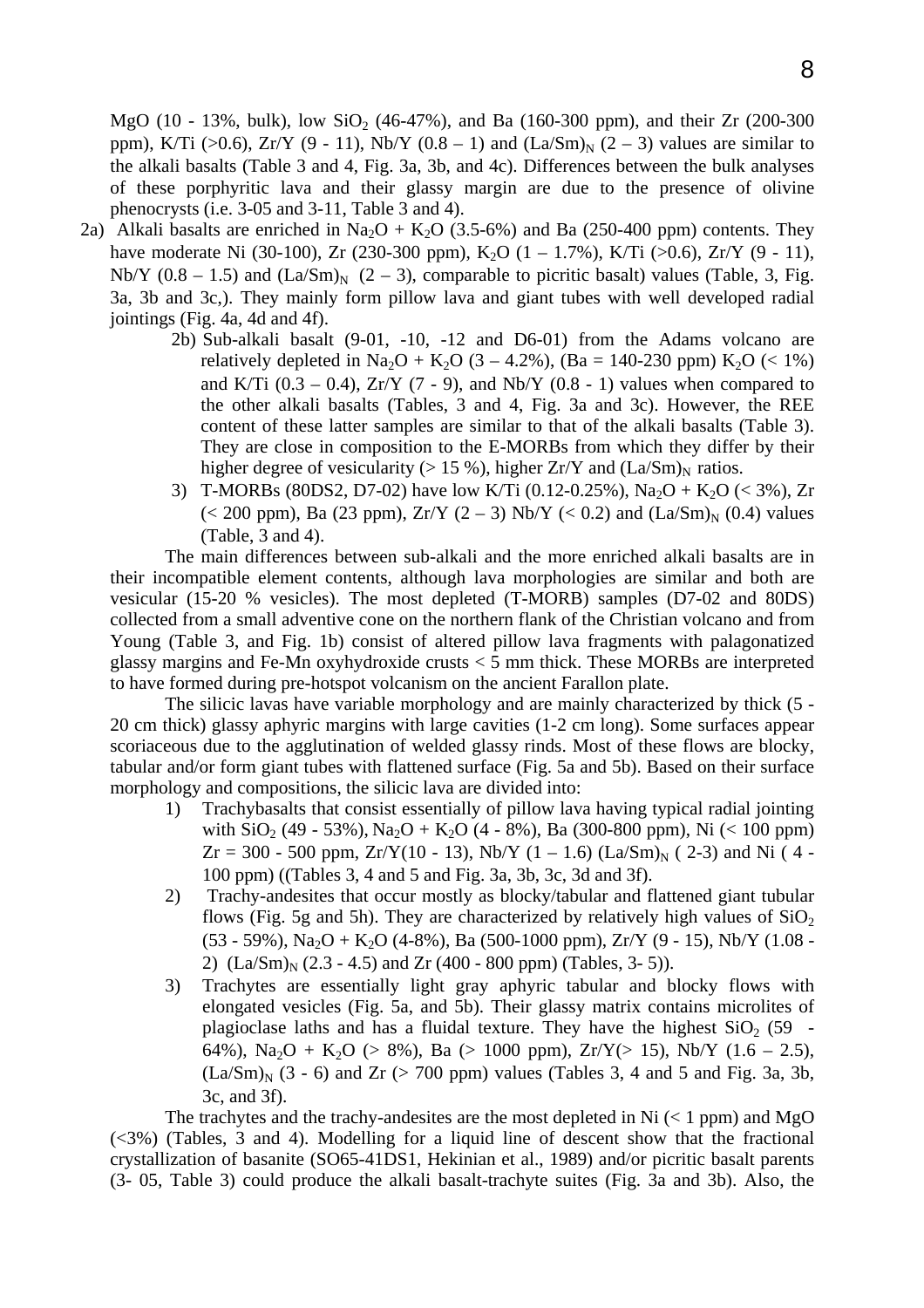distinct K/Ti,  $(La/Sm)<sub>N</sub>$ , Nb/Y and Zr/Y ratios between the sub-alkali basalt, alkali basalt, and MORBs  $\ll 0.25$ ,  $\lt 0.2$  and  $\lt 1$  respectively) suggest that they are issued from different parental mantle sources having a varying extent of partial melting (Fig. 3c and 3d). In addition, it is also observed that most smaller and intermediate size edifices generally contain more evolved lavas such as trachy-andesites to trachytes than do the larger edifices. This is shown by the higher MgO (4 – 12%) and lower total alkali ( $\lt$  5%) and SiO<sub>2</sub> ( $\lt$  52%) contents of the large edifices with respect to those of small and intermediate sizes (Table 3 and 4, Fig. 3b). It is observed that some small adventive cones formed on the large edifices (Adams and Bounty) contain alkali basalt rather than silicic flows (Fig. 6b). Also, silicic flows from other small ( 8-01, -03, -08, 7-01, D12, and D3) and intermediate (Di volcano, D5-01) edifices away from the large volcanoes show the same incompatible element  $(La/Sm)<sub>N</sub>$  (2 – 3) and Nb/Y  $(0.9 - 1.5)$  ratios as the large edifices suggesting a similarity in source (Fig. 3c). In addition, there is a continuous trend of variability of compatible and incompatible elements indicating a similar magmatic history among the small and large edifices (Fig. 3b and 3c). Further study on the petrology of these volcanic rocks will be presented separately.

## **4. Volcanic sequence**

Detailed geological observations along several profiles of large volcanic edifices such as Bounty (dives PN03, -06, -04, -12, and -14) were conducted in order to map the volcanic stratigraphy. Another dive (PN13) made on a small adventive cone located at the foot (3000 m depth) of Bounty is also reported here. Visual observation and lava composition have permitted us to map the stratigraphic sequences of the various volcanic units encountered along the slope of these two edifices (Bounty and dive site PN13). For this purpose, bottom camera and video captured images of various types of outcrop observed have been selected from these dives (Fig. 4a-4h and 5a-5h). The geology of the different lava flows is drawn on the profiles combining dive observations as well as dredge stations (Fig. 6a and 6b).

Sequential volcanic eruptions are shown by the repetitive nature (composition and lava morphology) of the volcanics encountered on the same edifice. The term "volcanic sequence" and "cyclicity" used here refer to compositional changes during eruption. Crystalliquid fractionation would suggest pyroclast and silicic lava should erupt prior to basalt. However, the presence of composite lava flows might suggest the opposite. In a conduit, less viscous mafic melt will ascend more rapidly and upon mixing with the silica rich melt this will facilitate its extrusion (Gibson and Walker 1963; Yoder, 1973)*.* As differentiation takes place, volatiles will concentrate in the higher level of the reservoir. Also, this will lower the melt's density and facilitate the extrusion of evolved melt. In order to discuss and visualize the volcanic sequences, we have arbitrarily decided that the first erupted flow is usually picritic basalt and alkali basalt followed by trachybasalt and terminating with more viscous lava such as trachy-andesite and trachyte (Fig. 6a and 6b). The evidence of sequential volcanism is demonstrated by the superposition of individual flows erupted in a relatively short period of time. These various volcanic units are observed on steep scarps (flow fronts), fault scarps and as thin sub-horizontal layered flows. Exposed lava units have different morphologies such as sections of radial pillows overlain by more blocky and tabular lava commonly having quite a different composition (Fig. 5h and 6b). Some dull-looking flows are partially covered by more recent glassy flows (PN3-03) (Fig. 4b**).** Occasionally, basaltic flows form small (< 20 m high) and rootless mounds (e.g. (haystacks and hornitos) supplied by short tubular lava-channels along the gentle slopes of the edifice (Fig. 4e, 4g, and 6a). The least evolved lava occurs essentially as pillows and giant tubes (Fig. 4a, 4c, 4d and 4f) while more viscous evolved lavas (trachy-andesite and trachyte) form flattened tubes and mainly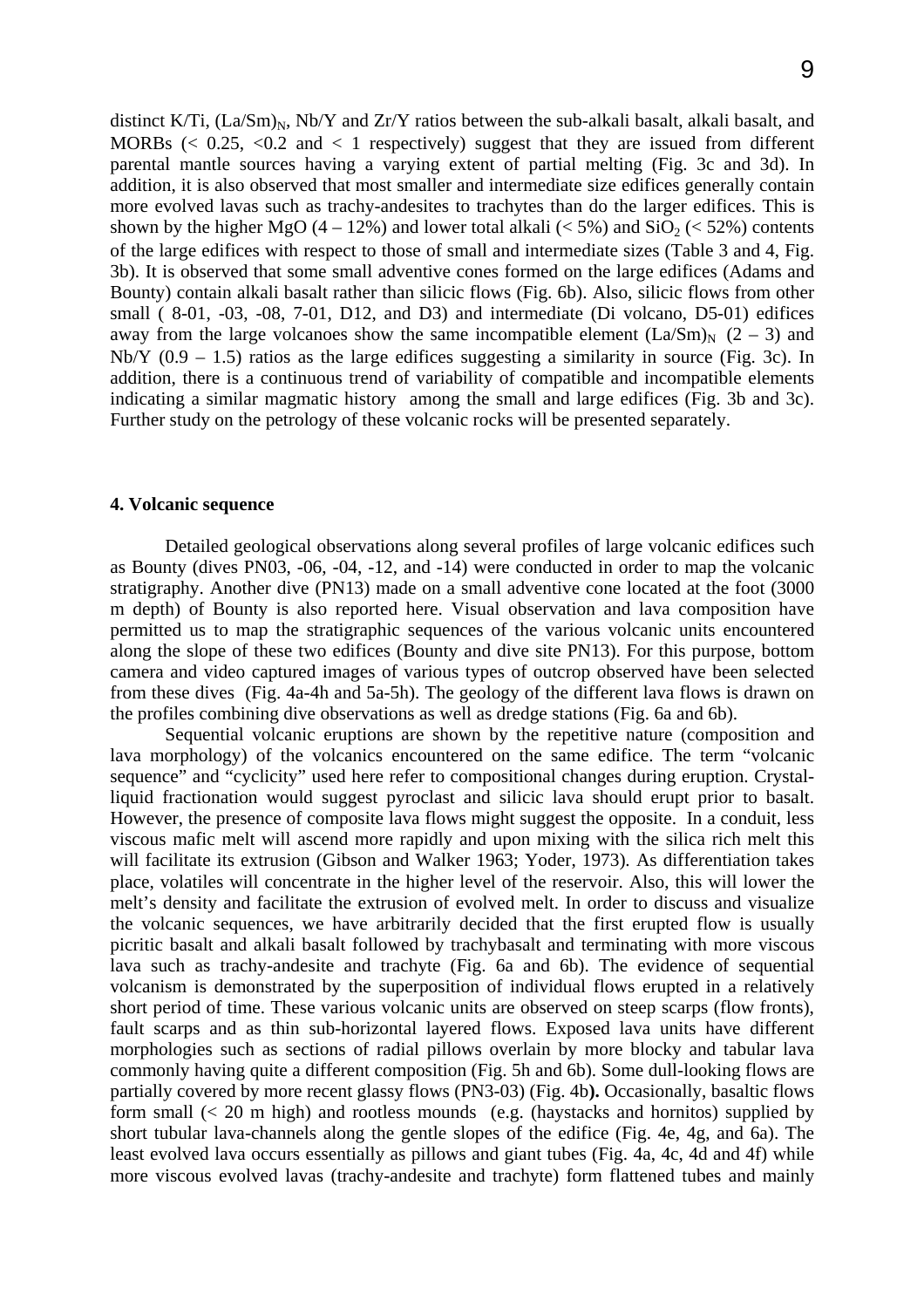tabular blocks with thick (up to 10 - 20 cm thick) glassy crusts (Fig. 5a, 5b and 5e). These flows commonly have a scoria-like surface due to cracking of the outer crust, followed by melt spill and quenching during drainage of the lava tubes (Fig. 5d). Also they do not show radial joints but, rather, layered internal structure with elongated cavities (Fig. 5c, 5e, and 5g). The flow layering reflects the viscosity of the lava related to its composition (silica enriched). Fluidal arrangements of plagioclase laths and vesicles are common features with this type of morphology. During an eruption, pyroclasts and hyalocasts eventually mark the end of volcanic events of individual single edifices (Batiza, 1989; Hekinian et al., 2000). In the Pitcairn hotspot, the pyroclasts and hyaloclasts are usually associated with the evolved flows (Fig. 5f). For example, trachybasalt 14-06 was found on top of a scarp near a flat area covered with a dark ash deposit at 1421 m depth on Bounty volcano. Overlying ash and hydrothermal sediment-filling cavities between pillow flows were also seen at 952 m during dive PN14 (Fig. 4h).

Along the dive profiles, reconstructed on the western flank of Bounty volcano, at least nine volcanic sequences (units) have been recognized. Each of these units varies by about 300 m in average thickness and comprises different types of flows (Fig. 6b). A schematic representation of compositional and morphological sequences based primarily on observations made on Bounty is shown on Figure 6a and Table 5. The other profile (PN13), along the southern slope of a small adventive cone located near the base of Bounty, consists of at least four sequential units of less than 300 m thick (Fig. 6b). In contrast with the other sequential units, the ones along the adventive cone, consist essentially of trachy-andesite, trachyte and pyroclast/hyaloclast associations (Table 1). Unfortunately, due to the lack of continuous data (observations, and sampling) during all the submersible dives, it was not possible to reconstruct the geology along all the dive profiles. Nevertheless, on the large volcanoes,using samples recovered from dredge hauls and sporadic sampling during dives, it is observed that the composition of both evolved (trachybasalt to trachy-andesite) and less evolved alkali basalt are found at all depths (Fig. 1b, and Table 1). This observation has reinforced the idea for the existence of sequential volcanism on other edifices.

In summary, the observed sequential diversities of the exposed lava are related to individualized volcanic pulses taking place on the flanks and the summits of the volcanoes. It is likely that the individual flows, during each volcanic cycle, have extended for a relatively short distance  $( $300 \, \text{m}$ )$  when compared to subaerial eruptions. This is due to the limited extent of magma delivery and to the seafloor environment (seawater pressure and quick cooling of surface flows). The edifices of the Pitcairn hotspot have a relatively lower magmatic budget than most known subaerial active volcanoes (e.g. Hawaii).

## **5. Relationship between volcanic edifices**

The relationships between the various volcanic edifices forming the Pitcairn hotspot are explained on the basis of the tectonic and compositional variation of the lavas. Hotspot volcanism is influenced by preexisting structural features in the lithosphere such as fracture zones, faults and fissures (Binard et al., 1992) or by weaknesses which are newly created by stresses during plate tectonic motions in oceanic basins. Models and concepts on the dynamics for propagating cracks and dike injections (Harrison, 1968; Turcotte, 1982; Lister and Kerr 1991), as well as examples of magma channeling in Iceland, Hawaii (Wilson et al., 1980; Sigurdsson, 1987; Rubin and Pollard, 1987; Embley and Chadwick, 1994; Smith, et al., 1994; Bower and Woods, 1997) and along spreading ridges (Michael et al.,1989; Dziak et al., 1995; Chadwick et al.,1995) are well documented. Experiments (Seyfried and Freundt, 2000) on basaltic conduit flow suggest that when a large volume of gas bubbles is released, it reaches high velocity, resulting in breaking up any cap rocks (obstacles). Hence, the pressure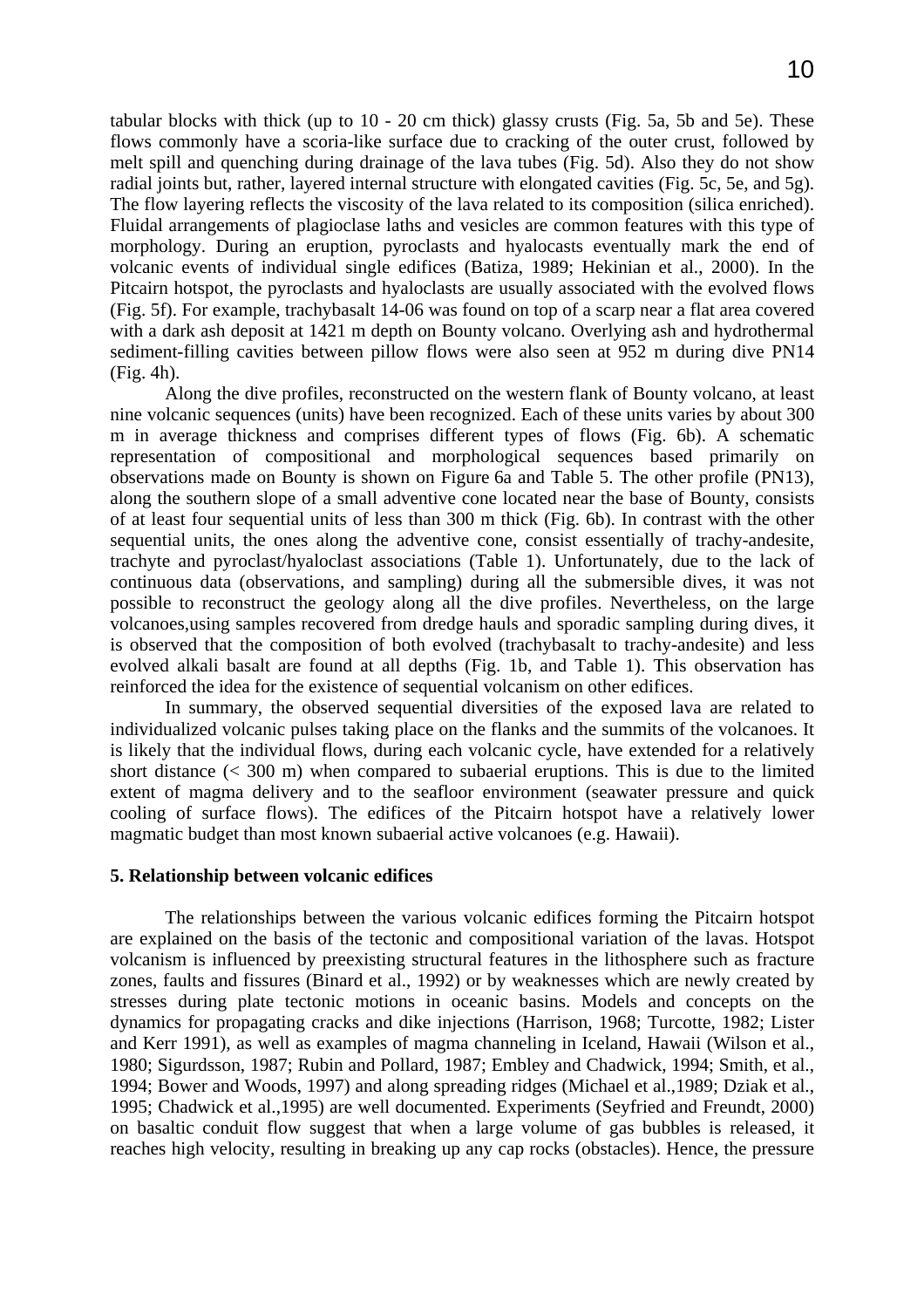of silicic magma stored in a reservoir might increase as the result of the additional magma input and fractional crystallization with the accumulation of volatiles.

 Taking these observations into consideration, we can make inferences on the construction and evolution of the smaller volcanoes with respect to the larger ones formed on the Pitcairn hotspot. In the Pitcairn area, the smaller edifices often show preferential directions that indicate the fault and fissure-propagating systems which could give rise to eruptive cones (Fig. 1b, 2a and 2b). A major difference between the different size edifices is related to their range in compositional variability and geological setting. Some of the small edifices are formed on the flanks of the larger volcanoes, while others are formed close to (< 5 km) their bases (Fig. 1b, 2a and 2b). However, most of the small and intermediate edifices are located at some distance  $(5 - 35 \text{ km})$  from the base of larger volcanoes lying within the 3700 m isobath, and consist essentially of silicic lava (Table 3). Evidence for feeder channels and eruptions is inferred from the distribution of small edifices found along preferential tectonic directions (N180°, N160° and N055°) away (5 -35 km) from the larger edifices (Fig. 2a and 2b). Some of the edifices are aligned along elongated topographic highs emanating from the foot of the larger edifices (Adams and Bounty). The most obvious volcanic channels with at least 200 m relief with respect to the surrounding seafloor are observed to extend in a south-southwesterly (25°15'S-120°30'W) and in a southern (25°30'S-129°19'W) direction away from the Bounty and Adams volcanoes respectively. Elongated and bulging structures also occur up to about 20 km in length and 1 - 4 km wide with scattered small volcanic edifices erected along their length (Fig. 1b and 2b). Other volcanic alignments (oriented N045° - N055°) in the north-east region (25°S-129°W and 25°15'S-129°20'W) are represented by small edifices decreasing in basal depth (3200 m to 3500 m) away (up to 30 km) from the large edifices (Bounty and Adams) (Fig. 1b). The area of these small edifices also shows a relatively higher degree of reflectivity (HR, MHR and P) than the older, more heavily sedimented sea floor (LR) (Fig. 2a and 2b).

 The volcanics erupted on the small edifices (adventive cones) or on the flanks of the larger edifices as well as those in their immediate vicinities  $(< 5 \text{ km}$  away from the base) are interpreted to have extruded from the same main feeder and/or melt reservoir as the large edifices. This is suggested by the basal  $\langle$  3500 m isobath) topographic continuity between the large and small edifices (Fig. 1b, 2b). The compositional continuity of both compatible and incompatible compounds of the various size edifices is suggestive of a common magmatic origin (Fig. 3b and 3c). These edifices might have tapped melts from the same magmatic reservoirs underneath the large edifices. Volcanism could occur on the summit and continue on the flank of the larger edifices. As a volcano grows, its mass will increase, raising the lithostatic pressure on the magma reservoir. As the height of the volcano increases, probably less magma will erupt from the summit and more from lateral vents, rift zones and parasitic cones. In order for the extrusive flow to continue, overcoming the lithostatic pressure, it is necessary for the magma reservoir to become more evolved as replenishment with new melts and crystal liquid fractionation take place. Evolved lavas (e.g. trachy-andesite and trachyte) such as those erupted in these small cones, are volatile enriched, less dense and viscous, and therefore more likely to overcome the load pressure as well as flow in subcrustal channels. Focused and episodic magma injections away from the large edifices in a cooler lithosphere will fractionate and give rise essentially to the extrusion of silicic lava, while basaltic melt will stay in the conduits. Solidification of magma will shut off the flow until a new fracture is formed, resulting in the episodic nature of surface eruptions. Thus, it is speculated that these small size edifices away from the large edifices are more inclined to erupt silicic lava than the adventive cones formed on the flank of the large volcano (Table 1, Fig. 3b). However, this is not always the case because no basaltic flows were recovered from the small edifice (dive PN13) near the foot of Bounty (Fig. 6b).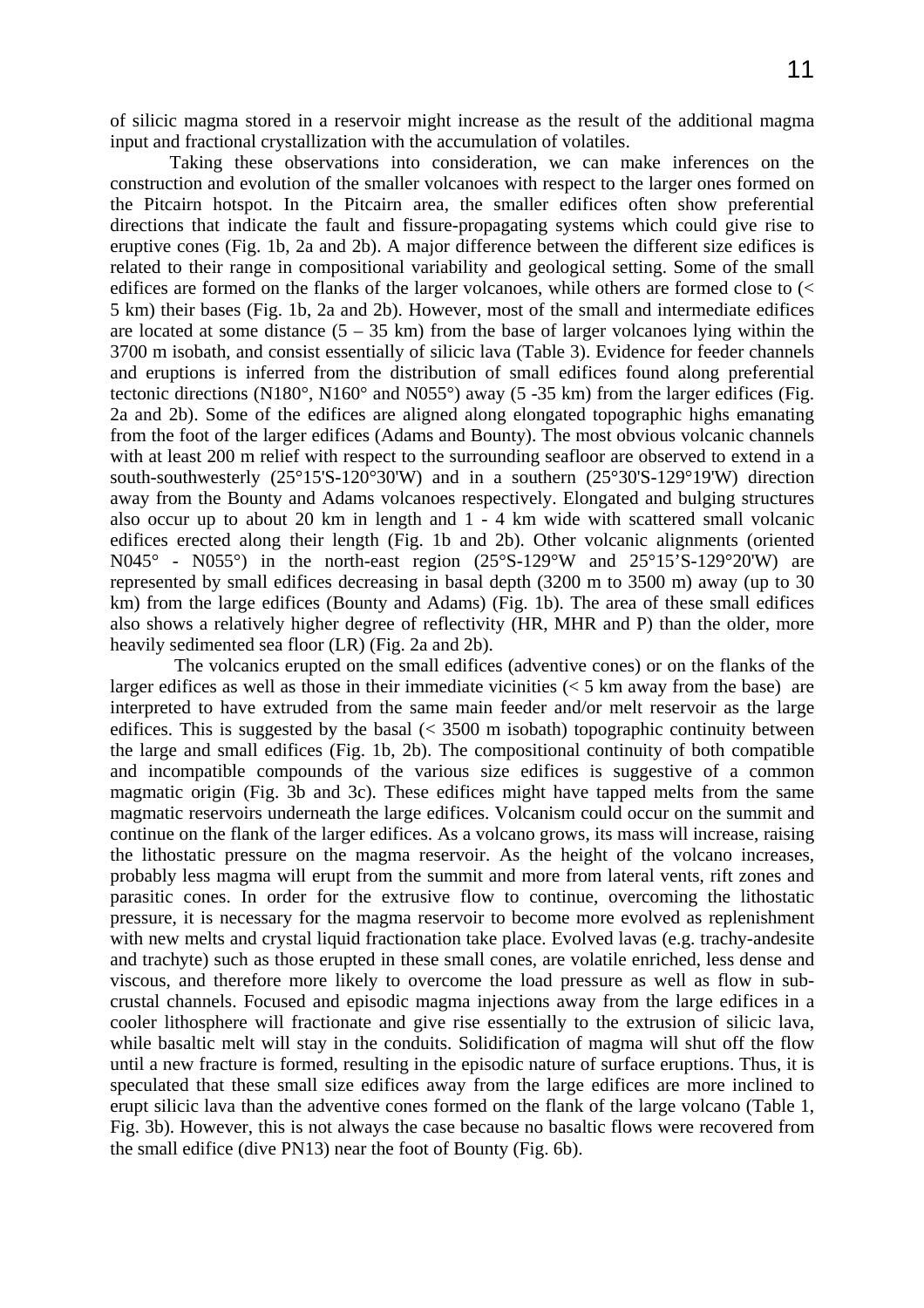#### **6. Conclusions**

Based on the interpretation of (Simrad EM12D) seafloor backscatter imagery and multibeam bathymetry studies in the Pitcairn region, it is shown that submarine hotspot activity extends over an area of about  $7022 \text{ km}^2$ . This area includes two large submarine edifices (Bounty and Adams), about five intermediate (500 - 2000 m high), and about ninety small (< 500 m high) edifices. It is calculated that the total volume of erupted lava reached about  $5906 \text{ km}^3$  (Pitcairn Island included) in a period of about 1.1 Ma. The small edifices occur on the flank and near  $(< 5 \text{ km})$  the larger edifices as well as up to 35 km away from the larger ones. They are usually aligned in a preferential (N160°-180°and N055°) tectonic (fault, horst-graben and fissure) direction. Evidence for the propagation of magma along a pathway in the oceanic crust is given by the bulging topography of the seafloor along these volcanic alignments. Such rift zones extend from near the summit and the foot of the larger edifices for a radius of more than 20 km.

Volcanic stratigraphy defined on the basis of field observations and lava composition suggest a cyclic eruption. Submersible profiles (5) and surface ship observations (deep towed camera) carried out on the flank of Bounty, between 3000 and 400 m depth, indicates that there were at least 9 eruptive sequences. These volcanic sequences were arbitrarily classified into those going from the least evolved picritic (>7% olivine), alkali basalt to trachybasalt, trachy-andesites and trachyte. Successive events give rise to more viscous flows consisting of trachybasalt (SiO<sub>2</sub> = 49 - 52%), trachy-andesite (SiO<sub>2</sub> = 53 -59%) and trachyte (SiO<sub>2</sub> = 59 -63%). The small edifices (< 500 m high) differ from the larger edifices since they are essentially composed of silicic lava ( $SiO<sub>2</sub> > 52$ %). A detailed geological profile of one small edifice also shows sequential eruptions (at least 4) of trachy-andesite and trachyte flows. The least evolved alkali

basalt and trachybasalt generally give rise to pillows and giant tubular flows. The most silica (> 55 %) enriched lava is seen as tabular and blocky flows with large cavities (up to 5 cm long) and thicker ( $>$  3 cm up to 20 cm) glassy margins.

The alkali basalt-trachyte suites represent successive crystal fractionated liquids derived from common basanitic and/or picritic basalt melt. The distinct incompatiblemoderately incompatible element ratios  $\overline{[(La/Sm)<sub>N</sub>]$ , Nb/Y, Zr/Y and K/Til between the various basaltic rocks suggests that they were produced from separate parental mantle sources during successive replenishment and mixing in the magmatic reservoirs. The T-MORBs found on the intermediate edifices (Young and Christian) are interpreted as representing ancient flows of pre-hotspot eruptive events on the ancient Farallon plate.

## **Acknowledgements**

 We are particularly indebted to the Captain, the officers and the crew of the N.O. L'ATALANTE and the submersible (NAUTILE) team of GENAVIR for their efficiency and expertise and patience during the Polynaut cruise. We express our gratitude to Capt. H. Andresen and the crew during leg 65 of the F.S. SONNE for their expertise. This cruise was supported by BMFT grant AZ.03R397A5 to P.S. The Polynaut cruise was directed and sponsored by INSU (France) and the Bundes Ministerium Für Bildung und Forschung (BMBF, Germany). One of the authors (Hekinian) received the Alexander von Humboldt Award, which enabled the completion of this research. This work was initiated at IFREMER (Department of Marine Geosciences) by one of the authors (Hekinian) who is particularly indebted to the continued support of the department. We are indebted to M. Bohn, A. Crusson and R. Apprioual for their help with the microprobe analyses, computer data acquisition and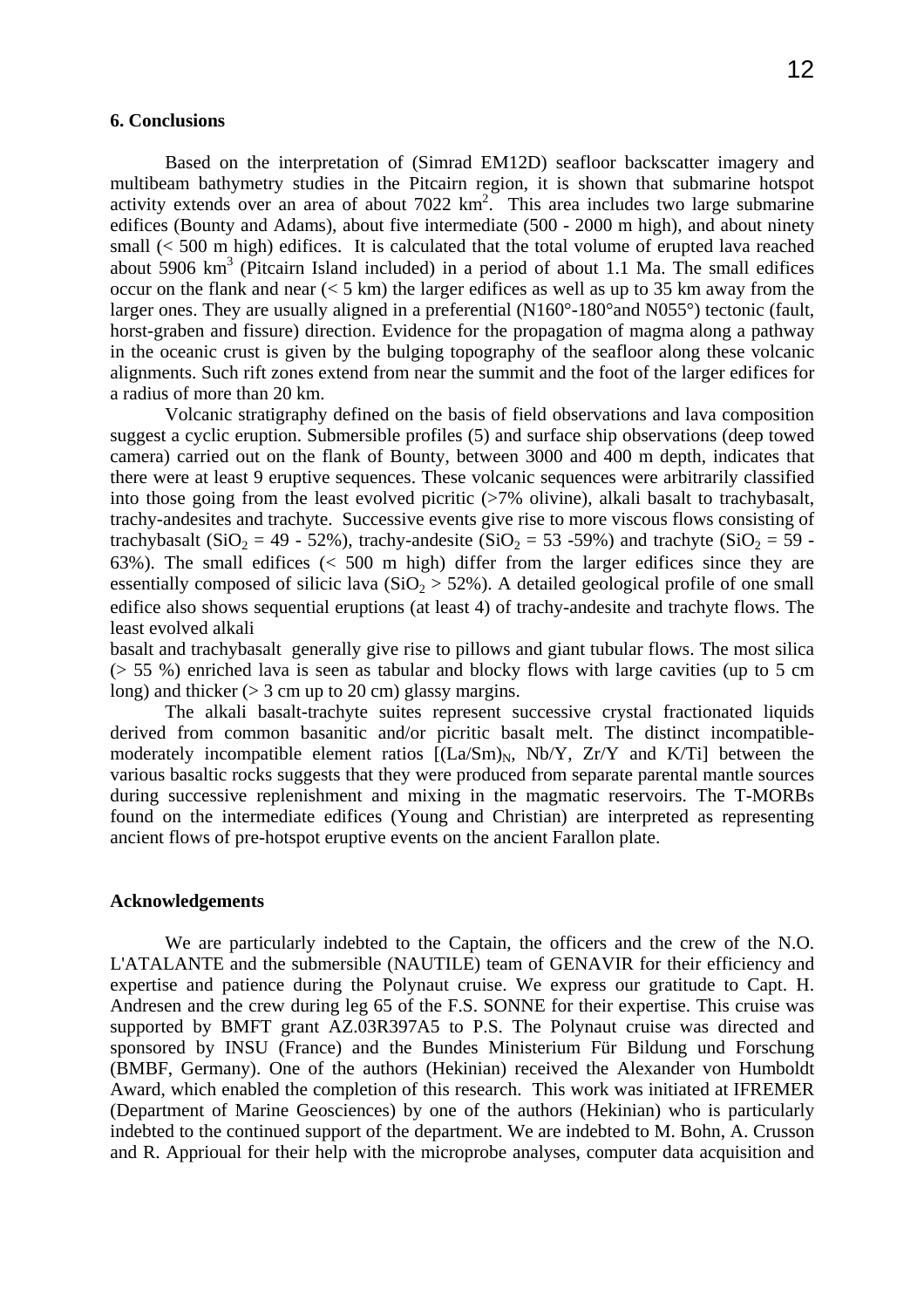sample preparation, respectively. We are grateful to Drs. D. Clague, J. Wright, S.D. Weaver and K. Haase for their critical review of the manuscript.

## **References**

- Ackermand D., Hekinian R. and Stoffers, P. 1998. Magmatic sulfides and oxides in volcanic rocks from the Pitcairn hotspot (South Pacific), *Mineralogy and Petrology*, 64, 149-152.
- Bach,W., Hegner, E Erzinger, E. and Stir, M. 1994. Chemical and isotopic variations along the superfast spreading East Pacific Rise from 6° to 30°S, Contr. Petrol., 116, 365-380.
- Batiza, R. 1996. Magmatic segmentation of mid-ocean ridges: a review, in: MacLeod, C.J. Tyler, P.A. & Walker, C. L. (Eds.) 1996, Tectonic magmatic and hydrothermal Biological Segmentation of Mid-Ocean Ridges, *Geol. Soc. Spec. publ.*, 118, 103-130.
- Batiza R, 1989, Petrology and geochemistry of eastern pacific spreading centers. In: Winterer E.L., Hussong, D.M. & Decker, R. W. (eds) The eastern pacific Ocean and Hawaii: The Geology of North America, N. *Gelogical Society of America*, Boulder Colorado, 145-160.
- Binard, N., Hekinian, R., and Stoffers, P. 1992. Morphostructural Study and Type of Volcanism over the Pitcairn Hot Spot (South Pacific*)*. *Tectonophysics,* V.206, pp 245- 264
- Bower S.M. and Woods, A.W., 1997. Control on magma volatile content and chamber depth on the mass erupted during explosive volcanic eruptions, *Jour. Geophys. Res*. 102, 10,273- 10,290.
- Clague, D.,A., Reynolds, J.R. and Davis, A.S. 2000. Near Ridge seamount chains in the northeastern Pacific Ocean, J. Geophys. Res. 105, 16,541-16,561.
- Chadwick, W.W.Jr., Embley, R.W. and Fox, C.G. 1995. SeaBeam depth changes associated with recent flows, CoAxial segment, Juan de Fuca Ridge: evidence for multiple eruptions between 1981-1993. *Geophysical Research Letters*, 22, 167-170
	- Cheminée, J.L., Hekinian, R, Talandier, J. Albarède., F., Devey, C.W., Francheteau, J., and Lancelot, Y. , 1989. Geology of active hot spot: Teahitia-Mehetia region in the south central pacific, Mar. Geophys. Res., 11, 27-50.
- Carter, R.M. 1967. The geology of Pitcairn Island, South Pacific, B.P. *Bishop Museum, Bull.,*  231, 1-38.
- Cayol, V., Dietrich J.H., Okamura, A.T., and Mikilus, A., 2000. High magma storage rates before the 1983 eruption of Kilauea, Hawaii, Science, 288, 2343-2346.
- Davidson J. and de Silva, S, 2000. Composite volcanoes, in Encyclopedia of volcanoes, ed. Sigurdsson, H., *Academic Press, London*, 663-681.
- Devey C.W, K.S. Lackschewitz, D.F. Mertz, B. Bourdon, J.-L. Cheminée, J. Dubois, C. Guivel, R. Hekinian, P. Stoffers, 2002. The initiation and growth of Polynesian hotspot volcanoes, Geology, (submitted).
- Duncan R.A. I. McDougall, R.M. Carter and D.S. Coombs, 1974. Pitcairn Island another Pitcairn hot spot? *Nature*, 251, 679-682.
- Dziak , R.P. Fox, ., C. G., and Schneideret, A. E. 1995. The June-July 1993 seismo-acoustic event at CoAxial segment, Juan de Fuca ridge: evidence for a lateral dike injection, *Geophys. Res. Let.,* 22, 135-138.
- Embley R., and Chadwick W.W. Jr. 1994. Volcanic and hydrothermal processes associated with recent phase of seafloor spreading at the northern Cleft segment: Juan de Fuca ridge*Jour. Geophys. Res*. 99, 4741-4760.
- Fisher, R.V. 1966. Mechanism of deposition from pyroclastic flows, Amer. J. Sci., 264, 350- 363.
- Garbe-Shönberg, C-D. 1993. Simultaneous determination of thirty-seven trace elements in twenty -eight international rock standards by ICMS, *Geostandards Newsleter*, 17, 81-97.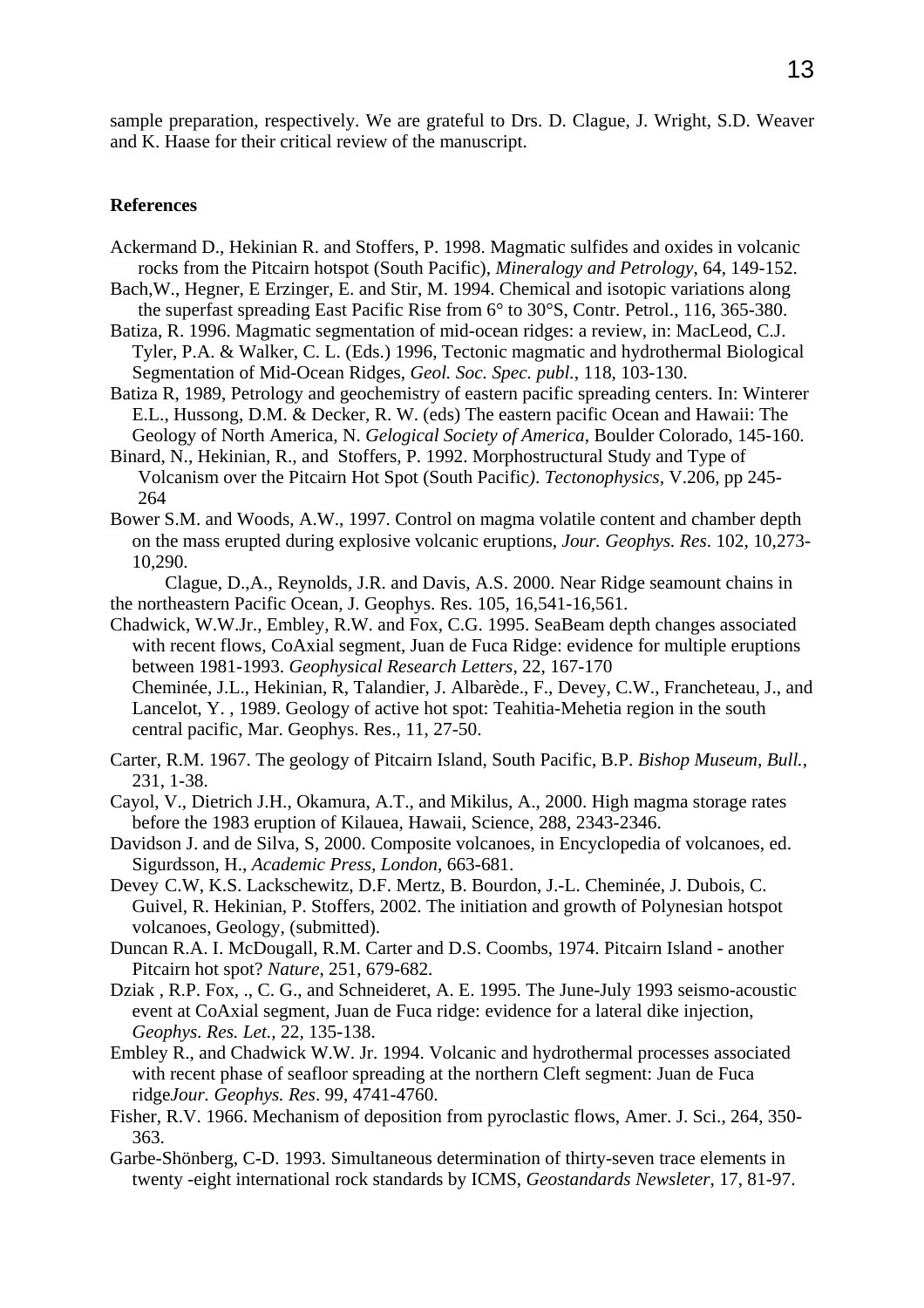- Gibson, I.L. and Walker G.P.L. 1963. Some composite rhyolite/basalt lavas and related composite dykes in eastern Iceland. Proc. Geol. Ass., 74, 301-318
- Govindaraju, K. 1989, Compilation of working values and sample description for 272 geostandards, *Geostandards Newsleter, special issue*, 13, 1-113.
- Guillou, H., Garcia, M.O., and Turpin, L, 1997. Unspiked K-Ar dating of young volcanic rocks from Loihi and Pitcairn hot spot seamounts, J. Volc. Geotherm. Res., 78, 239-249.
- Harrison, C. G. A., 1968. Formation of magnetic anomaly patterns by dyke injection, *Jour. Geophys. Res.,* 73, 2137-2142.
- Hekinian, R., D. Bideau, P. Stoffers, J.L. Cheminée, R. Muhe, N. Binard, 1991, Submarine Intraplate Volcanism in the South Pacific: Geological Setting and Petrology. *Jour. Geophys. Res*. V 96, pp. 2109-2138.
- Hekinian, R., P. Stoffers, D. Ackermand, S. Révillon, M. Maia, M. Bohn, 1999, Ridgehotspot interaction: the Pacific-Antarctic Ridge and the Foundation seamounts, Mar. Geol., 160, 199-223.
- Hekinian, R., Pineau, F., S.Shilobreeva, D.Bideau, E. Gracia, and M. Javoy, 2000, Deep Sea Explosive Activity on the Mid-Atlantic Ridge near 34°50'N: Magma Composition, Vesicularity and Volatile Content, *J. Volc. Geotherm. Res*. 98, 49-77
- Johnson, R.H., 1984, Exploration of three submarine volcanoes in the South Pacific, *Nat*. *Geogr. Soc. Res,. Report*, 16, 405-419.
- Le Bas M.J. and Streckeisen K. 1986, The IUGS systematics of igneous rocks. *J. Geol. Soc. Lond.* 148, 825-833.
- Lister J.R. and R.C. Kerr, 1991, Fluid-mechanical model of cracks propagation and their applications to magma transport in dykes. *J. Geophys. Res*., 96, 10,049-10,077.
- Lonsdale, P.F., 1988. Geography and history of the Louisville Hotspot Chain in the south west Pacific, J. Geophys. Res., 93, 3078-3104.
- Michael P. J., Chase, R.L., Allan, J.F., 1989, Petrological and geological variations along the southern Explorer Ridge, northeast Pacific ocean, *J. Geol. Res.,* 94, 13,895-13,918.
- Middlemost, E. A. K. 1980, A contribution to the nomenclature and classification of volcanic rocks, *Geol. Mag.*, 117, 51-57.
- Niu, Y., D.G., Waggoner, J. Sinton and J.J Mahoney, 1996, Mantle source heterogeneity and melting processes beneath sefloor spreading centers: The East pacific Rise, 18°-19°S*, J. Geophys. Res*. 101, 27,511-27,733.
- Naar, D. F., and R. N. Hey, 1991 Tectonic evolution of the Easter Microplate*, J. Geophys. Res*, 96, 7961 - 7993.
- Parsons, B. and Sclater, J.G. 1977, An analyses of ocean floor bathymetry and heat flow with age, J. Geophys. Res. 82, 803-827.
- Rubin and Pollard, 1987, Origin of blade-like dikes in volcanic rift zone. In; Decker, R.D., Wright, T.L. and Stauffer, P.H. (eds.) Volcanism in Hawaii*. US geological Survey Professional Papers*, 1350, 1449-1470.
- Seyfried, R. and A. Freundt, 2000, Experiments on conduit and eruption behavior of basaltic volcanic eruption, *J. Geophys. Res.,* 105, 23,727-23,740.
- Smith, M.M.C. Perfit, M. R. & Johnasson, I.R. 1994, Petrology and geochemistry of basalts from the southern Juan de Fuca ridge: controls on the spatial and temporal evolution of mid-ocean ridge basalt. *Jour. Geophys. Res.,* 99, 4787-4812.
- Smith, W.H.F., and D.T. Sandwell, 1997, Global sea floor topography from satellite altimetry and ship depth soundings, *Science,* 277, 1956-1962.
- Sigurdsson, H. 1987, Dyke injection in Iceland: a review. In: Halls H. C. & Fahrig W.F. (Eds.) Mafic dyke swarms*. Geological society of Canada special papers*, 34, 55-64.
- Sinton, J.M., S.M. Smaglik, and J.J. Mahoney, 1991, Magmatic processes at supefast midocenic ridges: Glass composition variation alon the East pacific Rise 13°-23°S, *J. Geophys. Res.,*96, 6133-6155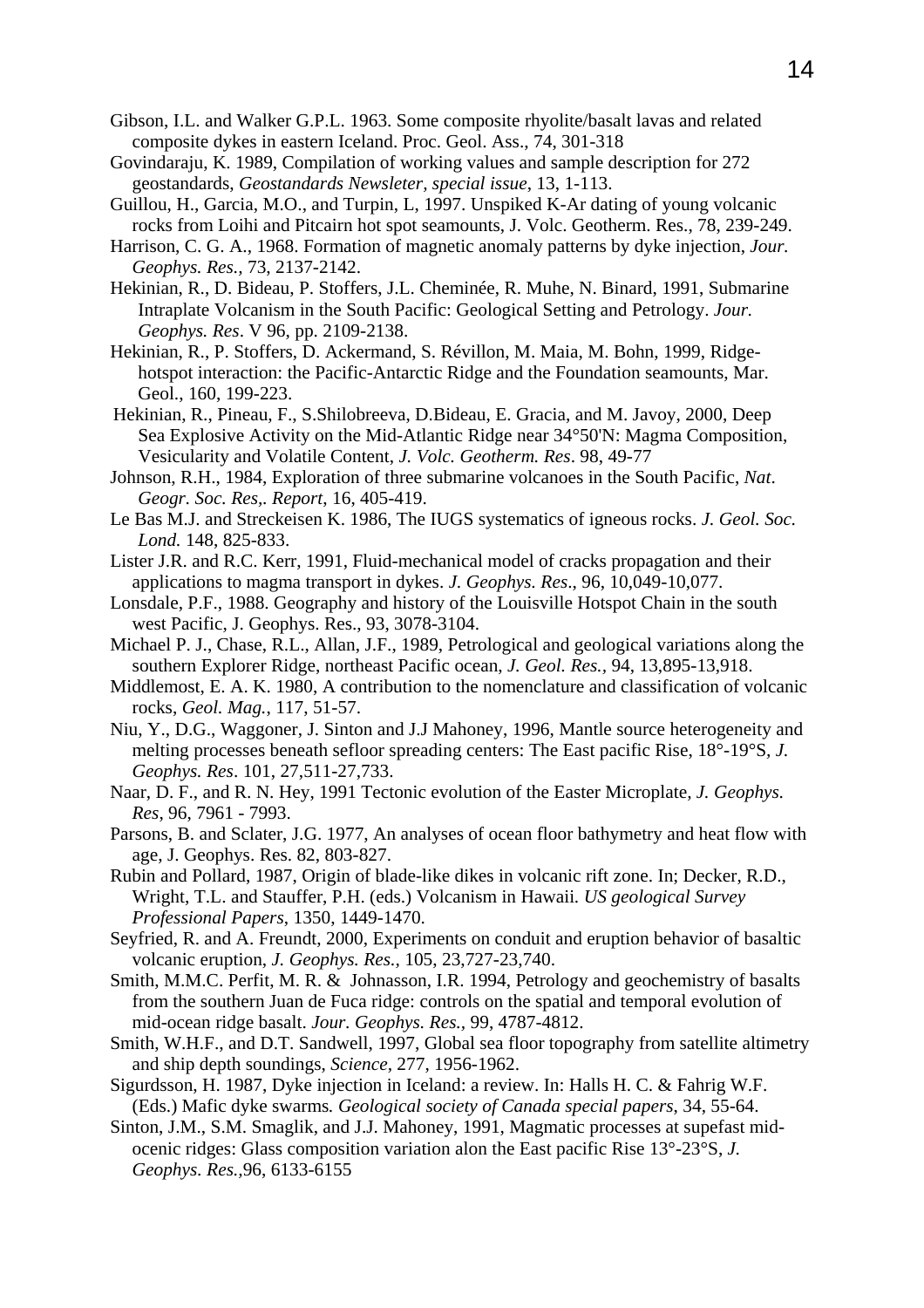Stoffers, P., R. Hekinian, D. Ackermand, N. Binard, R. Botz, C.W. Devey, D. Hansen, R. Hodkinson, G. Jeschke, J. Lange, E. Van De Perre, J. Scholten, M. Schmitt, P. Sedwick, J.D.Woodhead, 1990, Active Pitcairn Hotspot found, *Mar. Geol,* V 95, pp 51-55.

Turcotte, 1982, Magma migration, Ann. Rev. Earth, Planet; Sci., 10, 397-408.

- Wilson L., R. S. J. Sparks, and G. P. L. Walker, 1980, explosive eruptions, IV, The control of magma properties and conduit geometry on eruption column behaviour, *Geophys. J. R. Astrn. Soc.,* 63, 117-148.
- Woodhead J. and McCulloch M.T., 1989, Ancient seafloor signal in Pitcairn Island and evidence for large amplitude, small length-scale mantle heterogeneity*, Earth, planet. Sci. Let*., 94, 257-273.
- Woodhead J. D., P. Greenwood, R. S. Harmon and P. Stoffers, 1993, Oxygen isotope evidence for recycled crust in the source of EM-type ocean island basalts*, nature*, 362, 809-813.
- Woodhead J. D. and C. Devey, 1993, Geochemistry of the Pitcairn seamounts, I: source character and temporal trends*, Earth, Planet. Lett*. 116, 81-99.

Yoder H.S. 1973, Contemporaneous Basaltic and Rhyolitic Magma, Am. Mineralogist, 58, 153-173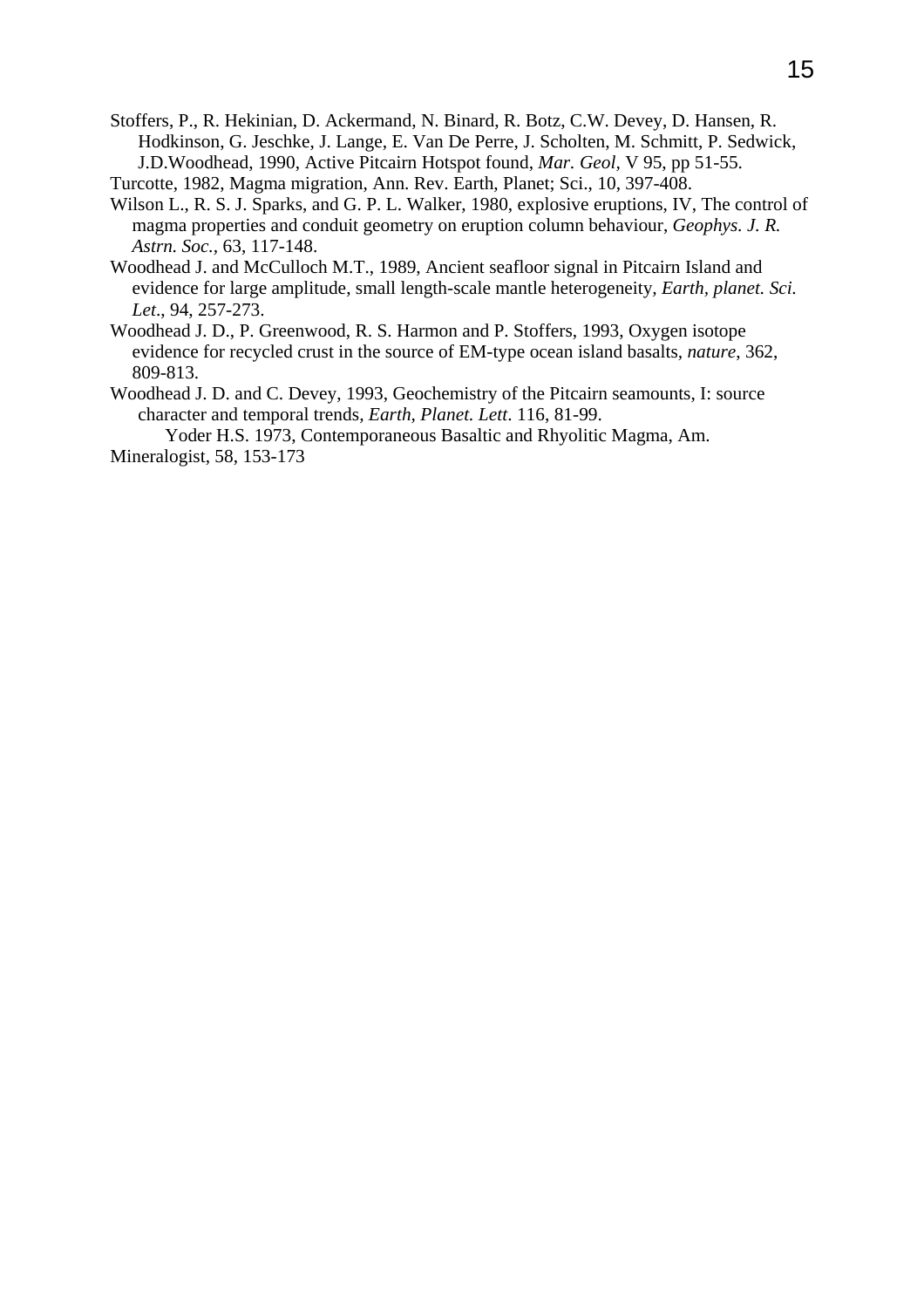

Fig. 1. (**a**) Satellite altimetry from Smith and Sandwell, (1997) showing hotspots and volcanic chains of the South Pacific Region. M = Macdonald seamount, E.M. = Easter Microplate and J.F.M. = Juan Fernandez Microplate. (**b**) Bathymetric chart (100 m contour lines) obtained from multibeam Simrad EM12D system with the N.O. L'ATALANTE during the 1999 Polynaut cruise of the Pitcairn region in the South Pacific. Two sets of sample distributions are shown: 1) the triangle and heavy-lines indicates dredge hauls (D.) and the submersible (NAUTILE) tracks respectively presented in this study, and 2) the circles show the distribution of other dredged (1989 FS. SONNE cruise) samples studied previously (Stoffers et al., 1989; Binard et al., 1992; Ackermand et al., 1998). The larger volcanic edifices are named and others are numbered (**#**4, **#**5 & **#**7, Binard et al., 1992).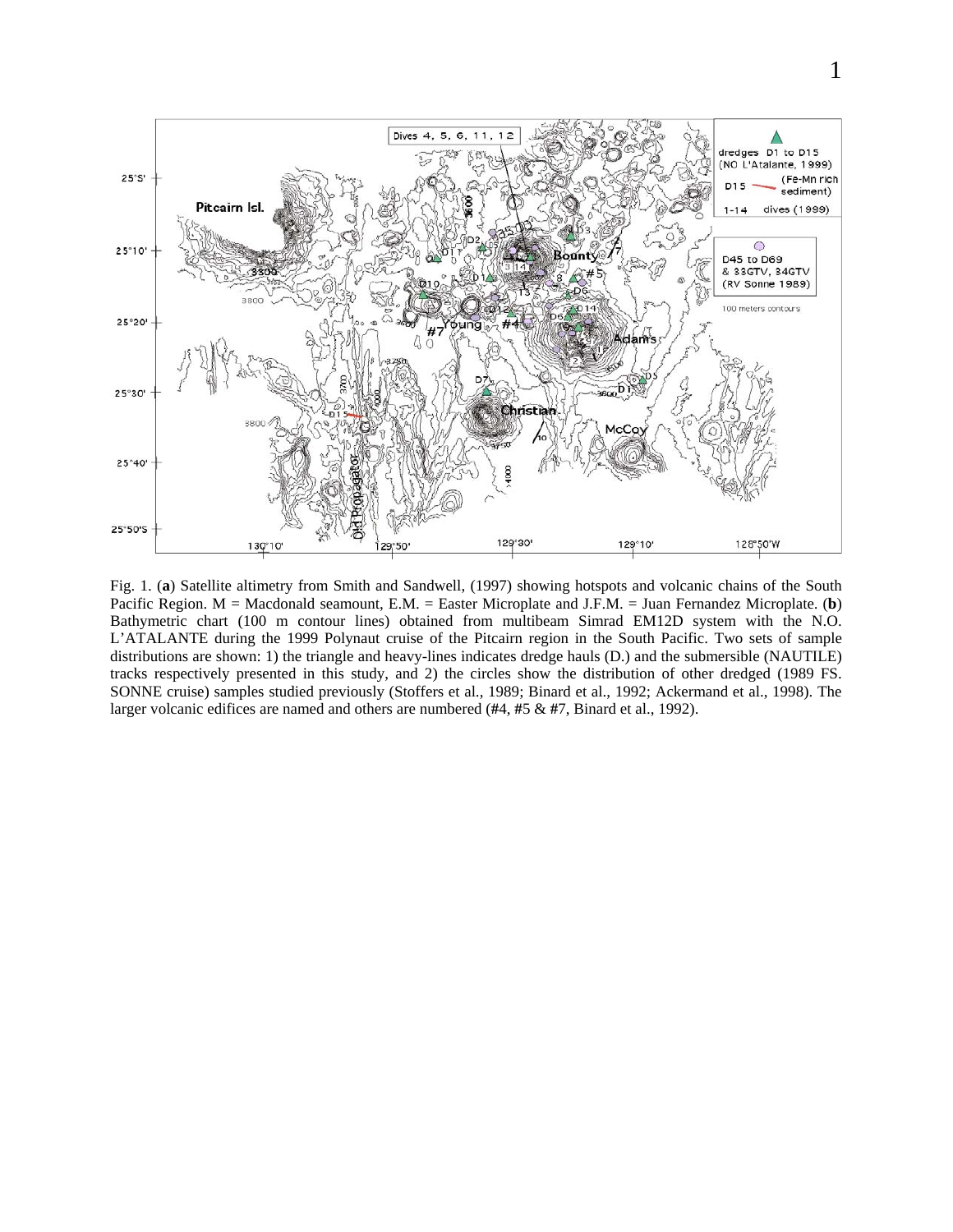

Fig. 2. (**a**) Seafloor backscatter imagery obtained from the multibeam Simrad EMD12 system, (N.O. L'ATALANTE) during the Polynaut cruise in the Pitcairn region. (**b**) The morpho-structural interpretation of the various volcanic constructions is based on the reflectivity of the seafloor, which is a function of the backscattered signal from the sonar system. The hotspot activity includes the high (HR), middle-high (MHR), middle (MR) and patchy (hummocky, P) type of seafloor reflectivity. The inferred boundary of the hotspot is indicated by a heavy dashed-line. Most silicic lava is found on small volcanic cones showing preferential alignment away from the larger edifices (i.e. Bounty and Adams) (see text).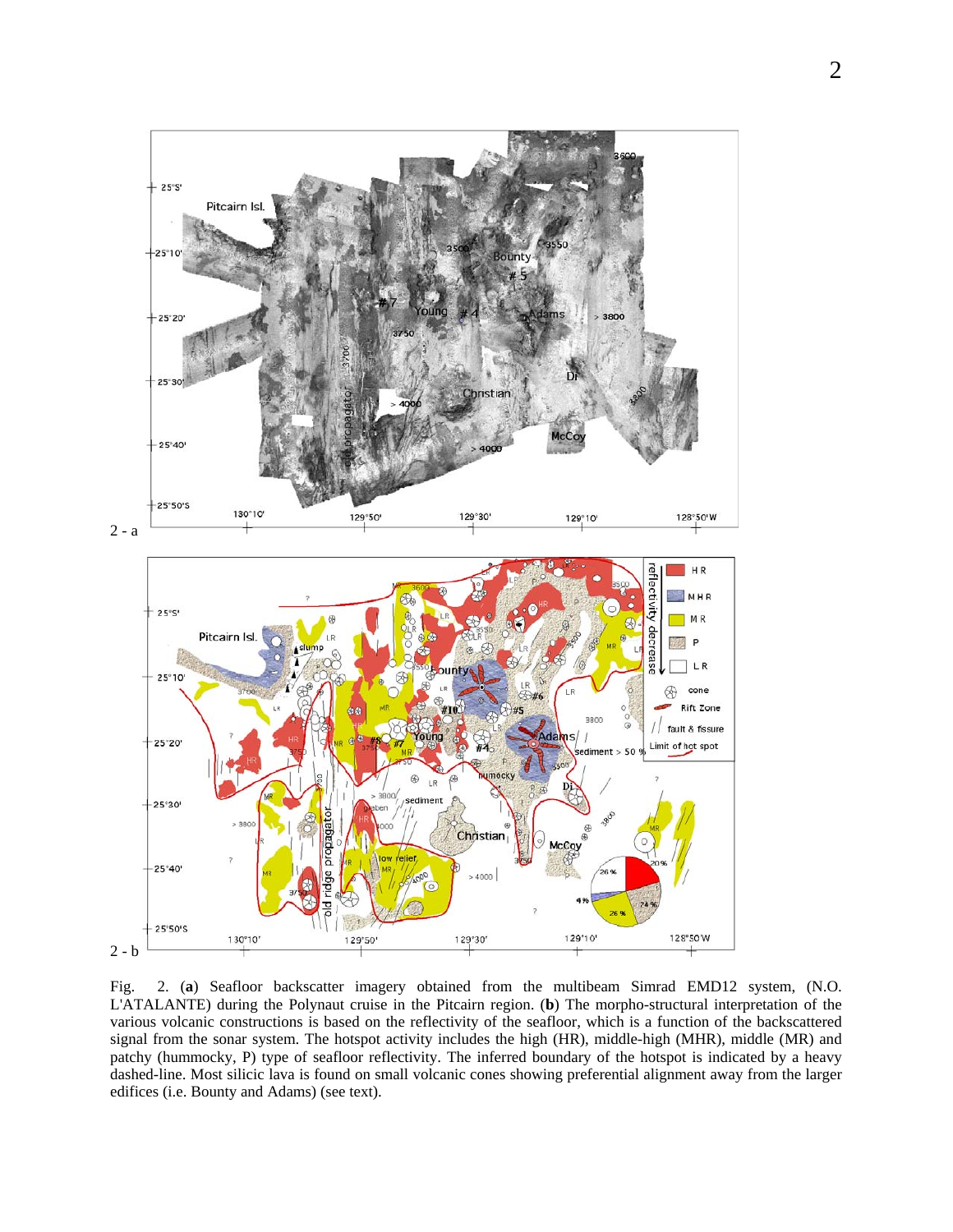

Fig. 3. (a) SiO<sub>2</sub> and Na<sub>2</sub>O + K<sub>2</sub>O variation diagram for the classification of various types of volcanics modified after Middlemost, (1980) and Le Bas and Streckeisen, (1986). The field of the trachybasalt is extended into that of the conventional trachybasaltic andesite. The enclosed fields of other submarine hotspot volcanoes shown are from data published by Cheminey et al., 1988, Stoffers et al., (1989), Binard et al., (1992), Woodhead and Devey, (1993) and Ackermand et al., (1998). The field of the South East Pacific Rise (SEPR) volcanics shown is from Sinton et al., (1991), Bach et al., (1994), Niu et al., (1996) and Hekinian et al., (1999). A continuous dark line separates the two fields between MORB, south EPR and hotspot volcanics. The aphyric and glassy rocks from the Pitcairn hotspot are plotted (Table 3 and 4). The small box (MORB) represents the field of East Pacific N-, T- and E-MORBs (data compiled by Hekinian). The enlarged inset of this box includes the sub-alkali basalts (9-01, -10, -12, D6-01) and T-MORBs (D7 and 80DS) from the Pitcairn hotspot. The liquid line of descent (LLD) defining a crystal-liquid fractionation trend was calculated from a basanite (solid line, 41DS, Hekinian et al., 1991) and picritic basalt (dashline, 3-05, table 3). The various types of volcanics are regrouped into their corresponding edifice sizes (e.g. Bounty & Adams = large edifices). (**b**) MgO- SiO2 variation diagram of the various types of edifices showing a crystal fractionation trend (LLD). About 65% crystallization (Xlts.) occurs before the melt becomes enriched in silica. Samples D6-1 and dredge 51DS (Binard et al., 1992) are from small adventive cones from Adams and Bounty respectively. (c) Bulk rock  $Nb/Y$  -  $(La/Sm)_{N}$  variation diagrams with respect to the rock types and to the size of volcanic edifices (Bounty  $&$  Adams = large edifices).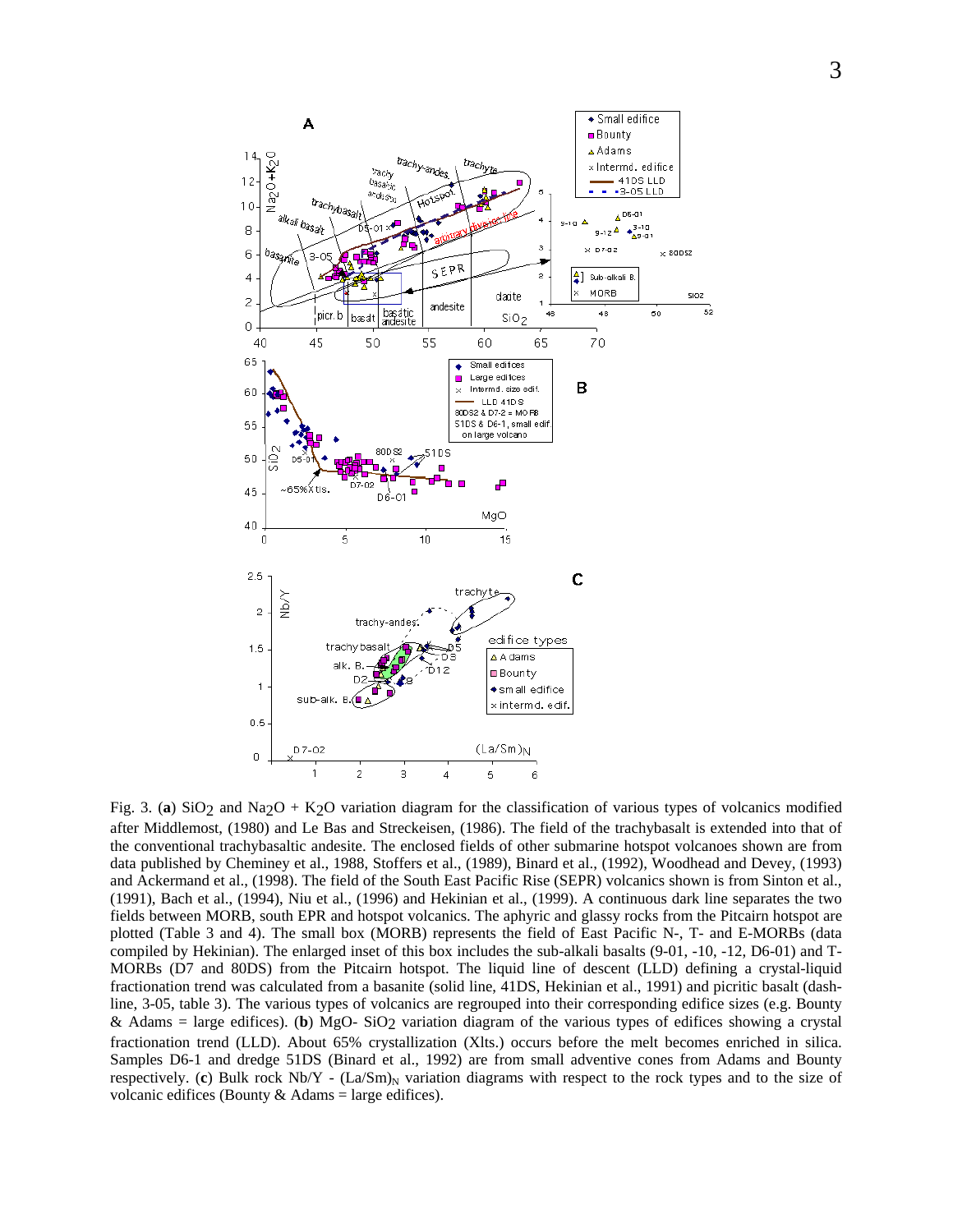## **Basaltic flows**



PN04, Hydrothermal veins and Fe-Mn crust PN14-13, trachybasalt and volcanic debris, 952 m. at 426 m depth.

Fig. 4. Bottom photograph of volcanic flows showing different morphologies encountered on the Bounty volcano in the Pitcairn region. (**a**) Pillow lava of alkali basalt (PN14-03) with radial jointing and interstitial debris of hydrothermal and sand sized volcanics**.** (**b**) Haystack of collapsed bulbous flow and glassy slabs. (**c**) Pillow lava of picritic basalt (PN3-04) with "elephant trunks" and striated glassy flow surface. (**d**) Pillow lava of picritic basalt (PN3-05) from the flank of the Bounty. (**e**) Scarp (flow front) of small size (< 40 cm in length) alkali basalt pillow lava near the top of Bounty. (**f**) Giant lava tubes of picritic basalt (PN3-07) with "cork screw" smooth surface flowing down slope. (**g**) Hydrothermal veins due to fluid discharge at the top of a mound made up of Feoxyhydroxide crust covering bulbous pillow, (Bounty volcano). (**h**) Pillow lava mound and tubular flows associated with volcanic debris with ash flow close to a trachybasalt PN14-13.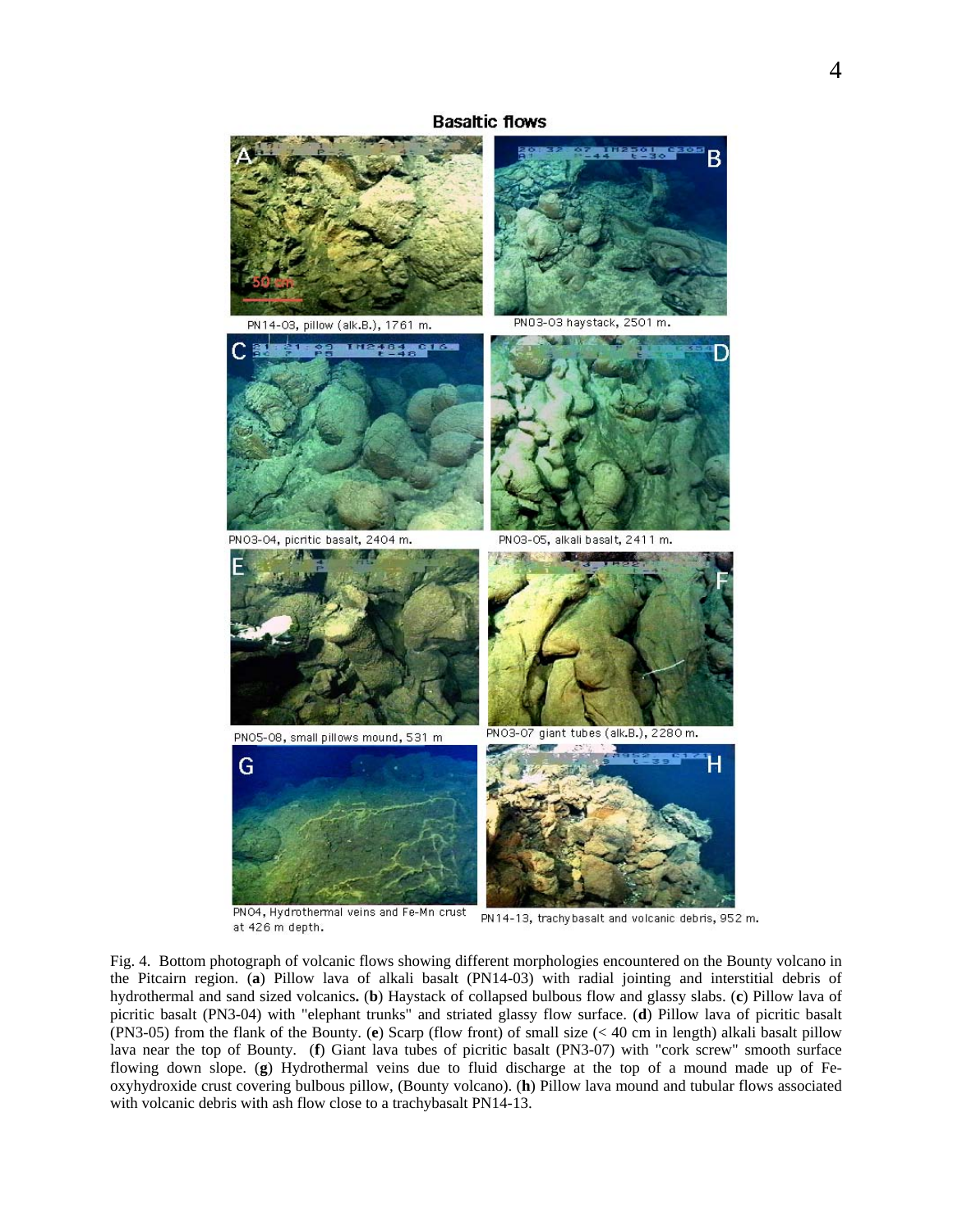#### Silicic flows (Pitcaim hotspot)

B civant tabular PN 13-14, giant tube of trachyte flow. P15, Giant tubes (trachyte), 2551 m. **BESTOR** PN13, Spiny layered slab with brown 2542 m. PN13-09, Spiny scoria-like volcanics 2562 m F hyloclast crust cavities PN13, hy aloclast & silicic flow, 2691 m. PNO4, gas cavities, 571 m. tabular

SPN13-02, Trachy-andesite, blocky/tabular, 2974 m. PN03-06, trachy-andesite, 2372 m.

Fig. 5. Bottom photograph of various types of volcanic flows encountered on a small (dive PN13) adventive cone and on the Bounty (PN3) volcano in the Pitcairn hotspot. (**a**) Giant half broken tube on top of tabular and blocky trachytic (PN13-14) lava outcropping along a near vertical slope at 2530 m near the summit of a small volcanic edifice. (**b**) Giant tubular flow of trachyte (PN13-15) oriented down slope and partially covered by hydrothermal material mixed with pyroclastic debris and pelagic sediment at 2551 m. (**c**) Blocky and tabular trachytic lava with "spiny" glassy surface and light-brown hydrothermal sediment. (**d**) "Spiny" tabular flows (PN13-09) are partially coated with brown colored hydrothermal sediment. (**e**) Blocky-tabular trachytic flow (dive PN04) shows large gas cavities. Picture taken at the top of the Bounty volcano (574 m) near sample site PN4-03. (**f**) Crust of hyaloclastite (ash + shards + hydrothermal sediment) lying on top of glassy silicic flows at 2691 m. (**g**) Flattened lobes of tubular and tabular flows (trachy-andesite, PN13-02) taken at 2974 m located on the flank, near the base of a small volcano. (**h**) Trachy-andesite blocks overlaid by pillow with radial jointing, at 2372 m on the flank of the Bounty volcano at sample site PN3-06.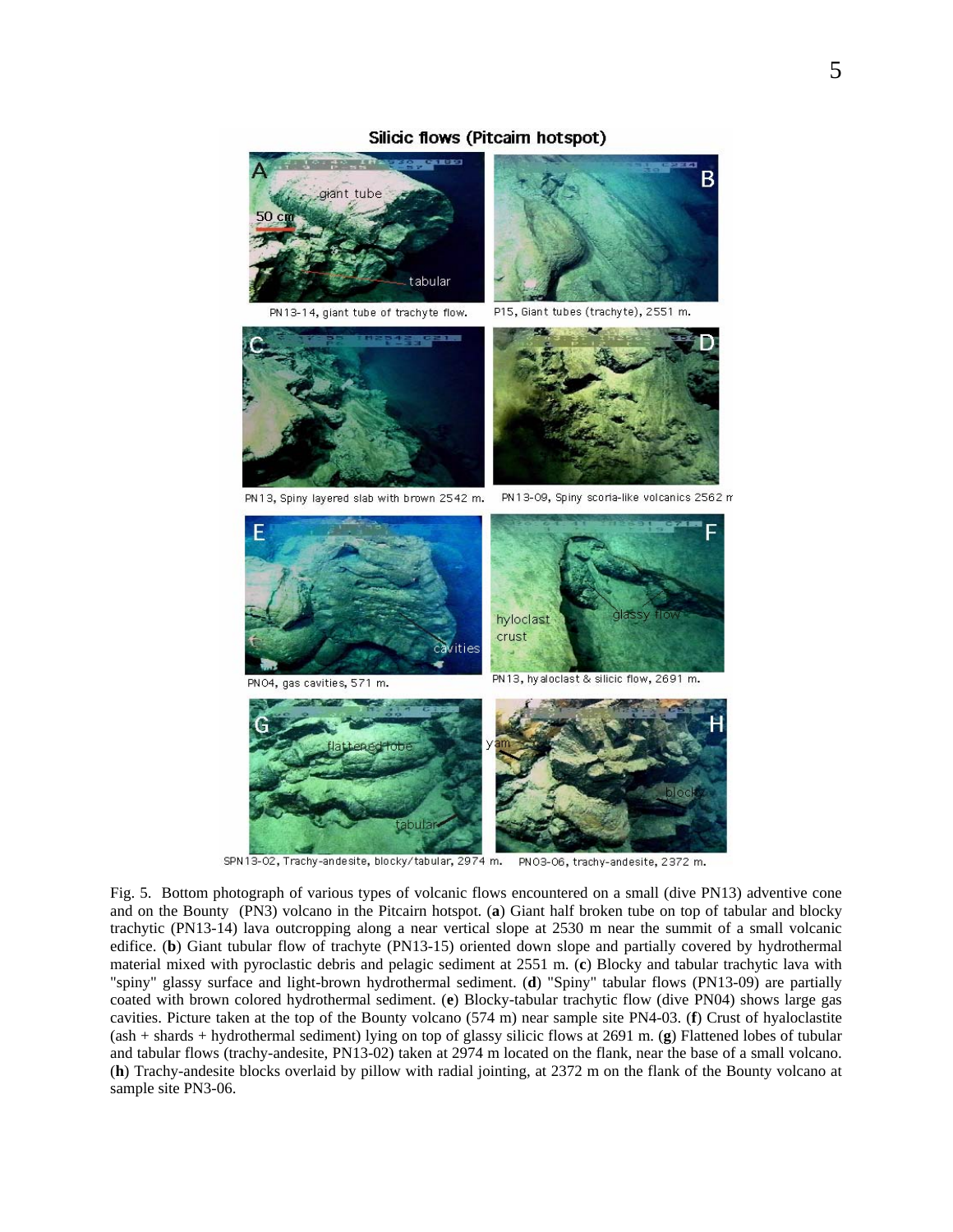

Fig. 6. (**a**) Composite profile of dives PN03, -06, -12, and -14 shows the geology of the various flows along the slope of Bountry volcano in the Pitcairn hotspot. The inset shows the simplified bathymetric map of the Bounty volcano and adventive cones with the submersible dives. The arrows correspond to the sampling sites: dives PN3 and PN14 have one set of numbers, the others have two sets (e.g. 6-06) of numbers. Other sample sites (DS and GTV) from previous cruises of the FS SONNE (leg 65, 1989) (Stoffers et al., 1989; Binard et al., 1992) are also projected along the same profile. Trachyte and trachy-andesite were collected from dredge station 48DS. The geology of the area along the profile near stations 3-11, at 2200 m depth (unit 4 marked by dashed-line) was inferred from field observation. (?) Indicates uncertainties due to lack of sampling. A sketched stratigraphic column with the various volcanic sequences is shown on the right hand side of the profile. A summary of the parameters used for constructing this diagram is shown in Table 5. The key of the legend is shown on Figure 6b. (**b**) Geology of dive profile PN13 along the slope of a small conical seamount (about 500 m high) located on the south slope of the Bounty volcano (Figures 1b and 6a). Lava morphology and rock types are shown on the left-hand side of the diagram. The sample sites are indicated by a number (1). Sample 7 (PN13-07) was not analyzed and its composition was inferred from its petrography and morphology.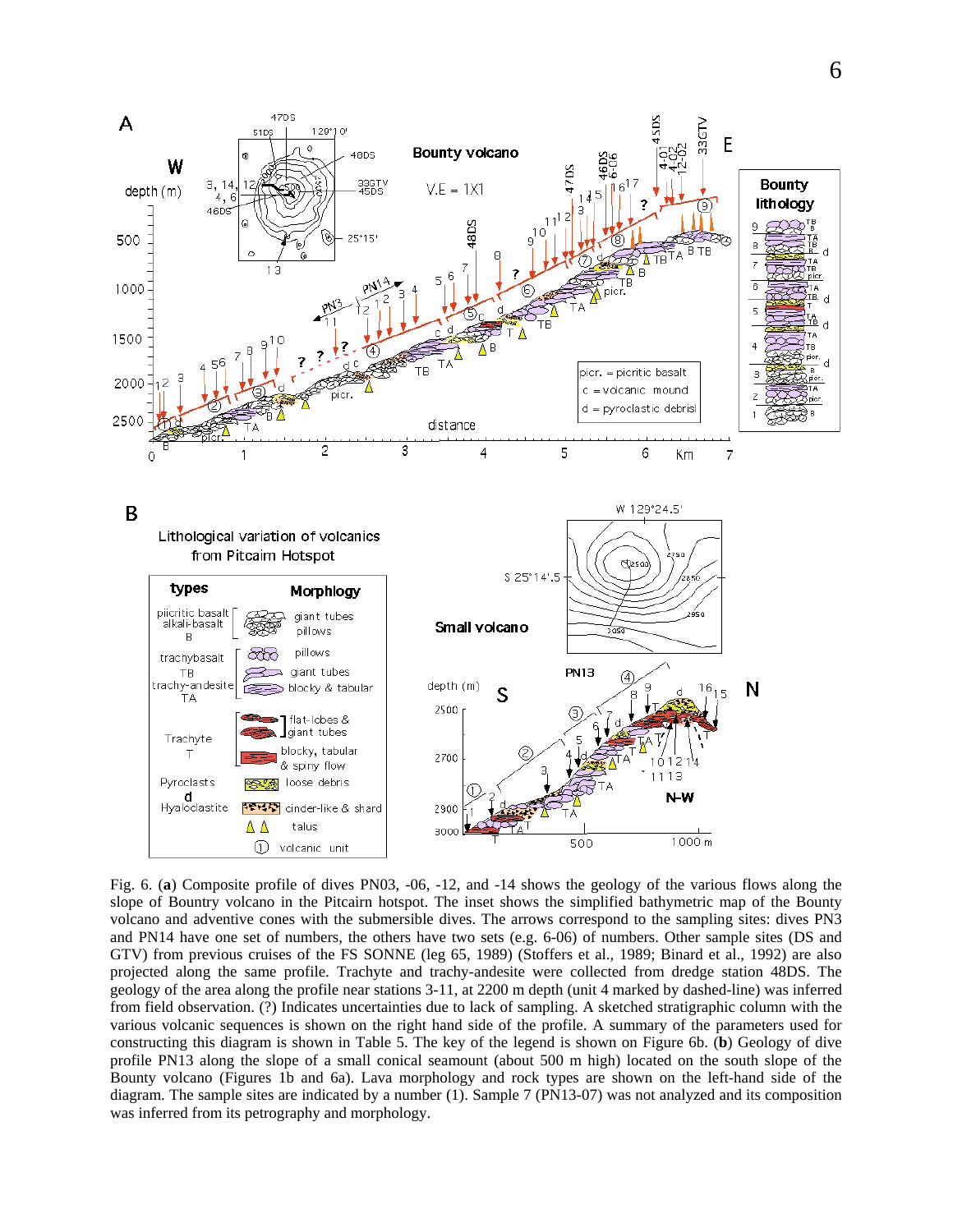Table 1 Sample descriptions from the Pitcairn hotspot in the South Pacific near 25°S-130°W.

| Sample # | Depth (M) | Description                                                     |
|----------|-----------|-----------------------------------------------------------------|
| PN1-01   | 1474      | trachyte, highly vesicular, blocky / tabular, Adams             |
| PN2-01   | 1428      | alkali basalt, tubular flow with elongated vesicles, Adams      |
| PN2-05   | 1010      | alkali basalt, talus breccia, vesicles                          |
| PN3-01   | 2566      | alk. basalt, pillow, in situ, Bounty                            |
| PN3-02   | 2568      | alk. basalt, pillow tube, in situ, ash, Bounty                  |
| PN3-03   | 2500      | alk. basalt, pillow, hay-stack                                  |
| PN3-04   | 2480      | picritic basalt, giant tube in situ                             |
| PN3-05   | 2408      | picritic basalt, sulfide-globule, in situ                       |
| PN3-06   | 2376      | trachy-andesite, pillow, sulfide-globules, in situ,             |
| PN3-07   | 2276      | alk. basalt, giant tube, in situ                                |
| PN3-08   | 2250      | alk. basalt, pillow & volcanoclast                              |
| PN3-09   | 2194      | picritic basalt, pillow, in situ                                |
| PN3-10   | 2165      | picritic basalt, pillow & slab (hyaloclast) pyroclast, in situ  |
| PN3-11   | 1957      | picritic basalt, pillow in situ & pyroclast                     |
| PN3-12*  | 1908      | pillow tube, in situ                                            |
| PN4-01   | 668       | trachybasalt, blocky, talus, Bounty                             |
| PN4-02   | 614       | trachybasalt, massive flow                                      |
| PN4-03   | 573       | blocky and bulbous glassy and vesicular flows                   |
| PN4-05   | 421       | trachybasalt, pillow                                            |
| PN5-01   | 840       | trachybasalt, pillow & Fe-Si oxyhydroxide, Bounty               |
| PN5-02   | 783       | trachybasalt, giant tube                                        |
| PN5-08*  | 531       | pillow lava mound, vesicular, top of Bounty                     |
| PN6-06   | 712       | alkali basalt, pillow & hyaloclast, Bounty                      |
| PN7-01   | 3500      | trachy-andesite, tabular/blocky, foot of small edifice          |
| PN8-01   | 3131      | trachybasalt, pillow, sulfide globules, small edifice           |
| PN8-03   | 2951      | trachy-andesite, tabular & blocky                               |
| PN8-08   | 2585      | trachy-andesite, tabular                                        |
| PN9-01   | 778       | sub-alkali basalt, spiny flow, hyloclast, hydrothermal sediment |
| PN9-10   | 400       | sub-alkali basalt, vesicular pillow, near top of Adams          |
| PN9-12   | 212       | sub-alkali basalt, tubular & vesicular, corals, top of Adams    |
| PN11-03  | 605       | trachybasalt, vesicular pillow, Bounty                          |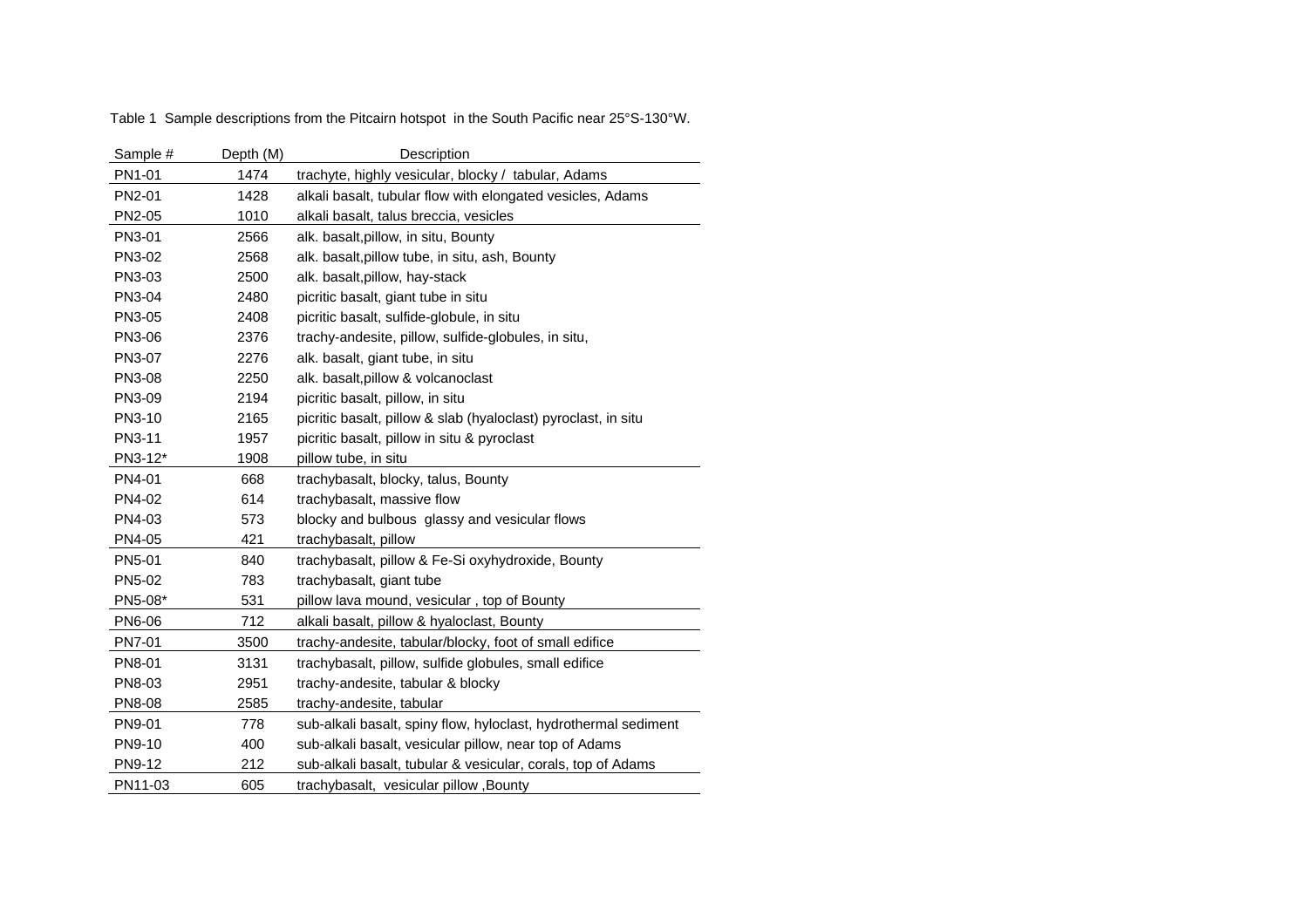| PN12-01  | 607  | trachybasalt, vesicular pillow, Bounty                      |
|----------|------|-------------------------------------------------------------|
| PN12-02  | 514  | trachybasalt, vesicular, Bounty                             |
| PN12-07  | 428  | Fe-oxyhydroxide, pillow, Bounty                             |
| PN13-01  | 3000 | trachyte, blocky-tabular, small edifice on Bounty           |
| PN13-02  | 2914 | Trachyte, blocky-tabular                                    |
| PN13-03  | 2896 | trachy-andesite, giant tube, & hydrothermal sediment        |
| PN13-04  | 2896 | trachy-andesite                                             |
| PN13-05  | 2745 | Hyaloclast & sediment slab                                  |
| PN13-06* | 2699 | Spiny flow & hyloclast, hydrothermal sediment               |
| PN13-07  | 2650 | trachyte, blocky-tabular with elongated vesicles            |
| PN13-08  | 2627 | trachy-andesite, "spiny", top of flat flow                  |
| PN13-09  | 2562 | trachyte in situ                                            |
| PN13-10  | 2553 | trachyte, contact zone, blocky-tabular & pillows            |
| PN13-11  | 2546 | trachyte, giant tube with scoria-like surface               |
| PN13-12  | 2546 | trachyte, blocky-tabular                                    |
| PN13-13  | 2543 | trachyte, blocky-tabular                                    |
| PN13-14  | 2532 | trachyte, giant flatened tubular flow                       |
| PN13-15  | 2566 | giant tube with thick glassy coats                          |
| PN13-16  | 2546 | trachyte, highly vesicular (scoria-like)                    |
| PN14-01* | 1890 | pillow lava in situ, Bounty                                 |
| PN14-02  | 1864 | ash & sediment                                              |
| PN14-03  | 1762 | trachybasalt, pillow, pyroclast & ash                       |
| PN14-04  | 1705 | trachy-andesite, blocky slab in situ & ash                  |
| PN14-05  | 1613 | hyaloclastite & sediment                                    |
| PN14-06  | 1614 | trachybasalt, pillow, pyroclast, & ash                      |
| PN14-07* | 1506 | pillow, associated with giant tube                          |
| PN14-08  | 1404 | trachybasalt, pillow, scarp, talus, hyaloclast, crust & ash |
| PN14-09  | 1284 | trachybasalt, pillow                                        |
| PN14-10  | 1154 | trachy-basalt, giant tube                                   |
| PN14-11  | 1138 | trachy-andesite, & black ash                                |
| PN14-12  | 1032 | trachy-andesite, giant tube                                 |
| PN14-13  | 950  | trachybasalt, pillow mound, ash                             |
| PN14-14  | 866  | trachybasalt, pillow & ash                                  |
| PN14-15  | 816  | trachybasalt, giant tube, ash & pyroclast                   |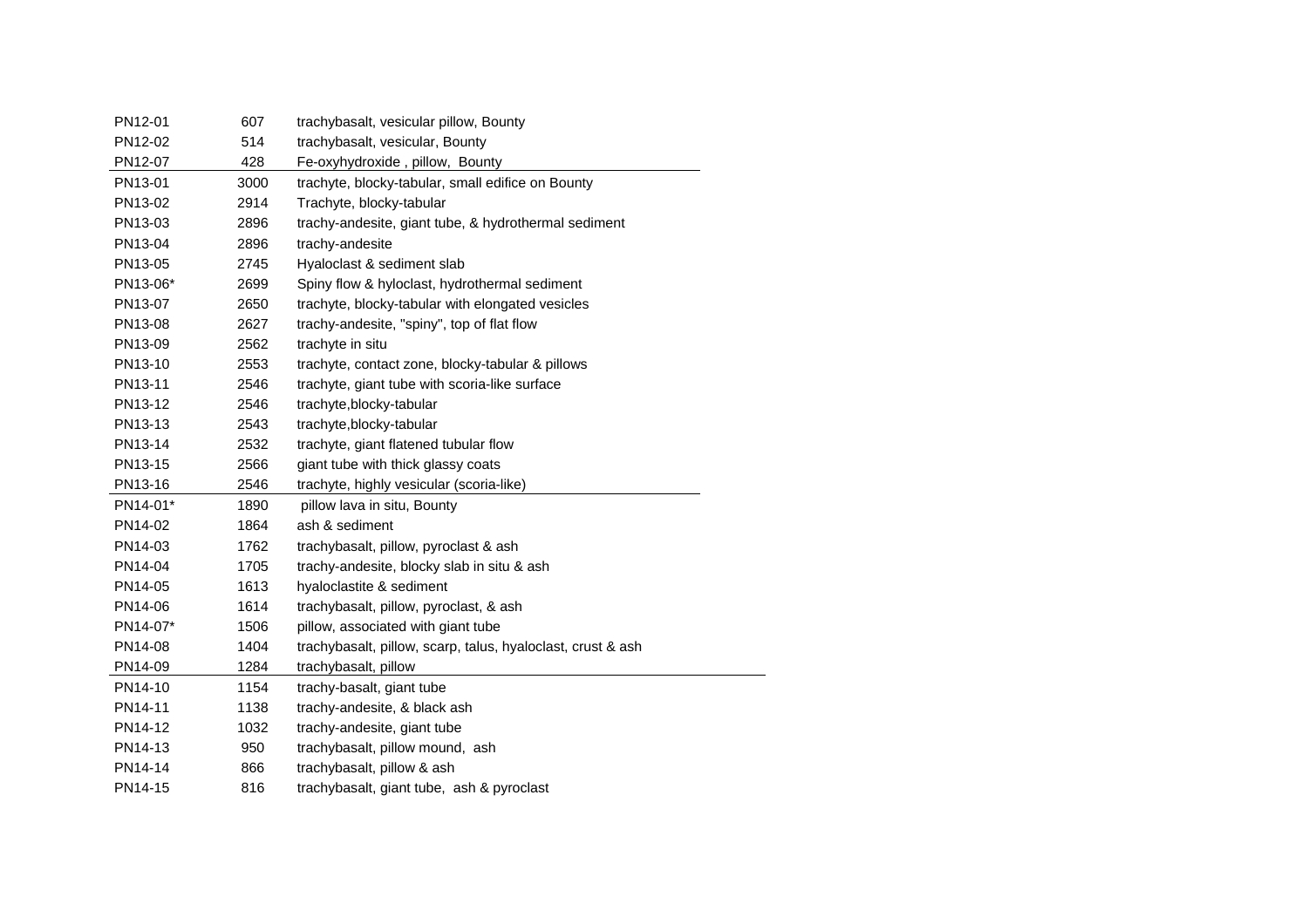| PN14-16*        | 723  | giant lava tube, flow front, rift zone                           |
|-----------------|------|------------------------------------------------------------------|
| PN14-17         | 694  | hydrothermal chimney                                             |
| <b>PNDR1-01</b> | 3100 | Trachyte, gray, large vesicles, small edifice                    |
| <b>PNDR2-01</b> | 3400 | trachybasalt, pillow & MnOx coat, small edifice                  |
| PNDR3-01        | 3000 | trachybasalt, vesicular, small edifice                           |
| <b>PNDR5-01</b> | 3400 | trachybasalt, vesicular, popping rock, intermediate size edifice |
| PNDR6-01        | 2900 | alk. basalt, fresh & vesicular, small edifice on Adams           |
| <b>PNDR7-02</b> | 2800 | T-MORB, pillow aphyric, MnOx coat, small edifice on Christian    |
| PNDR10-04*      | 3450 | Basaltic rock, altered & MnOx coat, #7 intermediate size edifice |
| PNDR11-01       | 3400 | trachy-andesite, highly vesicular, small edifice                 |
| PNDR11-07       | 3450 | trachy-andesite, highly vesicular, small edifice                 |
| PNDR12-01       | 3000 | trachy-andesite, vesicular, small edifice                        |
| PNDR13-03       | 2700 | trachy-andesite, highly vesicular, small edifice                 |
| PNDR14-01       | 1900 | alk. basalt, vesicular, Adams                                    |

PN= Polynaute NAUTILE, dives # and sample #.

PNDR = dredge, the dredges depths are averaged.

(\*) no analyses,

Small edifices are equal or less than 500 m high and Large edifices > 2000 m high

Bounty and Adams are large edifices.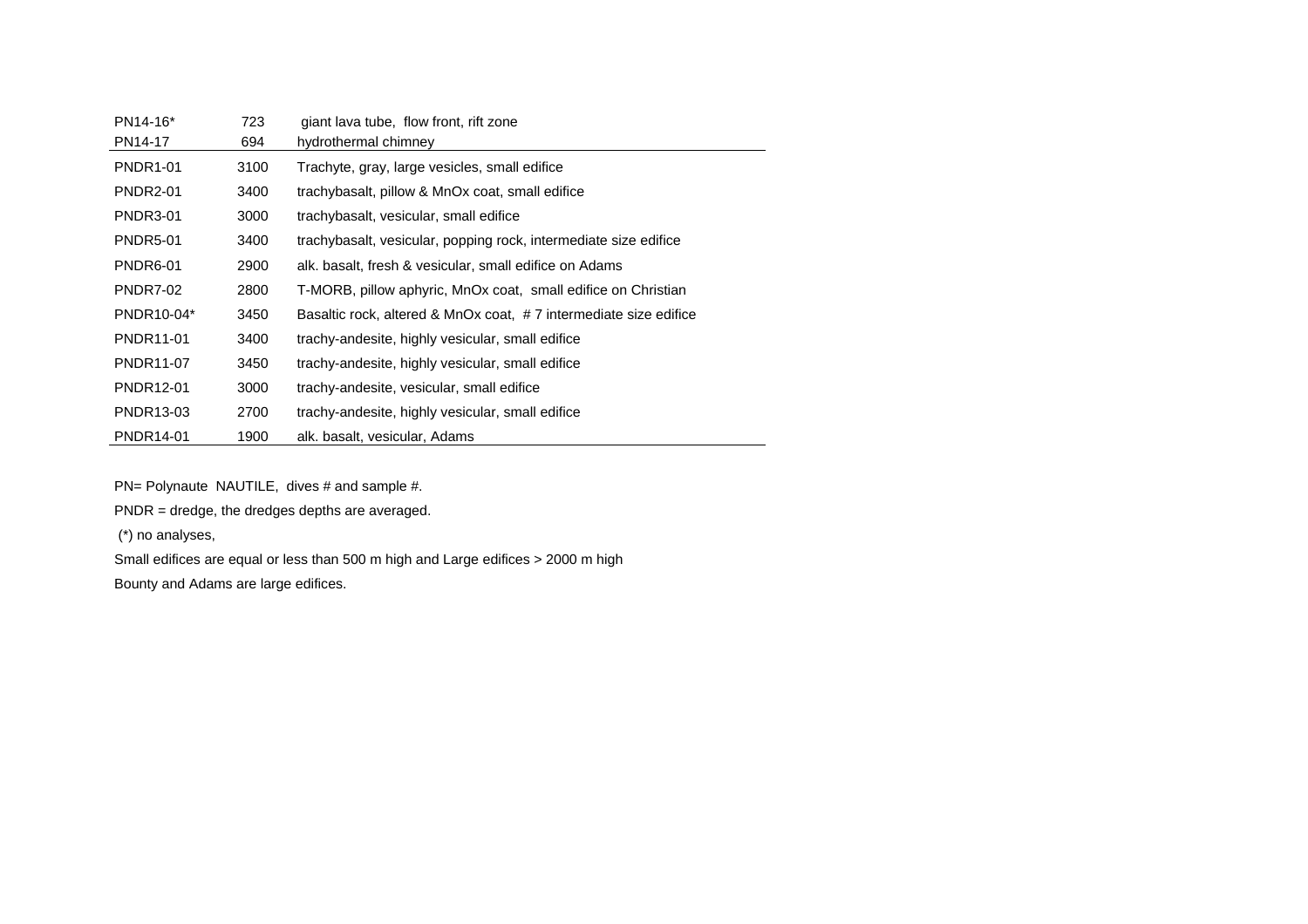Table 2 Estimation of hotspot volcanism from sea floor morphology and structure

| Volcanic edifices less than 3500 m depth. |
|-------------------------------------------|
|-------------------------------------------|

| Size            | # of edifices | km <sup>3</sup> |
|-----------------|---------------|-----------------|
| large edifice   | 2             | 1168            |
| intermd, edif.  | 5             | 159             |
| small edifice   | 90            | 47              |
| Pitcairn Island | 1             | 1511            |
| total edif.     | 99            | 2885            |

#### Sea floor between 3500 and 3800 m depth.

| Morphology      | km <sup>2</sup> | $km^3$ <sup>*</sup> |
|-----------------|-----------------|---------------------|
| HR.             | 1946            | 584                 |
| patchy          | 2266            | 680                 |
| <b>MLR</b>      | 2462            | 739                 |
| <b>MHR</b>      | 349             | 105                 |
| Pitcairn Isl.   | 3050            | 915                 |
| total sea floor | 7022            | 3022                |

\* The volume of hot spot volcanism was calculated from bathymetry and from the interpretation of seafloor backscatter imagery images (Fig. 1b, 2a and 2b). It was assumed a crustal thickness of 300 m for the sea floor at 3500-3800m depth. Large edifices > 2000 m high, small edifices  $\leq$  500 m high. edif. = edifice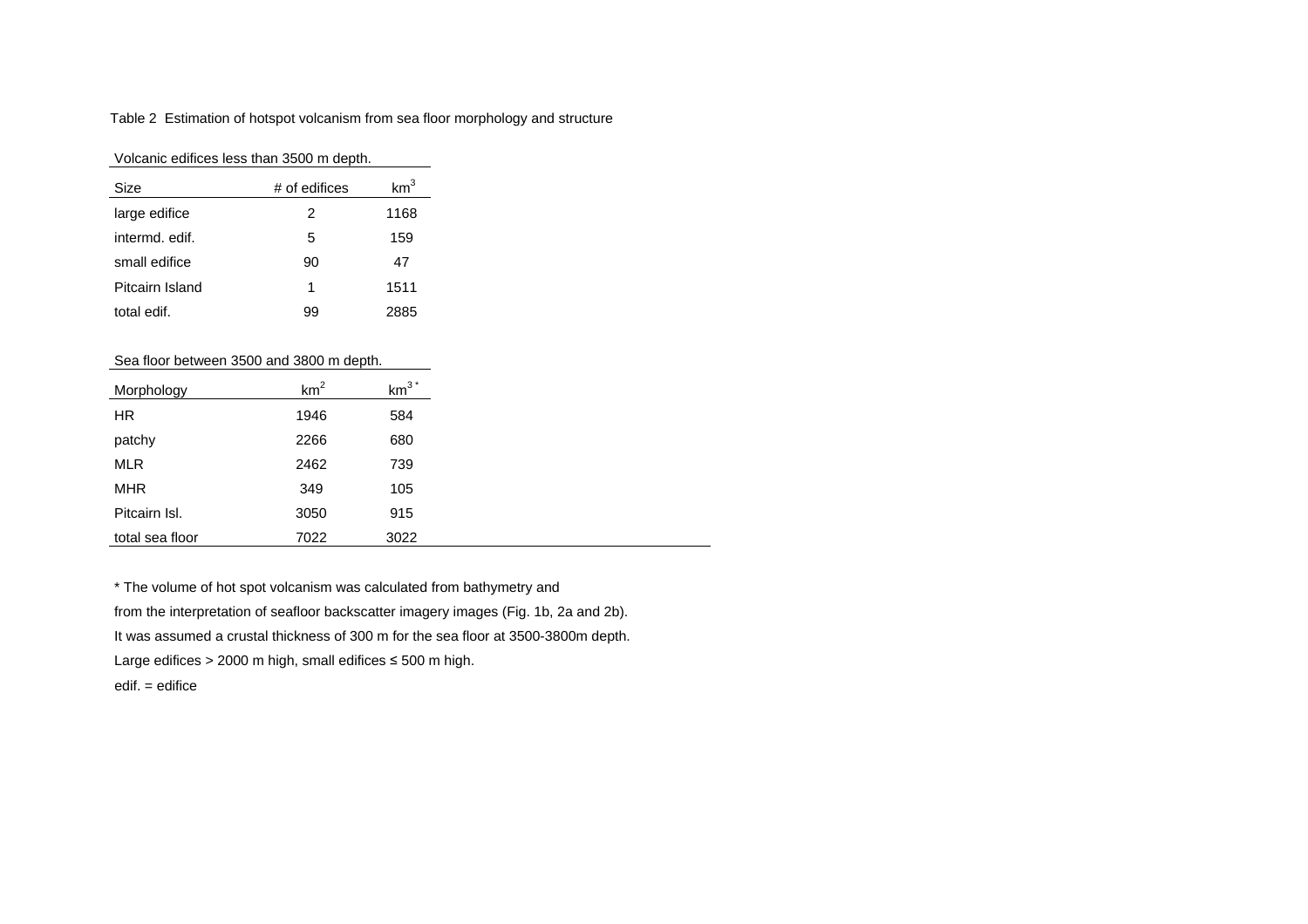| Type                             | Τ        | т         | alk.B.   | alk.B.   | Picr.B.  | Picr.B.                                   | alk.B.  | Picr.B.  | Picr.B.  | Picr.B.  | TB     | TB       | TB                          | TB       | TB       | TA      | TA       | TA       | TA        | ТA       |          | Sub alk.B. Sub alk.B. | Sub alk.B |
|----------------------------------|----------|-----------|----------|----------|----------|-------------------------------------------|---------|----------|----------|----------|--------|----------|-----------------------------|----------|----------|---------|----------|----------|-----------|----------|----------|-----------------------|-----------|
| sample                           | $1 - 01$ | $1 - 01d$ | $2 - 01$ | $2 - 05$ | $3 - 04$ | $3 - 05$                                  | $3 - 8$ | $3 - 09$ | $3 - 10$ | $3 - 11$ | 4-01   | $4 - 02$ | $4 - 05$                    | $5 - 01$ | $5 - 02$ | $7 - 1$ | $8 - 01$ | $8 - 03$ | $8 - 03d$ | $8 - 08$ | $9 - 01$ | $9 - 10$              | $9 - 12$  |
| Depth (m)                        | 2474     | 2474      | 1595     | 1010     | 2480     | 2408                                      | 2250    | 2194     | 2165     | 1957     | 668    | 614      | 421                         | 840      | 783      | 3500    | 3131     | 2951     | 2951      | 2585     | 778      | 400                   | 212       |
| SiO <sub>2</sub> Wt%             | 60,09    | n.d.      | 48,12    | 47,99    | 46,64    | 46,83                                     | 47,41   | 47,03    | 48,94    | 47,49    | 49,33  | 48,89    | 49,69                       | 49,37    | 49,8     | 53,46   | 52,97    | 53,89    | n.d.      | 53,86    | 49,09    | 47,28                 | 48,42     |
| TiO <sub>2</sub>                 | 0,54     | n.d.      | 3,37     | 3,28     | 2,37     | 2,64                                      | 3,04    | 2,52     | 2,62     | 2,57     | 3,65   | 3,66     | 3,53                        | 3,53     | 3,56     | 1,89    | 1,94     | 1,96     | n.d.      | 1,98     | 2,52     | 2,96                  | 2,73      |
| Al <sub>2</sub> O <sub>3</sub>   | 17,79    | n.d.      | 15,01    | 15,09    | 12,54    | 13,13                                     | 14,18   | 13,4     | 12,97    | 13,94    | 16     | 15,81    | 16,98                       | 15,51    | 15,69    | 15,17   | 15,16    | 15,51    | n.d.      | 15,67    | 14,36    | 15,16                 | 15,64     |
| Fe <sub>2</sub> O <sub>3</sub> T | 6,91     | n.d.      | 10,87    | 11,39    | 12,55    | 11,66                                     | 11,41   | 11,61    | 11,98    | 11,8     | 11,08  | 11,08    | 9,93                        | 10,27    | 10,22    | 10,65   | 10,32    | 10,41    | n.d.      | 10,12    | 11,2     | 12,77                 | 12,02     |
| Fe <sub>2</sub> O <sub>3</sub>   | n.d.     | n.d.      | n.d.     | n.d.     | n.d.     | n.d.                                      | n.d.    | n.d.     | n.d.     | n.d.     | n.d.   | n.d.     | n.d.                        | n.d.     | n.d.     | n.d.    | n.d.     | n.d.     | n.d.      | n.d.     | n.d.     | n.d.                  | n.d.      |
| FeO                              | n.d.     | n.d.      | n.d.     | n.d.     | n.d.     | n.d.                                      | n.d.    | n.d.     | n.d.     | n.d.     | n.d.   | n.d.     | n.d.                        | n.d.     | n.d.     | n.d.    | n.d.     | n.d.     | n.d.      | n.d.     | n.d.     | n.d.                  | n.d.      |
| MnO                              | 0,17     | n.d.      | 0,39     | 0,15     | 0,16     | 0,16                                      | 0,15    | 0,15     | 0,15     | 0,16     | 0,14   | 0,14     | 0,12                        | 0,13     | 0,13     | 0,19    | 0,17     | 0,17     | n.d.      | 0,16     | 0,15     | 0,21                  | 0,14      |
| MgO                              | 0,58     | n.d.      | 5,41     | 6,25     | 12,25    | 9,19                                      | 7,96    | 10,37    | 11       | 10,72    | 5,65   | 5,82     | 5                           | 4,65     | 4,54     | 2,56    | 2,72     | 2,76     | n.d.      | 2,22     | 6,88     | 7,37                  | 4,71      |
| CaO                              | 2,27     | n.d.      | 9,42     | 9,3      | 7,82     | 8,89                                      | 7,81    | 8,13     | 7,82     | 8,02     | 8,41   | 8,34     | 8,59                        | 7,75     | 7,74     | 5,14    | 5,21     | 5,25     | n.d.      | 5,3      | 11,37    | 7,54                  | 10,42     |
| Na <sub>2</sub> O                | 6,57     | n.d.      | 3,45     | 3,9      | 3,07     | 3,23                                      | 4,04    | 3,35     | 2,88     | 3,21     | 3,9    | 3,87     | 3,86                        | 4,41     | 4,22     | 4,99    | 4,62     | 4,96     | n.d.      | 4,84     | 2,77     | 3,03                  | 3,01      |
| K <sub>2</sub> O                 | 4,27     | n.d.      | 1,56     | 1,48     | 1,14     | 1,27                                      | 1,6     | 1,37     | 0,75     | 1,27     | 1,63   | 1,61     | 1,6                         | 1,91     | 1,86     | 2,98    | 2,86     | 2,84     | n.d.      | 2,98     | 0,71     | 0,9                   | 0,69      |
| $P_2O_5$                         | 0,22     | n.d.      | 0,68     | 0,66     | 0,44     | 0,46                                      | 0,61    | 0,49     | 0,37     | 0,48     | 0,79   | 0,8      | 0,76                        | 0,88     | 0,9      | 1,08    | 1,16     | 1,2      | n.d.      | 1,18     | 0,38     | 0,43                  | 0,4       |
| LOI                              | 0,53     | n.d.      | 0,43     | n.d.     | 0,37     | 0,91                                      | 0.63    | 0,79     | 0,1      | 0,84     | 0,03   | 0,01     | 0,19                        | 0,42     | 0,34     | 1,06    | 1,72     | 1,48     | n.d.      | 2,02     | 0,26     | 3,4                   | 1,82      |
| Total                            | 99,94    | n.d.      | 98,71    | 51,5     | 99,35    | 98,37                                     | 98,84   | 99,21    | 99,58    | 100,5    | 100,61 | 100,03   | 100,25                      | 98,83    | 99       | 99,17   | 98,85    | 100,43   | n.d.      | 100,33   | 99,69    | 101,05                | 100       |
| K/Ti                             | 10,96    | n.d.      | 0,64     | 0,70     | 0,67     | 0,67                                      | 0,73    | 0,75     | 0,39     | 0,68     | 0,62   | 0,61     | 0,63                        | 0,75     | 0,72     | 2,18    | 2,04     | 2,01     | n.d.      | 2,09     | 0,39     | 0,42                  | 0,35      |
| $Na2O+K2O$                       | 10,84    | n.d.      | 5,01     | 5,38     | 4,21     | 4,50                                      | 5,64    | 4,72     | 3,63     | 4,48     | 5,53   | 5,48     | 5,46                        | 6,32     | 6,08     | 7,97    | 7,48     | 7,80     | n.d.      | 7,82     | 3,48     | 3,93                  | 3,70      |
| La ppm                           | 78,95    | 75,34     | 36,36    | 34,63    | 27,32    | 29,56                                     | 41,54   | 29,88    | 19,80    | 31,86    | 41,66  | 42,65    | 39,64                       | 45,94    | 50,17    | 80,37   | 74,41    | 74,89    | 95,86     | 73,79    | 18,33    | 26,27                 | 24,29     |
| Ce                               | 157,70   | 151,19    | 78,83    | 74,96    | 56,26    | 60,59                                     | 84,46   | 60,84    | 45,06    | 65,20    | 89,80  | 91,51    | 85,14                       | 97,55    | 106,88   | 166,64  | 154,60   | 155,56   | 200,14    | 152,44   | 41,52    | 56,12                 | 53,30     |
| Pr                               | 19,23    | 18,50     | 10,26    | 9,71     | 7,00     | 7,57                                      | 10,42   | 7,53     | 5,88     | 8,10     | 11,70  | 11,99    | 11,07                       | 12,63    | 13,82    | 21,24   | 19,88    | 20,01    | 25,64     | 19,80    | 5,62     | 7,28                  | 7,17      |
| Nd                               | 73,16    | 70,15     | 43,22    | 40,42    | 28,79    | 31,02                                     | 42,06   | 30,45    | 26,20    | 32,88    | 49,52  | 50,50    | 46,54                       | 52,71    | 57,58    | 85,80   | 81,01    | 81,56    | 104,51    | 80,71    | 24,63    | 30,53                 | 30,96     |
| Sm                               | 15,14    | 14,49     | 9,48     | 8,86     | 6,36     | 6,77                                      | 8,78    | 6,54     | 6,50     | 7,02     | 10,88  | 11,10    | 10,24                       | 11,31    | 12,35    | 17,52   | 16,64    | 16,90    | 21,69     | 16,70    | 5,99     | 6,99                  | 7,17      |
| Eu                               | 4,04     | 3,89      | 2,94     | 2,78     | 1,99     | 2,08                                      | 2,65    | 2,04     | 2,11     | 2,20     | 3,35   | 3,39     | 3,14                        | 3,41     | 3,74     | 5,11    | 4,74     | 4,77     | 6,13      | 4,72     | 1,98     | 2,28                  | 2,30      |
| Gd                               | 12,45    | 11,93     | 8,49     | 7,87     | 5,88     | 6,10                                      | 7,61    | 5,87     | 6,34     | 6,30     | 9,43   | 9,74     | 8,81                        | 9,73     | 10,62    | 14,75   | 14,23    | 14,37    | 18,47     | 14,27    | 5,86     | 6,43                  | 6,77      |
| Tb                               | 1,95     | 1,88      | 1,23     | 1,14     | 0,86     | 0,90                                      | 1,07    | 0,84     | 0,92     | 0,92     | 1,32   | 1,36     | 1,24                        | 1,35     | 1,46     | 2,09    | 2,00     | 2,03     | 2,60      | 2,01     | 0,88     | 0,95                  | 1,00      |
| Dy                               | 11,28    | 10,84     | 6,83     | 6,27     | 4,87     | 5,03                                      | 5,85    | 4,64     | 5,12     | 5,05     | 7,13   | 7,28     | 6,65                        | 7,14     | 7,78     | 11,43   | 10,86    | 10,99    | 14,08     | 10,90    | 5,04     | 5,34                  | 5,62      |
| Ho                               | 2,13     | 2,05      | 1,25     | 1,13     | 0,90     | 0,93                                      | 1,06    | 0,84     | 0,93     | 0,92     | 1,26   | 1,29     | 1,17                        | 1,25     | 1,36     | 2,08    | 1,97     | 1,98     | 2,55      | 1,97     | 0,94     | 0,99                  | 1,03      |
| Er                               | 5,75     | 5,52      | 3,11     | 2,83     | 2,27     | 2,36                                      | 2,59    | 2,11     | 2,35     | 2,32     | 3,05   | 3,12     | 2,85                        | 3,00     | 3,27     | 5,20    | 4,91     | 4,96     | 6,35      | 4,90     | 2,38     | 2,49                  | 2,62      |
| Tm                               | 0,82     | 0,78      | 0,41     | 0,37     | 0,30     | 0,32                                      | 0,34    | 0,28     | 0,30     | 0,31     | 0,39   | 0,40     | 0,37                        | 0,38     | 0,42     | 0,68    | 0,65     | 0,65     | 0,83      | 0,64     | 0,32     | 0,33                  | 0,34      |
| Yb                               | 5,29     | 5,12      | 2,45     | 2,21     | 1,84     | 1,95                                      | 2,08    | 1,69     | 1,87     | 1,87     | 2,33   | 2,35     | 2,16                        | 2,26     | 2,45     | 4,15    | 3,89     | 3,93     | 5,01      | 3,91     | 1,94     | 2,03                  | 2,11      |
| Lu                               | 0,77     | 0,73      | 0,34     | 0,31     | 0,25     | 0,27                                      | 0,29    | 0,23     | 0,26     | 0,26     | 0,32   | 0,32     | 0,29                        | 0,31     | 0,33     | 0,58    | 0,55     | 0,54     | 0,70      | 0,53     | 0,27     | 0,29                  | 0,30      |
| (La/Sm) <sub>N</sub>             | 3,37     | 3,36      | 2,48     | 2,52     | 2,77     | 2,82                                      | 3,05    | 2,95     | 1,97     | 2,93     | 2,47   | 2,48     | 2,50                        | 2,62     | 2,62     | 2,96    | 2,89     | 2,86     | 2,85      | 2,85     | 1,97     | 2,42                  | 2,19      |
| Cr ppm                           | 2,20     | 4,49      |          |          |          | 126,07 162,09 476,42 400,09 362,08 423,50 |         |          | $\sim$   |          |        |          | 440,35 130,82 143,12 126,59 | 59,13    | 56,93    | 0,26    | 1,87     | 1,46     | 1,70      | 2,08     | 262,93   | 75,86                 | 64,87     |

Table 3 Bulk rock analyses of volcanic rocks collected by submersible from the Pitcairn hotspot.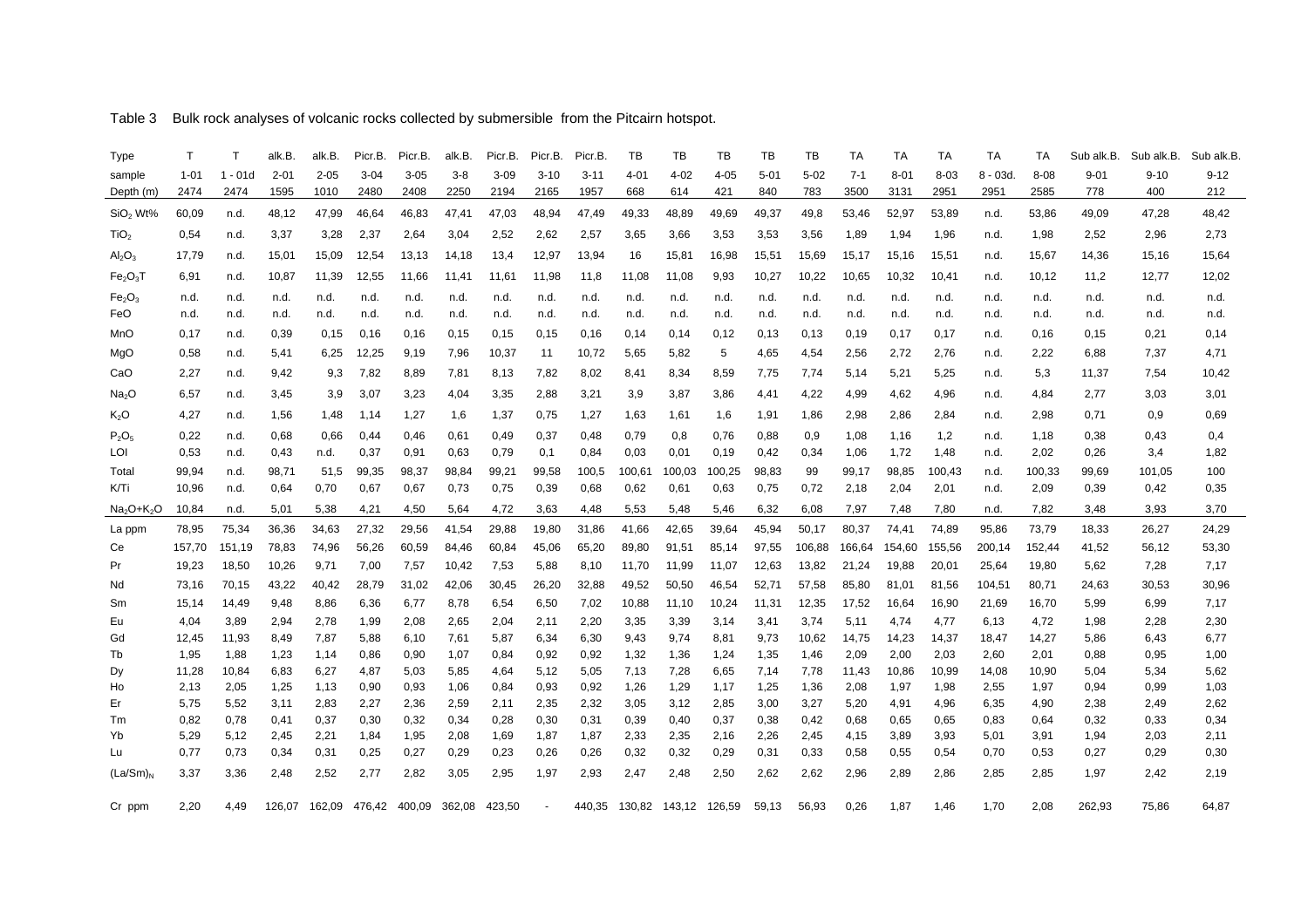Co 1,47 1,37 36,09 41,02 63,53 50,15 48,34 51,67 60,47 57,25 36,78 38,58 31,76 29,17 30,91 9,45 13,31 13,26 17,36 11,13 40,64 49,47 36,21 Ni 1,46 1,85 65,00 94,43 393,82 229,60 222,78 300,22 - 333,61 95,41 107,83 88,88 55,10 52,79 0,41 0,82 0,63 0,93 0,93 77,91 59,18 33,78 Cu 3,38 3,23 54,25 58,35 45,59 47,43 40,30 44,22 44,22 47,67 41,11 43,41 38,66 37,00 40,53 3,73 5,20 5,46 7,12 5,65 49,42 84,56 58,47 Zn 191,87 182,77 109,51 107,92 111,98 105,21 119,57 105,18 121,35 114,12 116,39 121,11 105,32 112,60 119,91 175,66 157,11 158,74 207,88 155,96 105,77 187,36 116,09 Rb 69,44 66,45 23,91 21,05 17,49 20,00 27,81 17,76 15,07 20,78 26,21 27,54 25,84 30,23 33,17 32,34 31,78 30,58 39,42 34,90 9,94 12,27 8,32 Sr 267,63 255,76 710,29 700,30 528,86 528,59 703,93 571,43 472,35 585,51 752,72 764,61 784,33 741,27 806,61 533,50 502,60 501,30 643,29 500,59 468,80 454,56 550,24 Y 54,98 52,68 31,03 27,89 22,17 23,21 26,18 21,01 23,53 22,93 31,58 32,01 29,13 31,27 33,70 51,77 49,17 49,42 63,34 48,96 23,17 24,09 25,69 Zr 1002,4 966,74 325,05 296,95 202,66 210,43 288,47 213,02 194,10 228,42 347,54 358,80 330,14 388,92 418,51 519,81 495,00 499,29 640,05 481,74 176,30 206,85 222,49 Nb 84,23 80,48 36,25 34,99 26,81 29,54 40,38 28,92 19,49 31,11 40,75 41,74 38,51 43,34 46,93 58,17 53,20 53,19 68,47 51,36 19,14 24,36 20,93 Ba 818,14 779,87 332,82 310,27 265,92 288,20 399,78 286,42 167,08 304,38 363,65 369,60 347,10 393,68 431,10 647,69 567,46 572,29 733,71 562,94 147,19 225,33 181,22 Zr/Y 18,23 18,35 10,48 10,65 9,14 9,07 11,02 10,14 8,25 9,96 11,00 11,21 11,33 12,44 12,42 10,04 10,07 10,10 10,11 9,84 7,61 8,59 8,66

The analyses were made in the interior of the sample by Induced Coupled Plasma Mass Spectrometer (IC-PMS) at the University of Kiel (Geoscience Department)

and at the Centre de Recherche Pétrografique et Géochimique (Nancy, France) under the supervision of J. Morel (\* and duplicated analyse=d). The analitical method and accuracy

are found in Govindaraju, (1989) and Garbe-Shönberg, (1993). T = trachyte, TA = trachy-andesite, TB = trachybasalt, alk.B. = alkali basalt, picr. B = picritic basalt, T- and

E-MORB = Transitional & Enriched Mid Ocean Ridge Basalt. n.d. = not determined, ( - ) = limit of detection, LOI = volatile lost on ignition

The sample numbers are designated by the prefix PN (Polynaut, Nautile, Table 1) and PNDR to indicate submersible dives and dredge stations respectively.

Samples 3-05 and 3-11 contain up to 15% olivine phenocrysts.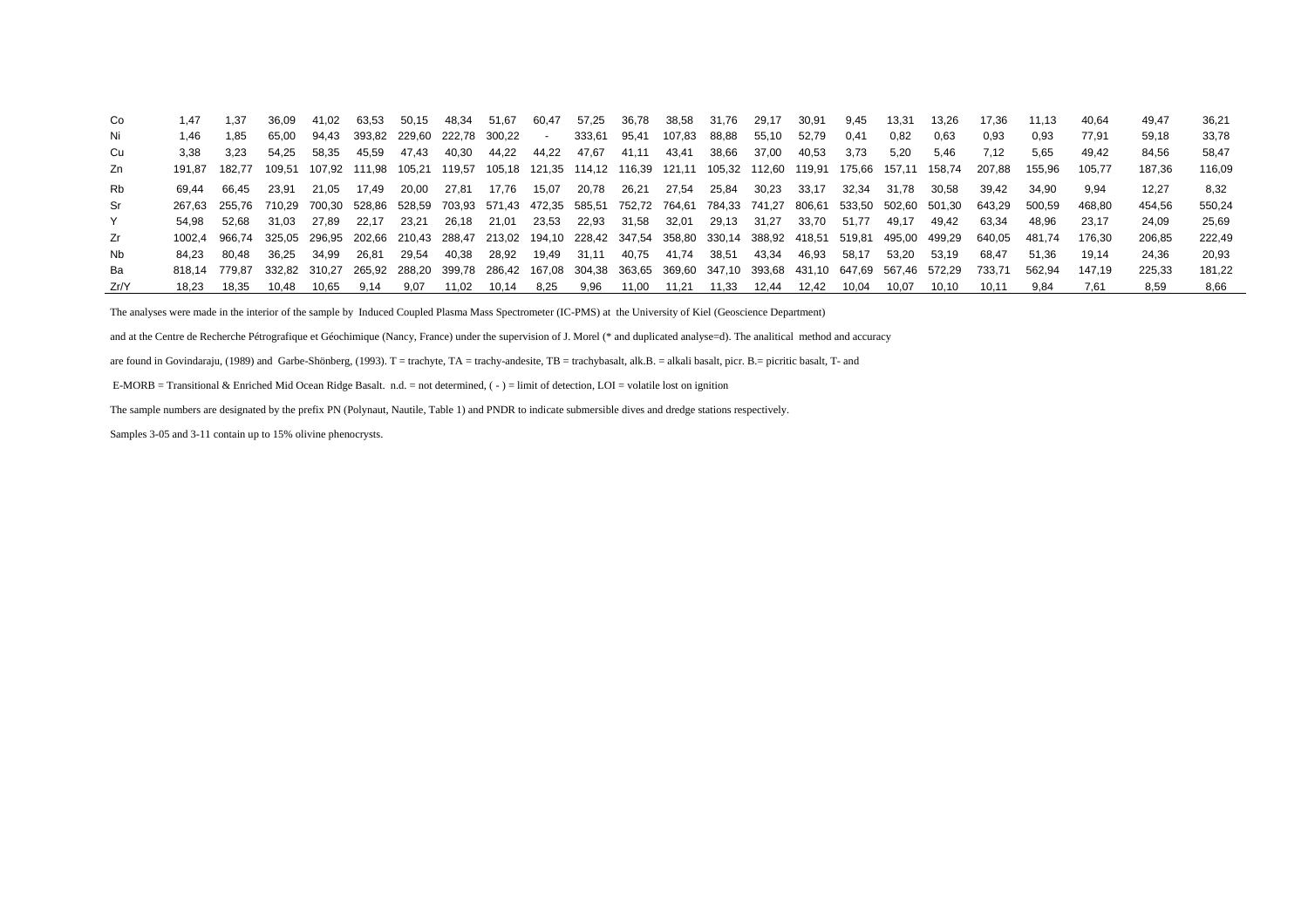| Table 3 (continued) |  |
|---------------------|--|

| Type                             | TB        | TB        | TB         | T.     | $\mathsf{T}$ | <b>TA</b>  | $\mathsf{T}$           | $\mathsf T$ | T          | $\mathsf{T}$ | $\mathsf T$ | $\mathsf T$ | $\mathsf T$ | TB     | TB         | TA           | TB     | TB    |
|----------------------------------|-----------|-----------|------------|--------|--------------|------------|------------------------|-------------|------------|--------------|-------------|-------------|-------------|--------|------------|--------------|--------|-------|
|                                  | $11 - 03$ | $12 - 01$ | $12 - 02*$ | 13-01  | 13-02        | $13 - 05*$ | $13 - 08$ <sup>*</sup> | 13-10       | $13 - 11'$ | $13 - 11$    | $13 - 13*$  | $13 - 13$   | $13 - 16*$  | 14-09  | $14 - 10*$ | $14 - 11$    | 14-14  | 14-15 |
| Depth (m)                        | 605       | 607       | 514        | 3000   | 2914         | 2747       | 2627                   | 2553        | 2546       | 2546         | 2532        | 2543        | 2546        | 1284   | 1155       | 1131         | 866    | 816   |
| SiO <sub>2</sub> Wt%             | 49,86     | 49,89     | 50,64      | 63,07  | 60,16        | 57,30      | 60,22                  | 60,64       | 59,47      | n.d.         | 60,29       | 59,97       | 59,29       | 52,77  | 52,65      | 53,77        | 50,22  | 50,07 |
| TiO <sub>2</sub>                 | 3,63      | 3,09      | 2,75       | 0,27   | 0,75         | 0,72       | 0,48                   | 0,52        | 0,50       | n.d.         | 0,50        | 0,51        | 0,50        | 2,31   | 2,24       | 2,24         | 3,09   | 3,1   |
| Al <sub>2</sub> O <sub>3</sub>   | 16,25     | 15,12     | 14,98      | 17,52  | 17,8         | 17,08      | 17,56                  | 17,54       | 17,34      | n.d.         | 17,56       | 17,53       | 17,27       | 15,55  | 15,79      | 14,98        | 15,95  | 15,82 |
| Fe <sub>2</sub> O <sub>3</sub> T | 10,46     | 10,79     | 12,95      | 5,26   | 7,82         | 8,00       | 6,72                   | 6,59        | 6,68       | n.d.         | 6,67        | 6,56        | 6,69        | 10,82  | 10,80      | 10,5         | 11,23  | 11,05 |
| Fe <sub>2</sub> O <sub>3</sub>   | n.d.      | n.d.      | #####      | n.d.   | n.d.         | #####      | #####                  | n.d.        | #####      | n.d.         | #####       | n.d.        | ######      | n.d.   | ######     | n.d.         | n.d.   | n.d.  |
| FeO                              | n.d.      | n.d.      | 8.26       | n.d.   | n.d.         | 5.01       | 4.20                   | n.d.        | 4.52       | n.d.         | 3.94        | n.d.        | 4.92        | n.d.   | 7.86       | n.d.         | n.d.   | n.d.  |
| MnO                              | 0,13      | 0, 15     | 0,16       | 0, 15  | 0,18         | 0,35       | 0,16                   | 0,17        | 0,17       | n.d.         | 0,16        | 0,17        | 0,17        | 0,17   | 0,16       | 0,16         | 0,14   | 0,14  |
| MgO                              | 4,77      | 6,48      | 3,32       | 0,19   | 0,78         | 0,82       | 0,51                   | 0,46        | 0,52       | n.d.         | 0,50        | 0,44        | 0,51        | 3,04   | 2,99       | 2,77         | 5,25   | 5,14  |
| CaO                              | 8,04      | 8,26      | 6,80       | 1,5    | 2,83         | 2,77       | 2,17                   | 2,13        | 2,22       | n.d.         | 2,22        | 2,12        | 2,22        | 6,3    | 6,35       | 5,99         | 8,1    | 8,11  |
| Na <sub>2</sub> O                | 3,97      | 3,92      | 4,82       | 6,61   | 5,71         | 5,75       | 6,03                   | 5,78        | 6,17       | n.d.         | 6,36        | 6,06        | 6,07        | 4,74   | 5,03       | 4,59         | 4,07   | 3,85  |
| K <sub>2</sub> O                 | 1,8       | 1,69      | 1.83       | 5,43   | 4,66         | 4.74       | 5.36                   | 5,4         | 5.21       | n.d.         | 5.19        | 5,22        | 5.18        | 2,19   | 2.13       | 2,06         | 1,62   | 1,52  |
| $P_2O_5$                         | 0,86      | 0,71      | 0,79       | 0,07   | 0,31         | 0,26       | 0,15                   | 0,18        | 0,16       | n.d.         | 0,17        | 0,18        | 0,16        | 1,05   | 0,88       | $\mathbf{1}$ | 0,71   | 0,71  |
| LOI                              | 0,84      | 0,67      | 0,85       | 0,26   | 0,84         | 2,19       | 0,62                   | 1,43        | 1,42       | n.d.         | 0,25        | 0,24        | 1,97        | 1,08   | 0,82       | 1,81         | 0,33   | 0,47  |
| Total                            | 100,61    | 100,77    | 99,91      | 100,33 | 101,84       | 100,00     | 100,01                 | 100.84      | 100,00     | n.d.         | 100         | 99          | 100         | 100,02 | 99,91      | 99,87        | 100,71 | 99,98 |
| K/Ti                             | 0,69      | 0,76      | 0,92       | 27,87  | 8,61         | 9,12       | 15,47                  | 14,39       | 14,44      | n.d.         | 14,38       | 14,18       | 14,36       | 1,31   | 1,32       | 1,27         | 0,73   | 0,68  |
| $Na2O+K2O$                       | 5,77      | 5,61      | 6,65       | 12,04  | 10,37        | 10,49      | 11,39                  | 11,18       | 11,38      | n.d.         | 11,55       | 11,28       | 11,25       | 6,93   | 7,16       | 6,65         | 5,69   | 5,37  |
| La ppm                           | 43,18     | 44,80     | n.d.       | 122,38 | 99,56        | n.d.       | n.d.                   | 103,52      | n.d.       | 101,74       | 107,26      | n.d.        | n.d.        | 54,37  | n.d.       | 58,79        | 37,26  | 38,73 |
| Ce                               | 92,09     | 91,37     | n.d.       | 219,44 | 188,47       | n.d.       | n.d.                   | 195,48      | n.d.       | 205,50       | 201,84      | n.d.        | n.d.        | 122,65 | n.d.       | 132,99       | 83,75  | 87,06 |
| Pr                               | 12,01     | 11,28     | n.d.       | 24,54  | 22,29        | n.d.       | n.d.                   | 22,39       | n.d.       | 22,06        | 23,28       | n.d.        | n.d.        | 15,63  | n.d.       | 16,93        | 10,63  | 11,09 |
| Nd                               | 50,36     | 45,15     | n.d.       | 83,17  | 81,20        | n.d.       | n.d.                   | 80,09       | n.d.       | 79,57        | 83,19       | n.d.        | n.d.        | 66,81  | n.d.       | 72,57        | 45,39  | 47,19 |
| Sm                               | 10,95     | 9,34      | n.d.       | 14,76  | 15,15        | n.d.       | n.d.                   | 14,74       | n.d.       | 14,51        | 15,22       | n.d.        | n.d.        | 15,03  | n.d.       | 16,20        | 10,07  | 10,51 |
| Eu                               | 3,32      | 2,82      | n.d.       | 2,11   | 4,20         | n.d.       | n.d.                   | 3,59        | n.d.       | 3,59         | 3,75        | n.d.        | n.d.        | 4,37   | n.d.       | 4,78         | 3,14   | 3,25  |
| Gd                               | 9,42      | 8,10      | n.d.       | 11,71  | 12,30        | n.d.       | n.d.                   | 11,82       | n.d.       | 12,15        | 12,33       | n.d.        | n.d.        | 13,99  | n.d        | 14,98        | 9,26   | 9,63  |
| Tb                               | 1,32      | 1,14      | n.d.       | 1,83   | 1,84         | n.d.       | n.d.                   | 1,80        | n.d.       | 1,80         | 1,86        | n.d.        | n.d.        | 2,00   | n.d.       | 2,17         | 1,30   | 1,37  |
| Dy                               | 7,00      | 6,20      | n.d.       | 10,65  | 10,45        | n.d.       | n.d.                   | 10,30       | n.d.       | 10,16        | 10,59       | n.d.        | n.d.        | 11,06  | n.d.       | 12,03        | 7,06   | 7,30  |
| Ho                               | 1,24      | 1,11      | n.d.       | 2,03   | 1,96         | n.d.       | n.d.                   | 1,94        | n.d.       | 1,89         | 2,01        | n.d.        | n.d.        | 2,02   | n.d.       | 2,19         | 1,25   | 1,29  |
| Er                               | 2,96      | 2,74      | n.d.       | 5,52   | 5,16         | n.d.       | n.d.                   | 5,17        | n.d.       | 5,10         | 5,31        | n.d.        | n.d.        | 5,14   | n.d.       | 5,59         | 3,09   | 3,22  |
| Tm                               | 0,38      | 0,36      | n.d.       | 0,81   | 0,72         | n.d.       | n.d.                   | 0,73        | n.d.       | 0,71         | 0,75        | n.d.        | n.d.        | 0,65   | n.d.       | 0,73         | 0,39   | 0,40  |
| Yb                               | 2,24      | 2,13      | n.d.       | 5,39   | 4,59         | n.d.       | n.d.                   | 4,70        | n.d.       | 4,54         | 4,87        | n.d.        | n.d.        | 4,00   | n.d.       | 4,41         | 2,37   | 2,46  |
| Lu                               | 0,30      | 0,29      | n.d.       | 0,78   | 0,65         | n.d.       | n.d.                   | 0,67        | n.d.       | 0,67         | 0,71        | n.d.        | n.d.        | 0,57   | n.d.       | 0,61         | 0,33   | 0,34  |
| (La/Sm) <sub>N</sub>             | 2,55      | 3,10      | n.d.       | 5,35   | 4,24         | n.d.       | n.d.                   | 4,53        | n.d.       | 4,53         | 4,55        | n.d.        | n.d.        | 2,33   | n.d.       | 2,34         | 2,39   | 2,38  |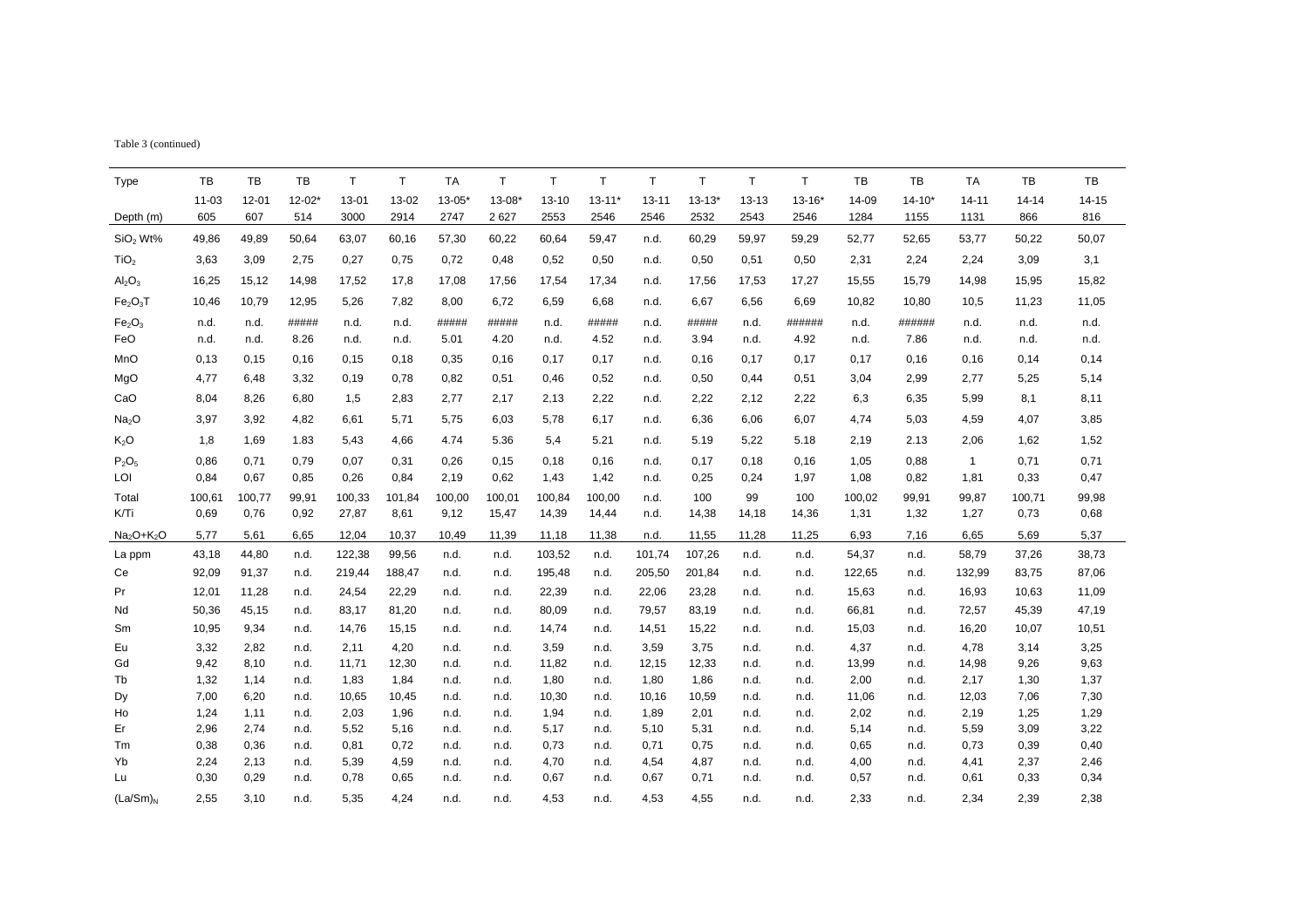| Cr ppm | 68,44  | 174,70 | n.d. | 0,25   | 6,17   | n.d. | n.d. | 0,99   | n.d. | $\overline{\phantom{a}}$ | 3,92   | n.d. | n.d. | $\overline{\phantom{0}}$ | n.d. |        |        |        |
|--------|--------|--------|------|--------|--------|------|------|--------|------|--------------------------|--------|------|------|--------------------------|------|--------|--------|--------|
| Co     | 29,71  | 37,36  | n.d. | 0,35   | 2,77   | n.d. | n.d. | 1,40   | n.d. | 11,36                    | 1,34   | n.d. | n.d. | 18,92                    | n.d. | 19,82  | 33,60  | 34,24  |
| Ni     | 57,01  | 109,68 | n.d. | 0.36   | 1,44   | n.d. | n.d. | 2,01   | n.d. | $\sim$                   | 1,48   | n.d. | n.d. | $\overline{\phantom{0}}$ | n.d. |        |        |        |
| Cu     | 34,98  | 40,86  | n.d. | 2,70   | 6,06   | n.d. | n.d. | 4,19   | n.d. | 10,42                    | 3,94   | n.d. | n.d. | 11,43                    | n.d. | 12,66  | 33,25  | 34,27  |
| Zn     | 114.13 | 105,41 | n.d. | 189,27 | 207,25 | n.d. | n.d. | 187,86 | n.d. | 163,28                   | 181,76 | n.d. | n.d. | 151,53                   | n.d. | 155,74 | 118,93 | 130,05 |
| Rb     | 29,23  | 27,60  | n.d. | 107,46 | 71,23  | n.d. | n.d. | 78,24  | n.d. | 102,14                   | 99,62  | n.d. | n.d. | 44,78                    | n.d. | 48,27  | 31,77  | 32,71  |
| Sr     | 741.90 | 726,70 | n.d. | 51,71  | 353,58 | n.d. | n.d. | 208,51 | n.d. | 203,46                   | 215,65 | n.d. | n.d. | 569,81                   | n.d. | 611,28 | 640,76 | 657,06 |
| Y      | 30,44  | 27,79  | n.d. | 50,80  | 49,65  | n.d. | n.d. | 49,29  | n.d. | 44,02                    | 50,22  | n.d. | n.d. | 49,97                    | n.d. | 53,63  | 30,86  | 31,95  |
| Zr     | 363.69 | 312,67 | n.d. | 934,26 | 780,83 | n.d. | n.d. | 839,05 | n.d. | 790,25                   | 894,53 | n.d. | n.d. | 502,05                   | n.d. | 538,02 | 345,15 | 356,23 |
| Nb     | 41.54  | 41,26  | n.d. | 111.78 | 90,35  | n.d. | n.d. | 96,79  | n.d. | 90,80                    | 101,10 | n.d. | n.d. | 46,80                    | n.d. | 50,77  | 35,90  | 37,56  |
| Ba     | 374.55 | 414.27 | n.d. | 463,26 | 1160,1 | n.d. | n.d. | 1198,8 | n.d. | 1199,4                   | 1252   | n.d. | n.d. | 436,23                   | n.d. | 469,91 | 322,10 | 331,26 |
| Zr/Y   | 11.95  | 11,25  | n.d. | 18,39  | 15,73  | n.d. | n.d. | 17,02  | n.d. | 17,95                    | 17,81  | n.d. | n.d. | 10,05                    | n.d. | 10,03  | 11,18  | 11,15  |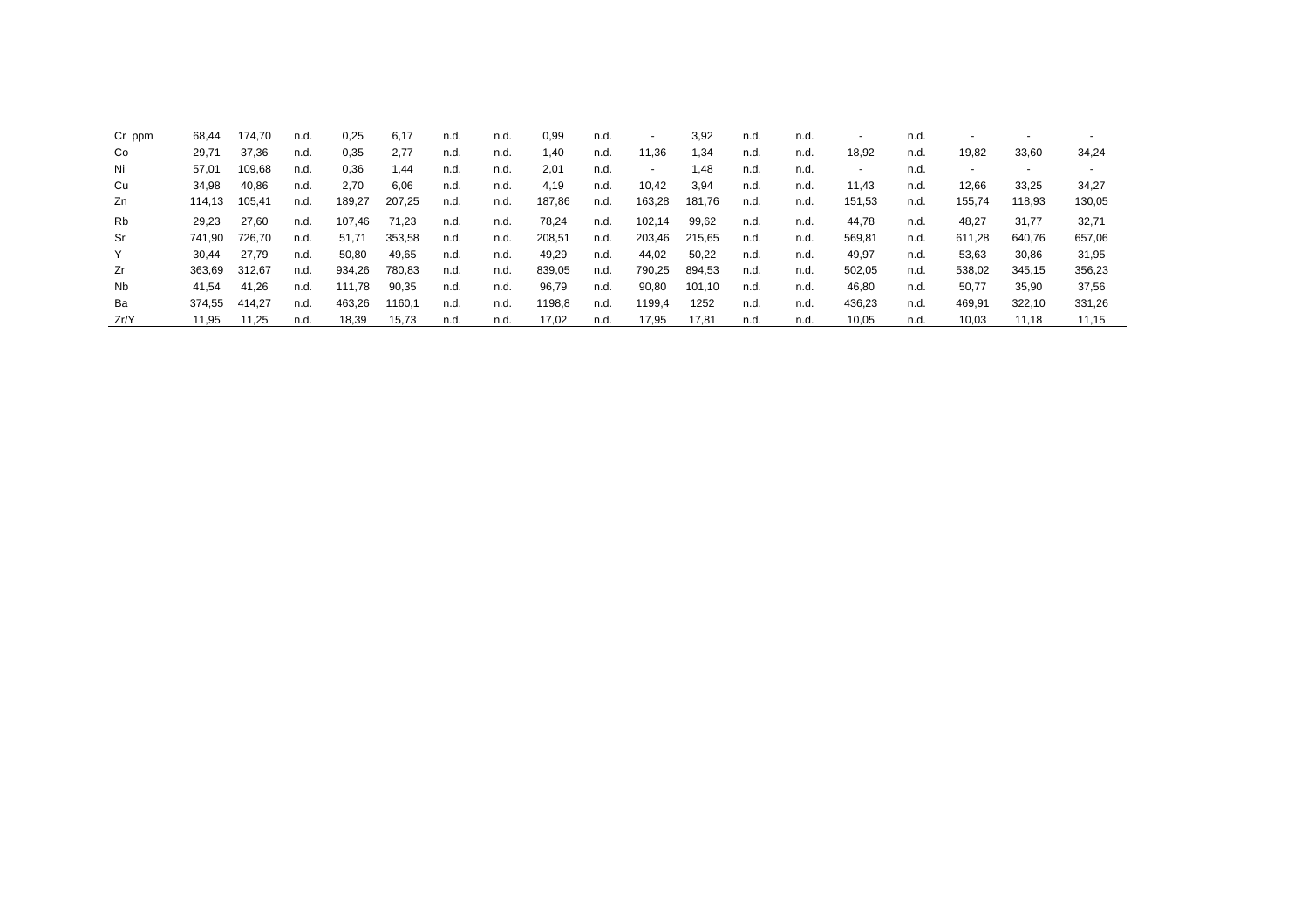| Table 3 (continued) |  |
|---------------------|--|

| Type                             | $\mathsf{T}$ | TB      | TB       | <b>TB</b> | TB      | Sub alk.B. | T-MORB | <b>TA</b> | TA     | <b>TA</b> | alk.B. | alk.B  | <b>TA</b>  | <b>TA</b> | <b>T-MORB</b> |
|----------------------------------|--------------|---------|----------|-----------|---------|------------|--------|-----------|--------|-----------|--------|--------|------------|-----------|---------------|
| sample                           | D 1-01       | $D$ 2-1 | $D$ 2-1d | $D$ 3-01  | $D$ 5-1 | $D6-1$     | D 7-2  | D 11-1    | D 12-1 | D 13-3    | D14-1  | D14-1d | $D11 - 7*$ | D11-8     | 80DS2         |
| Depth (m)                        | 3100         | 3400    | 3400     | 3000      | 3400    | 2900       | 2800   | 3400      | 3000   | 2700      | 1895   | 1895   | 3450       | 3450      | 2477          |
| SiO <sub>2</sub> Wt%             | 59,58        | 50,43   | n.d.     | 51,86     | 51,4    | 48,5       | 47,78  | 57        | 55,91  | 57,61     | 49,03  | 48,99  | 57,40      | 57,59     | 50,2          |
| TiO <sub>2</sub>                 | 0,57         | 2,85    | n.d.     | 1,8       | 1,79    | 2,78       | 1,12   | 0,37      | 1,18   | 0,76      | 3,22   | 3,10   | 0,36       | 0,75      | 1,37          |
| Al <sub>2</sub> O <sub>3</sub>   | 17,33        | 14,86   | n.d.     | 16,97     | 17,03   | 14,95      | 19,04  | 16,32     | 16,38  | 17,34     | 15,66  | 15,83  | 16,34      | 17,39     | 15,15         |
| Fe <sub>2</sub> O <sub>3</sub> T | 6,65         | 12,05   | n.d.     | 11,03     | 11,24   | 11,41      | 8,97   | 8,12      | 9,84   | 7,82      | 10,86  | 10,72  | 8,40       | 8,11      | 11,03         |
| Fe <sub>2</sub> O <sub>3</sub>   | n.d.         | n.d.    | n.d.     | n.d.      | n.d.    | n.d.       | n.d.   | n.d.      | n.d.   | n.d.      | n.d.   | ###### | ######     | ######    | n.d.          |
| FeO                              | n.d.         | n.d.    | n.d.     | n.d.      | n.d.    | n.d.       | n.d.   | n.d.      | n.d.   | n.d.      | n.d.   | 7.24   | 5.73       | 5.64      | n.d.          |
| MnO                              | 0,17         | 0,16    | n.d.     | 0,19      | 0, 19   | 0,14       | 0,13   | 0,23      | 0,22   | 0,18      | 0,14   | 0,13   | 0,23       | 0,18      | 0,18          |
| MgO                              | 0,5          | 3,69    | n.d.     | 2,52      | 2,46    | 7,31       | 5,5    | 0,21      | 1,36   | 0,9       | 5,29   | 5,59   | 0,24       | 0,92      | 7,27          |
| CaO                              | 2,29         | 6,65    | n.d.     | 5,2       | 5,25    | 9,37       | 12,32  | 2,13      | 3,85   | 2,86      | 10,07  | 10,12  | 2,21       | 2,98      | 12,38         |
| Na <sub>2</sub> O                | 5,86         | 4,03    | n.d.     | 5,33      | 5,25    | 3,1        | 2,76   | 6,58      | 4,99   | 5,5       | 3,22   | 3,36   | 6,57       | 5,90      | 2,55          |
| $K_2O$                           | 5,04         | 2,12    | n.d.     | 3,18      | 3,02    | 1,02       | 0,16   | 5,2       | 3,73   | 4,58      | 1,29   | 1.28   | 5.24       | 4.57      | 0,23          |
| $P_2O_5$                         | 0,18         | 1,13    | n.d.     | 1,14      | 1,11    | 0,44       | 0,08   | 0,12      | 0,54   | 0,34      | 0,52   | 0,46   | 0,11       | 0,30      | 0,12          |
| LOI                              | 0,68         | 1,35    | n.d.     | 0,59      | 0,36    | 0,57       | 2,41   | 2,73      | 1,41   | 1,31      | 0,51   | 0,56   | 2,82       | 1,30      | 0,41          |
| Total                            | 98,85        | 99,32   | n.d.     | 99,81     | 99,1    | 99,59      | 100,27 | 99,01     | 99,41  | 99,2      | 99,81  | 100,14 | 99,94      | 100,01    | 100,2         |
| K/Ti                             | 12,25        | 1,03    | n.d.     | 2,45      | 2,34    | 0,51       | 0,20   | 19,47     | 4,38   | 8,35      | 0,56   | 0,57   | 20,17      | 8,44      | 0,23          |
| $Na2O+K2O$                       | 10,90        | 6,15    | n.d.     | 8,51      | 8,27    | 4,12       | 2,92   | 11,78     | 8,72   | 10,08     | 4,51   | 4,64   | 11,81      | 10,47     | 2,78          |
| La ppm                           | 102,35       | 52,57   | 56,69    | 82,99     | 88,28   | 21,33      | 1,63   | 112,54    | 89,08  | 92,52     | 27,22  | 28,08  | n.d.       | n.d.      | 3,3           |
| Сe                               | 195,57       | 111,00  | 119,79   | 165,54    | 176,19  | 48,02      | 5,82   | 223,56    | 178,43 | 176,32    | 60,16  | 62,16  | n.d.       | n.d.      | n.d.          |
| Pr                               | 23,14        | 14,43   | 15,54    | 20,46     | 21,64   | 6,53       | 1,16   | 27,58     | 22,09  | 20,67     | 7,98   | 8,45   | n.d.       | n.d       | n.d.          |
| Nd                               | 84,03        | 59,74   | 64,55    | 79,69     | 83,73   | 28,42      | 6,82   | 103,76    | 85,30  | 75,61     | 34,02  | 36,22  | n.d.       | n.d.      | 8             |
| Sm                               | 16,15        | 12,90   | 13,93    | 15,60     | 16,23   | 6,81       | 2,51   | 20,27     | 16,86  | 14,18     | 7,74   | 7,57   | n.d.       | n.d.      | n.d.          |
| Eu                               | 4,44         | 3,69    | 3,99     | 4,47      | 4,67    | 2,22       | 1,00   | 5,17      | 5,09   | 3,96      | 2,41   | 2,59   | n.d.       | n.d.      | 1,3           |
| Gd                               | 13,06        | 11,29   | 12,17    | 12,89     | 13,63   | 6,46       | 3,33   | 16,48     | 14,21  | 11,52     | 7,05   | 7,44   | n.d.       | n.d.      | n.d.          |
| Tb                               | 1,99         | 1,57    | 1,70     | 1,82      | 1,90    | 0,95       | 0,60   | 2,50      | 2,08   | 1,73      | 1,02   | 1,01   | n.d.       | n.d.      | n.d.          |
| Dy                               | 11,34        | 8,53    | 9,20     | 9,78      | 10,20   | 5,37       | 3,97   | 14,18     | 11,45  | 9,68      | 5,62   | 5,59   | n.d.       | n.d.      | 5,3           |
| Ho                               | 2,14         | 1,52    | 1,65     | 1,77      | 1,84    | 0,99       | 0,83   | 2,62      | 2,11   | 1,81      | 1,01   | 0,98   | n.d.       | n.d.      | n.d.          |
| Er                               | 5,65         | 3,76    | 4,08     | 4,35      | 4,54    | 2,47       | 2,33   | 6,80      | 5,36   | 4,73      | 2,50   | 2,47   | n.d.       | n.d.      | 2,7           |
| Tm                               | 0,79         | 0,49    | 0,53     | 0,58      | 0,60    | 0,32       | 0,34   | 0,94      | 0,72   | 0,66      | 0,33   | 0,33   | n.d.       | n.d.      | n.d.          |
| Yb                               | 5,02         | 2,96    | 3,19     | 3,47      | 3,60    | 1,99       | 2,19   | 5,84      | 4,46   | 4,17      | 1,98   | 2,07   | n.d.       | n.d.      | n.d.          |
| Lu                               | 0,72         | 0,41    | 0,44     | 0,48      | 0,50    | 0,27       | 0,32   | 0,83      | 0,63   | 0,59      | 0,27   | 0,27   | n.d.       | n.d.      | 2,1           |
| (La/Sm) <sub>N</sub>             | 4,09         | 2,63    | 2,63     | 3,44      | 3,51    | 2,02       | 0,42   | 3,58      | 3,41   | 4,21      | 2,27   | 2,40   | n.d.       | n.d.      | n.d.          |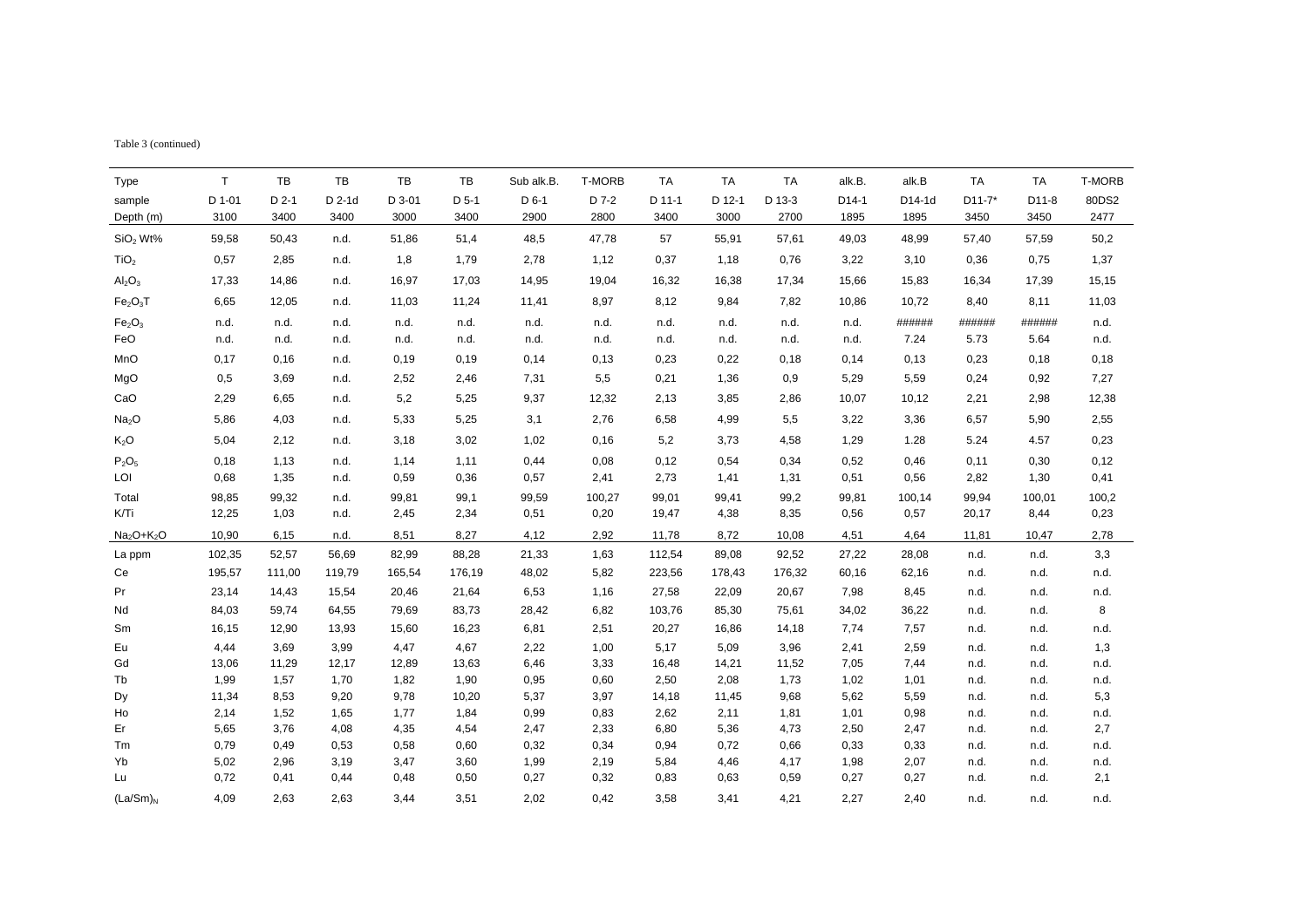| Cr ppm    | 1,94    | 0,42   | 1,03   | 0,18   | 0,31   | 312,66 | 236,38 | 0,58   | 0,21   | 2.46    | 212,76 | 233,00 | n.d. | n.d. | 305,00 |
|-----------|---------|--------|--------|--------|--------|--------|--------|--------|--------|---------|--------|--------|------|------|--------|
| Co        | 1,10    | 25,40  | 27,19  | 13,64  | 15,54  | 48,81  | 48,15  | 0,75   | 2,54   | 2,90    | 35,35  | 34,12  | n.d. | n.d. | 47,00  |
| Ni        | 1,99    | 3,19   | 3,50   | 1,27   | 1,66   | 167,66 | 117,03 | 1,12   | 0,26   | 0,39    | 69,18  | 72,68  | n.d. | n.d. | n.d.   |
| Cu        | 3,43    | 15,18  | 16,28  | 5,21   | 7,79   | 37,53  | 78,44  | 4,29   | 2,67   | 3,31    | 33,26  | 35,80  | n.d. | n.d. | n.d.   |
| Zn        | 189,95  | 138,11 | 152,32 | 176,61 | 198,99 | 110,77 | 89,72  | 249,45 | 203,86 | 182,47  | 102,39 | 118,40 | n.d. | n.d. | n.d.   |
| <b>Rb</b> | 76,46   | 30,35  | 32,57  | 47.14  | 56,00  | 12,91  | 2,92   | 81,48  | 38,12  | 64,66   | 16,73  | 16,31  | n.d. | n.d. | 7,00   |
| Sr        | 265,26  | 500,12 | 539,54 | 611,26 | 647,34 | 523,94 | 144,97 | 53,77  | 459,46 | 352,53  | 547,92 | 516,89 | n.d. | n d  | 115,00 |
|           | 53,64   | 38,55  | 41,25  | 43,98  | 46,20  | 24,49  | 21,10  | 64,69  | 52,90  | 46,62   | 24,92  | 25,94  | n.d. | n.d. | 34,00  |
| Zr        | 819,36  | 374,81 | 402,10 | 519,69 | 562.44 | 213,09 | 62,39  | 783,47 | 605,94 | 721,25  | 243,93 | 257,19 | n.d. | n d  | 77,00  |
| <b>Nb</b> | 94,34   | 41,08  | 43,93  | 66,14  | 71,75  | 20,98  | 0,70   | 131,63 | 73,54  | 83,47   | 26,05  | 24,14  | n.d. | n.d. | 1,50   |
| Ba        | 1400,22 | 413,62 | 444,37 | 738,79 | 788,73 | 180,88 | 3,24   | 750,90 | 847,31 | 1060,13 | 224,14 | 224,61 | n.d. | n.d. | 15,00  |
| Zr/Y      | 15,28   | 9,72   | 9,75   | 11,82  | 12.17  | 8,70   | 2,96   | 12,11  | 11,45  | 15,47   | 9.79   | 9,91   | n.d. | n.d. | 2,26   |

 $D = D$ redged samples from the Pictcairn region (Table 1 PNDR = D).

Sample 80DS2 is a pillow lava fragment with partially palagonatized glassy chilled margin (Binard et al., 1989). DR = dreged samples

80DS2 = aphyric pillow lava with glassy (partially palagonatized) indurated sediment coating, from Young volcano (Binard et al., 1989).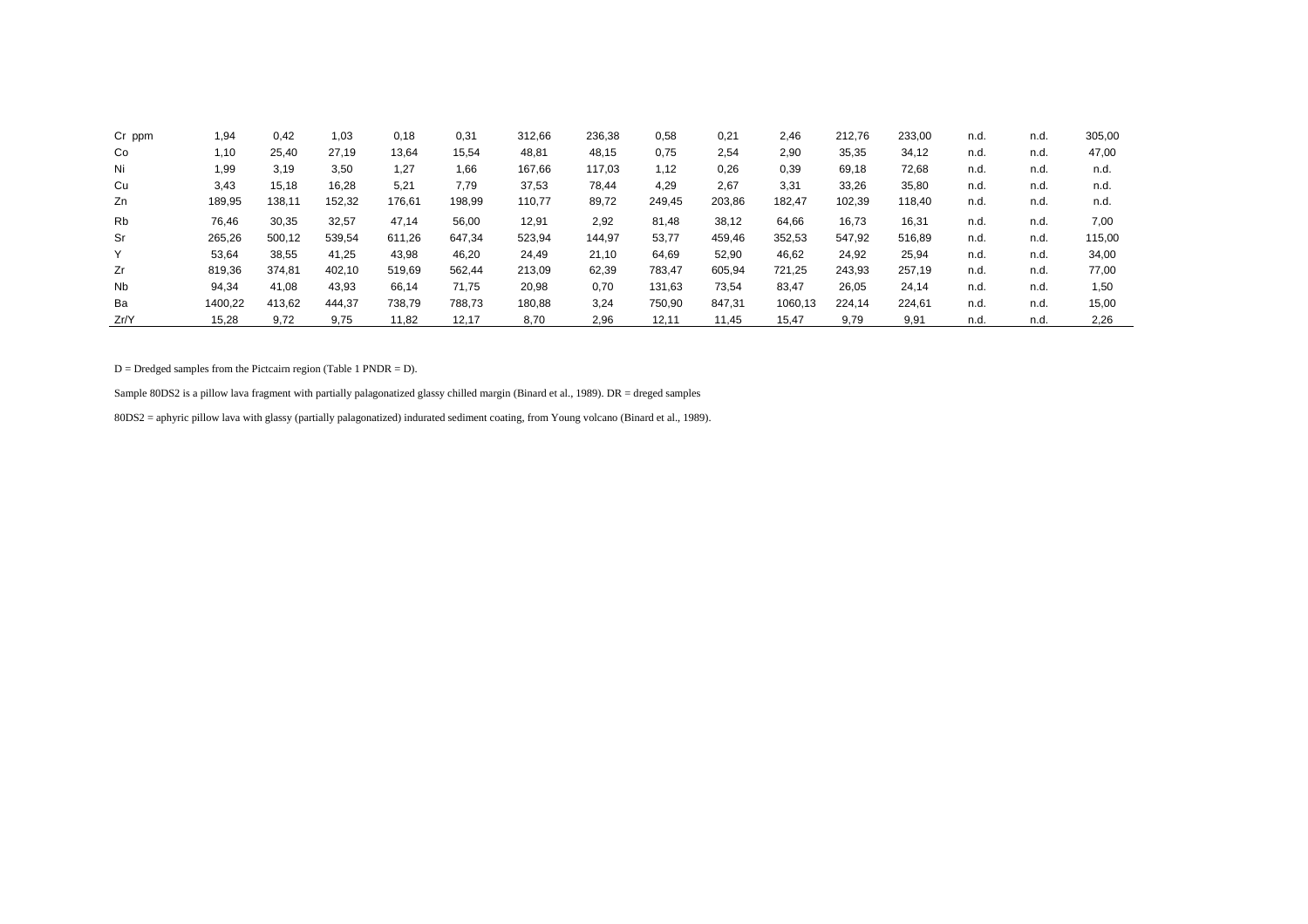Type alk.B. alk.B. picr.B. TA alk.B. TB alk.B. TA TB TA TA TA TA TA T T sample 03-01 03-02 03-05 03-06 3-07 03-11 06-06 07-01 08-01 08-03 08-08 08-10 13-02 13-04 13-14 13-15 depth (m) 2568 2568 2408 2376 2276 1957 712 3700 3131 2951 2585 2511 2914 2896 2532 2566 aver. 6 5 3 3 3 3 3 4 3 5 3 3 3 3 3 5 5 SiO2 Wt% 48,16 47,90 48,27 54,87 48,55 49,58 48,36 56,39 52,47 54,12 55,04 55,19 58,93 58,41 61,28 60,82 TiO2 2,99 2,94 2,99 1,52 3,16 3,51 3,16 1,86 1,77 1,98 2,09 1,96 0,67 0,74 0,50 0,46 Al<sub>2</sub>O<sub>3</sub> 16,11 16,03 16,03 16,99 15,49 15,21 15,56 16,15 13,46 15,64 15,68 15,69 16,95 17,16 17,60 17,04 FeOT 9,24 9,23 9,69 8,17 9,88 9,69 10,13 8,36 11,91 9,57 8,80 9,14 6,78 6,79 5,92 5,62 MnO 0,17 0,16 0,19 0,21 0,17 0,15 0,13 0,23 0,17 0,25 0,14 0,18 0,19 0,18 0,18 0,18 MgO 5,20 5,22 6,54 1,84 5,21 5,72 5,26 2,07 6,90 2,57 2,65 2,66 0,79 0,82 0,47 0,45 CaO 9,41 9,24 10,41 4,54 10,10 9,10 9,95 4,75 4,49 5,56 5,12 5,28 2,98 2,77 2,11 2,02 Na2O 3,19 3,22 2,38 4,65 3,81 3,99 3,56 3,89 3,70 4,72 4,37 4,48 5,51 5,11 2,92 5,33 K2O 1,45 1,66 1,38 3,59 1,48 1,71 1,58 3,24 2,13 2,75 2,66 2,67 4,92 5,01 4,70 5,49 P<sub>2</sub>O<sub>5</sub> 0,61 0,61 0,56 0,77 - - 0,53 0,78 1,04 1,19 1,16 1,18 0,26 - 0,16 0,14  ${\rm SO}_3$  - - 0,14 0,14 - - 0,10 0,10 0,12 0,10 0,15 0,15 0,06 - 0,01 0,01 Total 96,55 96,22 98,63 97,28 97,87 98,79 98,41 97,82 98,15 98,45 97,86 98,58 98,05 97,02 95,86 97,56 K/Ti 0,67 0,78 0,64 3,26 0,65 0,68 0,69 2,42 1,67 1,93 1,77 1,89 10,11 9,35 13,10 16,62 Na2O+K2O 4,65 4,88 3,76 8,23 5,29 5,70 5,14 7,13 5,83 7,47 7,03 7,15 10,43 10,12 7,62 10,82 Type TB TA TB TB TA TB TB T T T sample 14-03 14-04 14-06 14-08 14-12 14-13 D02-01 D11-02 D11-05 D13-07 depth (m) 1762 1705 1614 1404 1032 950 3400 3400 3400 2700 aver. 3,00 3,00 4,00 4,00 3,00 2,00 5,00 6,00 5,00 3,00 SiO2 Wt% 49,30 55,15 51,34 51,73 54,43 50,91 52,53 60,86 60,95 59,08 TiO2 3,48 2,18 3,13 3,12 2,60 3,52 2,87 0,23 0,22 0,78 Al<sub>2</sub>O<sub>3</sub> 14,73 15,19 14,87 16,12 14,52 15,11 14,73 17,16 17,03 17,58 FeOT 10,08 9,60 9,38 8,72 9,71 10,23 9,83 6,77 6,48 6,88

Table 4 Microprobe analyses of glassy margins recovered by submersible from the Pitcairn hotspot region.

MnO 0,14 0,21 0,13 0,12 0,17 0,11 0,16 0,25 0,20 0,26 MgO 5,56 2,63 5,55 4,72 2,62 4,27 3,38 0,15 0,13 0,84 CaO 9,84 5,54 8,79 8,41 5,94 8,02 6,99 2,07 1,87 2,91 Na2O 3,29 4,05 3,45 4,14 4,01 3,75 4,04 3,08 3,41 3,22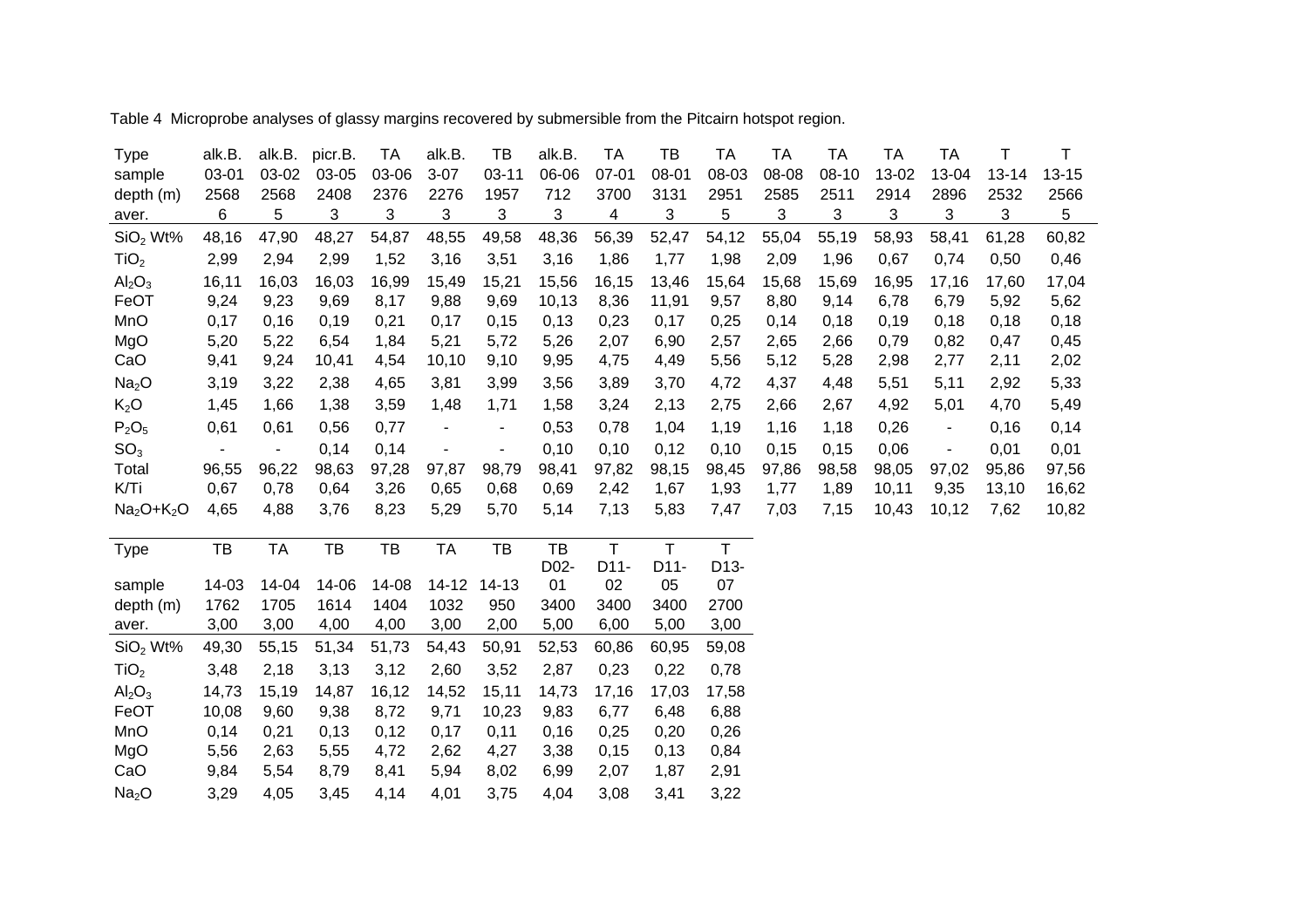| K <sub>2</sub> O | 1.25  | 2.61 | 0.96              | 1.66           | 2,75              | 1,70            | 2,28      | 4.35  | 4.72  | 4.28  |
|------------------|-------|------|-------------------|----------------|-------------------|-----------------|-----------|-------|-------|-------|
| $P_2O_5$         |       | 0.84 |                   |                | $0.46$ - -        | $\sim$ 10 $\pm$ | 1.29      | 0.09  | 0.04  | 0.30  |
| SO <sub>3</sub>  |       | 0.18 |                   |                |                   |                 | 0.26      | 0.01  | 0.00  | 0.01  |
| Total            | 97.69 |      | 98,21 98,35 98,78 |                | 96,83 97,65 98,37 |                 |           | 95,07 | 95.08 | 96.13 |
| K/Ti             | 0.50  | 1.66 | 0.42              | 0.74           | 1.47              | 0.67            | 1.10      | 26.03 | 30.09 | 7.62  |
| Na∍O+K∍O         | 4.55  | 6,67 |                   | 4,40 5,80 6,76 |                   | 5,44            | 6.33 7.43 |       | 8,13  | 7.50  |

Microprobe analyses done with SM 50 CAMEBAX (microsonde de l'Ouest) at IFREMER (Brest).

 $D = D$  redged samples from the Pictcairn region are shown in Table 1(PNDR = D).

The sample collected by submersible and dredge hauls have the prefix PN, and PNDR respectively.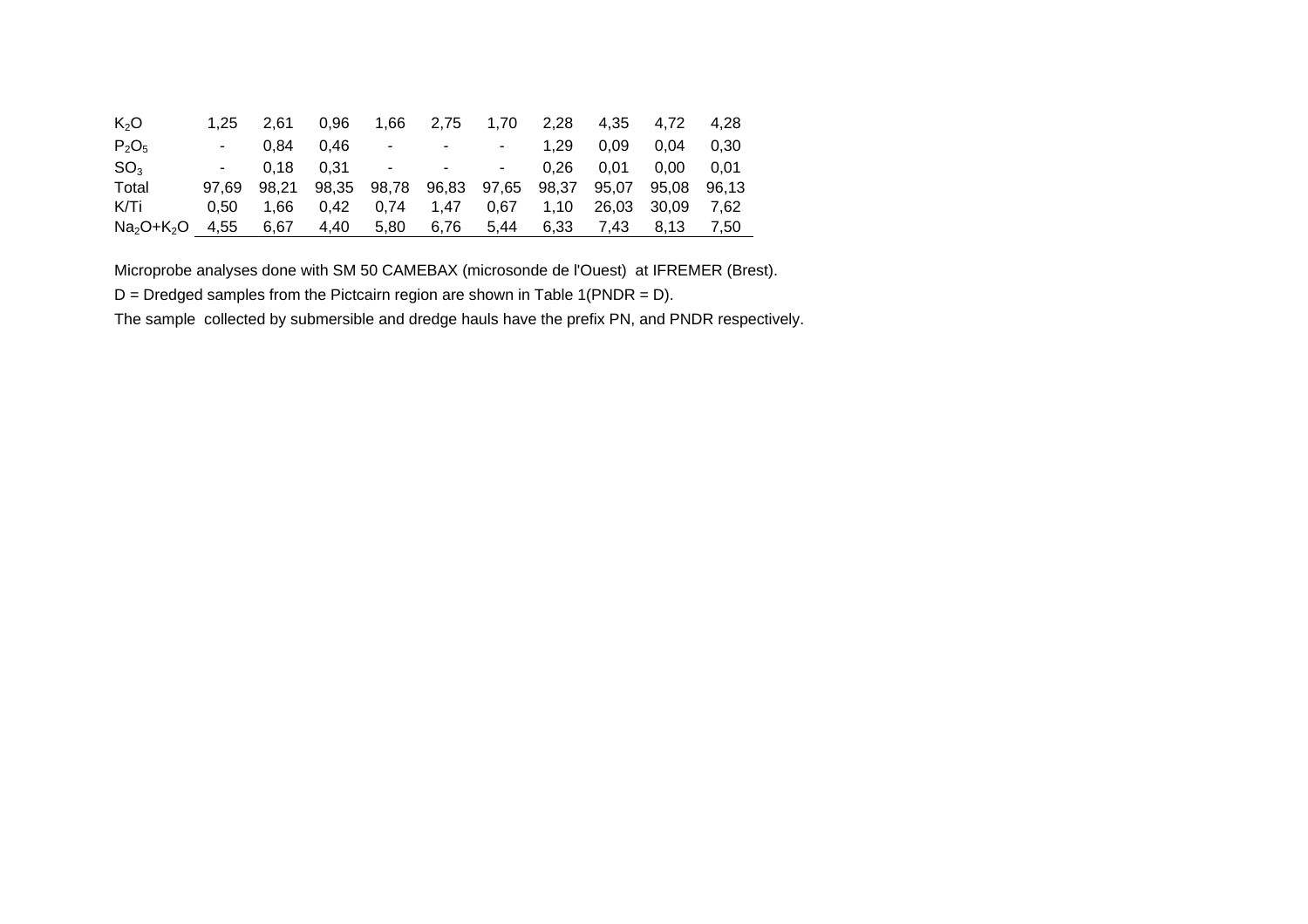| Type                 | alk.B.         | alk.B.    | picr.B. | TA             | alk.B.                   | TB                       | alk.B. | <b>TA</b>      | TB             | TA            | <b>TA</b> | TA        | TA    | TA             | $\mathbf T$    | $\mathbf T$ |  |
|----------------------|----------------|-----------|---------|----------------|--------------------------|--------------------------|--------|----------------|----------------|---------------|-----------|-----------|-------|----------------|----------------|-------------|--|
| sample               | 03-01          | 03-02     | $03-05$ | 03-06          | $3 - 07$                 | $03 - 11$                | 06-06  | $07 - 01$      | 08-01          | 08-03         | 08-08     | $08 - 10$ | 13-02 | 13-04          | $13 - 14$      | $13 - 15$   |  |
| depth (m)            | 2568           | 2568      | 2408    | 2376           | 2276                     | 1957                     | 712    | 3700           | 3131           | 2951          | 2585      | 2511      | 2914  | 2896           | 2532           | 2566        |  |
| aver.                | 6              | 5         | 3       | $\mathfrak{Z}$ | $\mathfrak{Z}$           | $\mathfrak{Z}$           | 3      | $\overline{4}$ | $\mathfrak{Z}$ | $\mathfrak s$ | 3         | 3         | 3     | $\mathfrak{Z}$ | $\mathfrak{Z}$ | 5           |  |
| SiO <sub>2</sub> Wt% | 48,16          | 47,90     | 48,27   | 54,87          | 48,55                    | 49,58                    | 48,36  | 56,39          | 52,47          | 54,12         | 55,04     | 55,19     | 58,93 | 58,41          | 61,28          | 60,82       |  |
| TiO <sub>2</sub>     | 2,99           | 2,94      | 2,99    | 1,52           | 3,16                     | 3,51                     | 3,16   | 1,86           | 1,77           | 1,98          | 2,09      | 1,96      | 0,67  | 0,74           | 0,50           | 0,46        |  |
| $Al_2O_3$            | 16,11          | 16,03     | 16,03   | 16,99          | 15,49                    | 15,21                    | 15,56  | 16,15          | 13,46          | 15,64         | 15,68     | 15,69     | 16,95 | 17,16          | 17,60          | 17,04       |  |
| FeOT                 | 9,24           | 9,23      | 9,69    | 8,17           | 9,88                     | 9,69                     | 10,13  | 8,36           | 11,91          | 9,57          | 8,80      | 9,14      | 6,78  | 6,79           | 5,92           | 5,62        |  |
| MnO                  | 0,17           | 0,16      | 0,19    | 0,21           | 0,17                     | 0,15                     | 0,13   | 0,23           | 0,17           | 0,25          | 0,14      | 0,18      | 0,19  | 0,18           | 0,18           | 0,18        |  |
| MgO                  | 5,20           | 5,22      | 6,54    | 1,84           | 5,21                     | 5,72                     | 5,26   | 2,07           | 6,90           | 2,57          | 2,65      | 2,66      | 0,79  | 0,82           | 0,47           | 0,45        |  |
| CaO                  | 9,41           | 9,24      | 10,41   | 4,54           | 10,10                    | 9,10                     | 9,95   | 4,75           | 4,49           | 5,56          | 5,12      | 5,28      | 2,98  | 2,77           | 2,11           | 2,02        |  |
| Na <sub>2</sub> O    | 3,19           | 3,22      | 2,38    | 4,65           | 3,81                     | 3,99                     | 3,56   | 3,89           | 3,70           | 4,72          | 4,37      | 4,48      | 5,51  | 5,11           | 2,92           | 5,33        |  |
| $K_2O$               | 1,45           | 1,66      | 1,38    | 3,59           | 1,48                     | 1,71                     | 1,58   | 3,24           | 2,13           | 2,75          | 2,66      | 2,67      | 4,92  | 5,01           | 4,70           | 5,49        |  |
| $P_2O_5$             | 0,61           | 0,61      | 0,56    | 0,77           | $\overline{\phantom{a}}$ | $\overline{\phantom{a}}$ | 0,53   | 0,78           | 1,04           | 1,19          | 1,16      | 1,18      | 0,26  | $\blacksquare$ | 0,16           | 0,14        |  |
| SO <sub>3</sub>      | $\blacksquare$ | $\sim$    | 0,14    | 0,14           | $\blacksquare$           | $\blacksquare$           | 0,10   | 0,10           | 0,12           | 0,10          | 0,15      | 0,15      | 0,06  | $\omega$       | 0,01           | 0,01        |  |
| Total                | 96,55          | 96,22     | 98,63   | 97,28          | 97,87                    | 98,79                    | 98,41  | 97,82          | 98,15          | 98,45         | 97,86     | 98,58     | 98,05 | 97,02          | 95,86          | 97,56       |  |
| K/Ti                 | 0,67           | 0,78      | 0,64    | 3,26           | 0,65                     | 0,68                     | 0,69   | 2,42           | 1,67           | 1,93          | 1,77      | 1,89      | 10,11 | 9,35           | 13,10          | 16,62       |  |
| $Na2O+K2O$           | 4,65           | 4,88      | 3,76    | 8,23           | 5,29                     | 5,70                     | 5,14   | 7,13           | 5,83           | 7,47          | 7,03      | 7,15      | 10,43 | 10,12          | 7,62           | 10,82       |  |
|                      |                |           |         |                |                          |                          |        |                |                |               |           |           |       |                |                |             |  |
| Type                 | TB             | <b>TA</b> | TB      | TB             | TA                       | TB                       | TB     | $\mathbf T$    | $\mathbf T$    | $\mathbf T$   |           |           |       |                |                |             |  |
|                      |                |           |         |                |                          |                          | D02-   | $D11-$         | $D11-$         | D13-          |           |           |       |                |                |             |  |
| sample               | 14-03          | 14-04     | 14-06   | 14-08          | $14 - 12$                | $14 - 13$                | 01     | 02             | 05             | 07            |           |           |       |                |                |             |  |
| depth(m)             | 1762           | 1705      | 1614    | 1404           | 1032                     | 950                      | 3400   | 3400           | 3400           | 2700          |           |           |       |                |                |             |  |
| aver.                | 3,00           | 3,00      | 4,00    | 4,00           | 3,00                     | 2,00                     | 5,00   | 6,00           | 5,00           | 3,00          |           |           |       |                |                |             |  |
| SiO <sub>2</sub> Wt% | 49,30          | 55,15     | 51,34   | 51,73          | 54,43                    | 50,91                    | 52,53  | 60,86          | 60,95          | 59,08         |           |           |       |                |                |             |  |
| TiO <sub>2</sub>     | 3,48           | 2,18      | 3,13    | 3,12           | 2,60                     | 3,52                     | 2,87   | 0,23           | 0,22           | 0,78          |           |           |       |                |                |             |  |
| $Al_2O_3$            | 14,73          | 15,19     | 14,87   | 16,12          | 14,52                    | 15,11                    | 14,73  | 17,16          | 17,03          | 17,58         |           |           |       |                |                |             |  |
| FeOT                 | 10,08          | 9,60      | 9,38    | 8,72           | 9,71                     | 10,23                    | 9,83   | 6,77           | 6,48           | 6,88          |           |           |       |                |                |             |  |
| MnO                  | 0,14           | 0,21      | 0,13    | 0,12           | 0,17                     | 0,11                     | 0,16   | 0,25           | 0,20           | 0,26          |           |           |       |                |                |             |  |
| MgO                  | 5,56           | 2,63      | 5,55    | 4,72           | 2,62                     | 4,27                     | 3,38   | 0,15           | 0,13           | 0,84          |           |           |       |                |                |             |  |
| CaO                  | 9,84           | 5,54      | 8,79    | 8,41           | 5,94                     | 8,02                     | 6,99   | 2,07           | 1,87           | 2,91          |           |           |       |                |                |             |  |
| Na <sub>2</sub> O    | 3,29           | 4,05      | 3,45    | 4,14           | 4,01                     | 3,75                     | 4,04   | 3,08           | 3,41           | 3,22          |           |           |       |                |                |             |  |

Table 5 Summary of volcanic rocks used to construct the lithological sequences of the Bounty volcano in the Pitcairn region